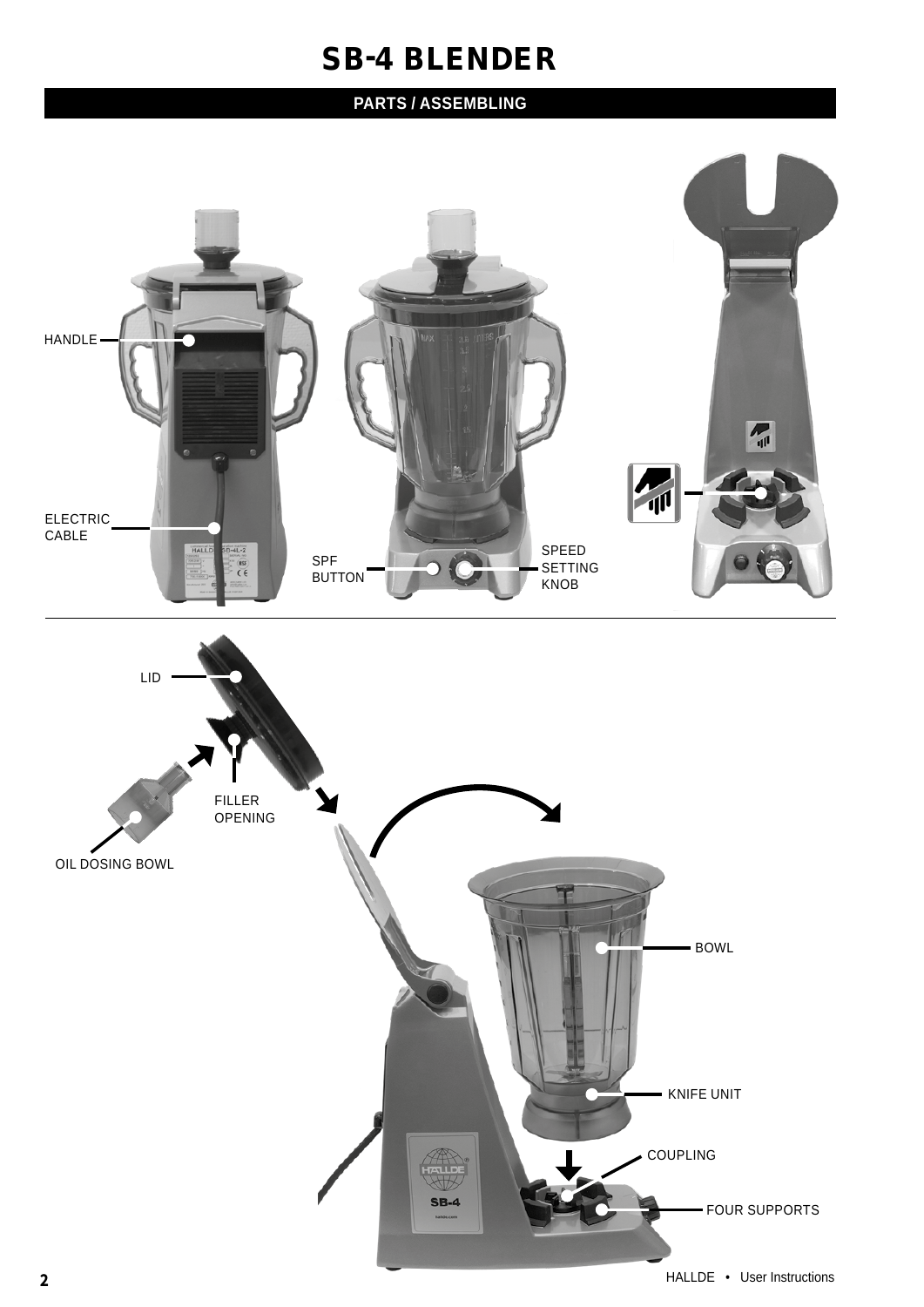## USER INSTRUCTIONS

# HALLDE SB-4

## (GB)

## CAUTION!



**Keep your hands away from the coupling. See prohibition sign on machine.** 

**When transporting the machine, lower the lid/lid holder so that the jug is securely closed and carry the machine by the handle.**

**Take care not to injure your hands on the sharp knives at the bottom of the jug.**

**Never put your hands or any objects into the jug when the machine is running.**

**Always expect the contents of the jug to splash out, and bear in mind that it may be dangerous to process liquids, etc. that are very hot.**

**Switch off the machine and remove the power supply plug from the socket before cleaning the machine housing.**

**The machine housing contains electrical components, and must therefore not be washed in a dishwasher or immersed in water.**

**Don't use a high-pressure spray gun for cleaning any part of the machine.**

**Only a qualified service mechanic may repair the machine and open the machine housing.**

**This appliance is not to be operated by children or persons with reduced physical, sensory or mental capabilities or persons lacking experience of such appliances, unless they are given adequate instruction or supervision.**

## UNPACKING

Check that all of the parts have been delivered, that the machine operates as intended, and that nothing has been damaged in transit. The machine supplier should be notified of any shortcomings within eight days.

## INSTALLATION

Connect the machine to an electric power supply that is suitable for the machine. See under "TECHNICAL SPECIFICATION OF THE SB-4".

Check that the knife unit stops rotating within 4 seconds after the lid/lid holder has been raised.

Fit the jug and lid (see under "ASSEMBLING"). Lower the lid/lid holder so that the lid closes the jug. Start the machine. Slowly raise the lid/lid holder and check that the power supply to the motor is tripped before the opening between the top edge of the jug and the bottom edge of the lid has become more than30 mm.

Remove the jug and lid. Lower the lid holder to its lower snap position. Turn the speed setting knob to position "2" and check that the machine has not started.

If the above checks reveal that the machine does not function correctly, call in a qualified service mechanic to remedy the fault before taking the machine into operation.

## ALWAYS CHECK BEFORE USE

Check that the knife unit stops rotating within 4 seconds after the lid/lid holder has been raised (maximum speed).

Fit the jug and lid (see under "ASSEMBLING"). Close the lid/lid holder. Start the machine. Slowly raise the lid/lid holder and check that the machine stops before the opening between the top edge of the jug and the bottom edge of the lid has become more than 30 mm.

Remove the jug and lid. Lower the lid holder to its lower snap position. Turn the speed setting knob to position "2" and check that the machine does not start.

Remove the power supply plug from the socket, and then check that the electric cable is in good condition and the insulation is not cracked.

If the electric cable is damaged or the insulation is cracked and if any of the above safety functions is inoperative, call in a qualified service mechanic to remedy the fault before taking the machine into operation.

Check that the screws at the rear and on the underside of the machine and the domed nut in the bottom of the jug are securely tightened.

Check that the knife unit is in good condition and that the knives are sharp.

## TYPE OF PROCESSING

Mixes, whips, stirs, chops and mashes mixtures that are rich in liquids, such as herb oils, sauces, soups, thickening, pastry mixtures, salad dressings, desserts, fruit drinks, cocktails, milkshakes, etc.

## USERS

Restaurants, shop kitchens, cafés, bars, diet kitchens, retirement homes , schools, fast food outlets, catering, day care centers, salad bars, ships etc.

## OIL DOSING BOWL

The oil dosing bowl is designed for dosing and slow feed of for example oil, etc. while the machine is running.

#### **ASSEMBLING**

If necessary, fit the oil dosing bowl by pressing it hard into the filler opening on the lid and turning it clockwise as far as it will go.

Raise the lid holder to its upper snap position and fit the lid into the lid holder, so that the lid rests in the lid holder.

Place the jug on the machine so that it rests firmly on the four supports.

Lower the lid/lid holder as far as it will go.

## DISMANTLING

Raise the lid/lid holder to its upper snap position.

Remove the lid from the lid holder.

Remove the oil dosing bowl from the lid by turning it anti-clockwise as far as it will go and then pulling it upwards.

Remove the jug from the machine.

## SPEED SETTING KNOB

SPF is used for short bursts at the highest speed.

As soon as the SPF button is pressed, the speed will immediately increase from the speed set on the speed setting knob to the highest possible speed.

SPF cannot be activated when the speed setting knob is in the "0" position.

## THE SPRINTER PULSE FUNCTION "SPF"

SPF is used for short bursts at the highest speed.

As soon as the SPF button is pressed, the speed will immediately increase from the speed set on the speed setting knob to the highest possible speed.

SPF cannot be activated when the speed setting knob is in the "0" position.

## GENERAL HINTS FOR FAST PROCESSING AND BEST RESULT

To avoid dripping onto the rear of the machine, open the lid/lid holder only to the upper snap position, and not all the way to the stop position.

Use the SB-4 for mixing, whipping, stirring, chopping and mashing mixtures that are rich in liquids, such as herb oils, sauces, soups, thickening, pastry mixtures, dressings, desserts, fruit drinks, cocktails, milkshakes, etc.

Use a sufficient amount of liquid to ensure that the mixture is fluid and free-running at all times.

Start by pouring the liquid into the jug and then add the solid ingredients (including ice cubes).

Never use bigger ice cubes than those normally produced by ice machines.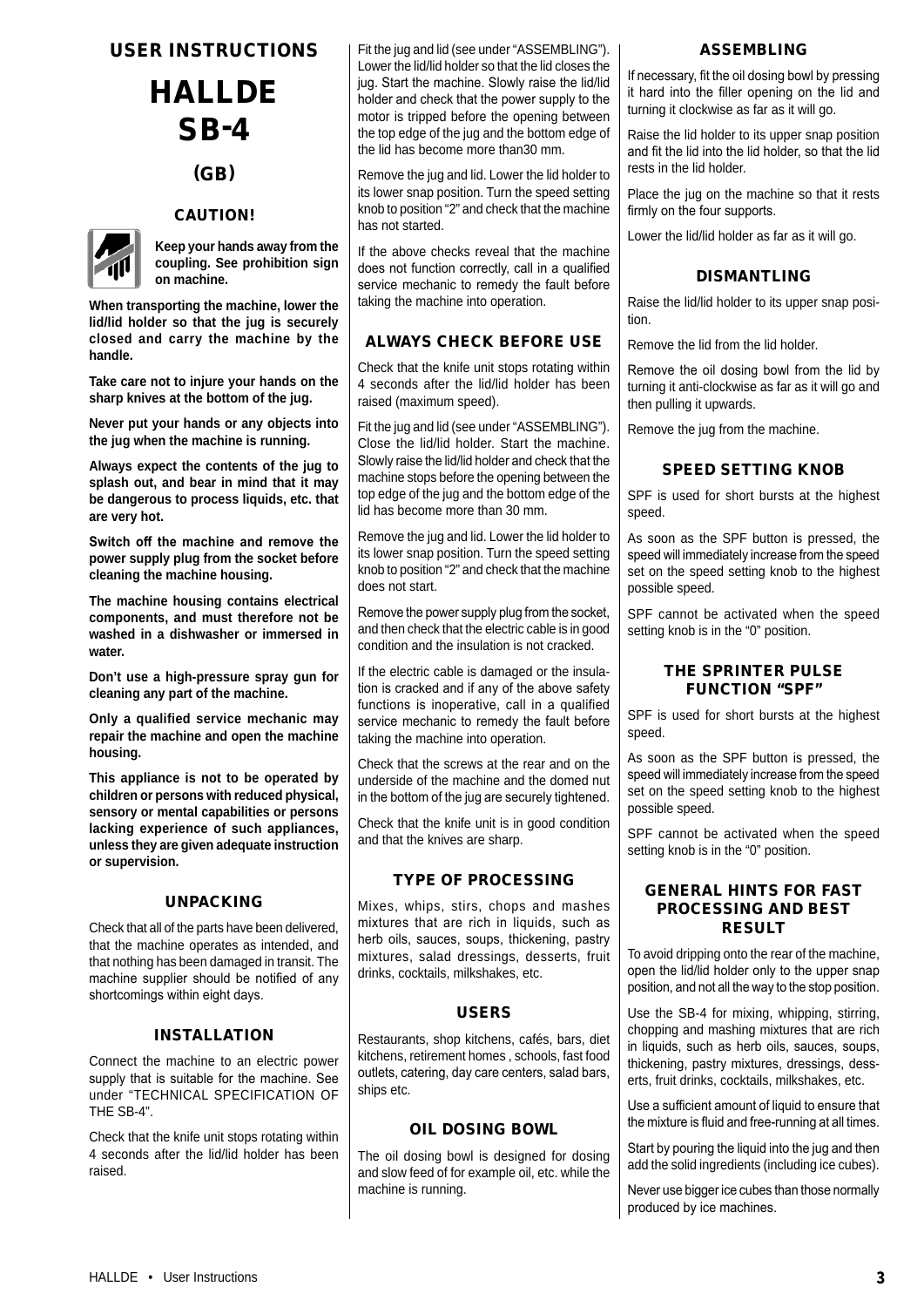Start by cutting up the solid ingredients into pieces of roughly equal sizes but not exceeding a size that the machine can easily process.

Add the solid ingredients in batches instead of adding them all together.

Never fill the jug with so much product that the machine is not easily able to process it.

Never fill the jug more than up to the top graduation markings, and keep in mind that the product volume normally increases during processing.

Select a speed that produces a column of air in the centre of the jug.

Use the filler opening in the lid for feeding liquid into the jug while the machine is running.

When oil, for example, needs to be added slowly, use the oil dosing bowl.

To avoid splashing, hold your hand over the filler opening of the lid, or fit the oil dosing bowl.

## CLEANING

Read all of the instructions before you begin to clean the machine.

BEFORE CLEANING: Always switch off the machine and remove the power supply plug from the socket or, if there is no plug, open the isolating switch. Remove all the removable parts that are to be cleaned.

REMOVABLE PARTS: All removable parts are machine washable. Always use hand dishwashing liquid when washing parts manually. It is not necessary to remove the knife unit in the bottom of the jug. Be very careful of the sharp knives at the bottom of the jug!

MACHINE: Wipe the machine with a damp cloth and then wipe it dry.

WARNING:

- Do not pour or spray water onto the machine.
- Do not use sodium hypochlorite (chlorine) or any other agent containing this substance.
- Do not use sharp objects for cleaning or any objects not intended for the purpose of cleaning.
- Do not use abrasive detergents or cleaning products.
- Do not use cleaning sponges with scouring pads (e.g. Scotch-Brite™). This will cause wear on the finish of the machine.

#### ADVICE ON CARE:

- Clean the machine immediately after use.
- Dry the machine immediately after cleaning.

## TROUBLE SHOOTING

To eliminate the risk of damage to the motor, the SB-4 is fitted with thermal motor protection that automatically switches off the machine if the temperature of the motor should become too high. The thermal motor protection has automatic reset, which means that the machine can be started again when the motor has cooled down, which usually takes between 10 and 30 minutes.

FAULT: The machine fails to start or stops while it is running and cannot be restarted.

REMEDY: Check that the plug is firmly inserted into the socket. Make sure that the jug is correctly fitted. Push the lid into the lid holder, and lower the lid holder so that the lid closes the jug. Check that the fuses in the fuse box serving the premises are intact and are of the correct rating. Turn the speed setting knob to "0" and wait for a few minutes and then try to start the machine. If the machine still fails to run, call in a qualified service mechanic.

FAULT: Low capacity or poor results.

REMEDY: Make sure that the knives are in good condition and are sharp. See under "GENERAL HINTS FOR FAST PROCESSING AND BEST RESULTS".

## TECHNICAL SPECIFICATION HALLDE SB-4

VOLUME: 4 litres. Graduations: 0.5-3.8 litres, 10-140 ounces, 2-16 cups. Oil dosing bowl volume: 1 dl.

MACHINE: Motor alternative 1: 1.35 kW, 220-240 V, single-phase, 50/60 Hz. Fuse in the fuse box serving the premises: 10 A, delayed. Motor alternative 2: 1.35 kW, 110-120 V, single-phase, 50/60 Hz. Fuse in the fuse box for the premises: 10 A, delayed. Thermal motor protection with automatic reset. Transmission: belt driven. Safety system: Mechanical safety switch.

Degree of protection: IP34. Sound level LpA (EN31201): < 84 dB(A).

CONTROLS AND SPEEDS: Speed setting knob for continuously variable adjustment of speed from 700 to 15 000 rpm. Electronic speed control for constant speed, regardless of the load. Separate Sprinter Pulse Function (SPF) which accelerates the machine immediately from the set speed to the maximum speed 15 000 rpm.

NET WEIGHTS: Machine: 5.7 kg. Jug: 0.9 kg.

NORMS/STANDARDS: NSF STANDARD 8, see declaration of conformity.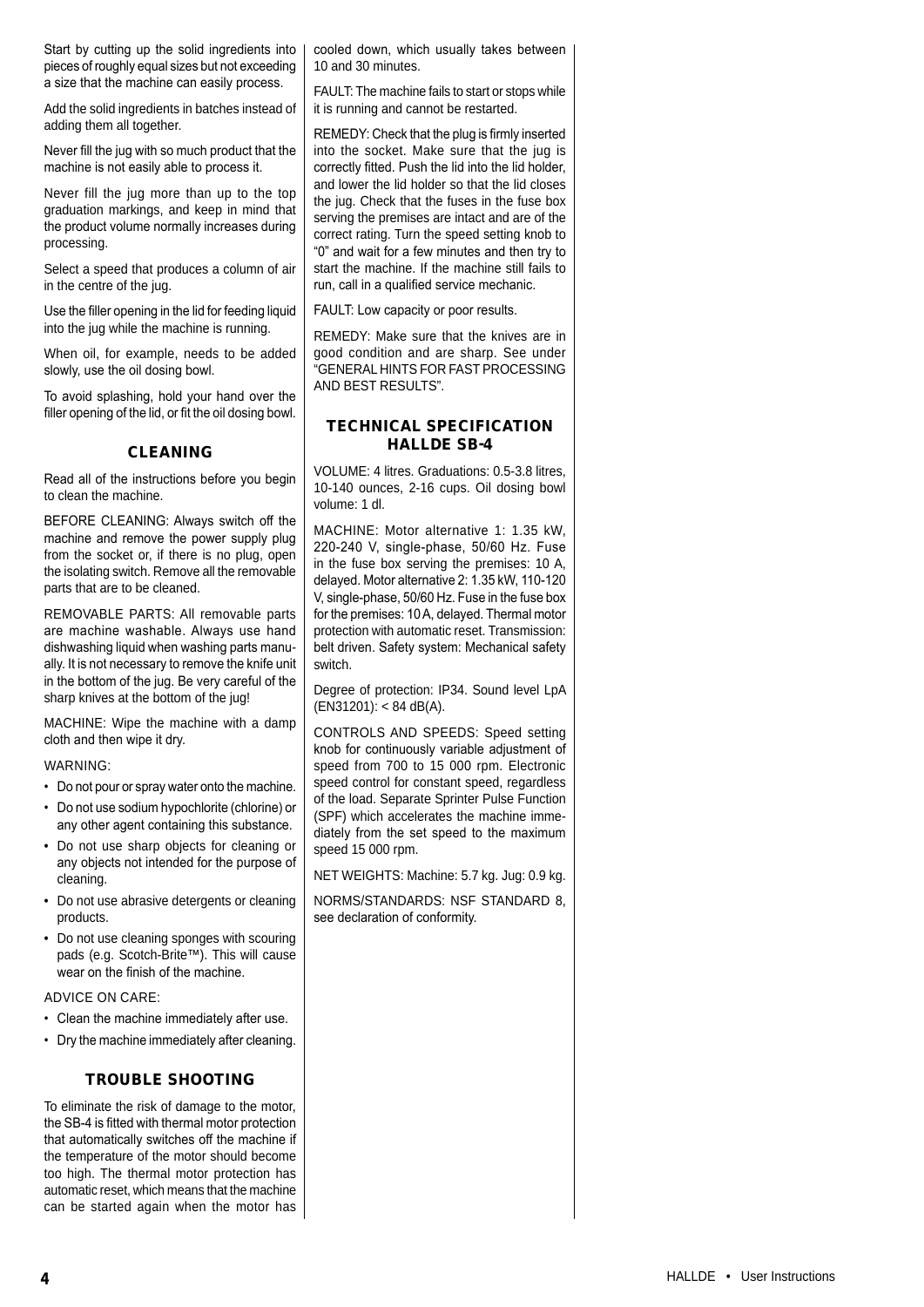## **HALLDE** SB-4

## (SE)

## VARNING!



**Håll händerna borta från kopplingen. Notera varningsskylten på maskinen.**

**Vid transport, fäll ner locket/lockhållaren så att kannan är helt stängd samt bär maskinen i handtaget.**

**Se upp för de vassa knivarna i kannans botten.**

**Stick aldrig ner händerna eller föremål i kannan när maskinen är igång.**

**Räkna alltid med stänk från maskinen och att det kan vara farligt att bereda alltför varma vätskor, etc.**

**Stäng av maskinen och dra ut stickkontakten ur vägguttaget före rengöring av maskinhuset.**

**Maskinhuset innehåller elektriska komponenter och får inte diskas i maskin eller doppas i vatten.**

**Ingen del av maskinen får rengöras med hög-trycksspruta.**

**Maskinen får endast repareras och maskinhuset öppnas av en behörig fackman.**

**Denna maskin skall inte användas av barn eller personer med nedsatt motorik, kognitiv förmåga eller handikapp som utgör fara för användaren t.ex. nedsatt syn eller hörsel, utan uppsikt eller tydliga instruktioner.**

## UPPACKNING

Kontrollera att alla detaljer finns med samt att maskinen fungerar och att ingenting har skadats under transporten. Anmärkningar skall anmälas till maskinleverantören inom åtta dagar.

#### INSTALLATION

Koppla maskinen till ett el-uttag med för maskinen korrekta data. Se under "TEKNISKA DATA SB-4". Kontrollera att knivenheten slutar att rotera inom 4 sekunder efter det att locket/ lockhållaren fällts upp.

Montera kannan och locket (se under "MONTERING"). Fäll ner locket/lockhållaren. Starta maskinen. Fäll upp locket/lockhållaren långsamt och kontrollera att maskinen stannar innan öppningen mellan kannans överkant och lockets underkant hunnit bli större än 30 mm.

Avlägsna kannan och locket. Fäll ner lockhållaren till sitt nedre snäppläge. Vrid hastighetsvredet till läge "2" och kontrollera att maskinen då inte startar.

Vid felfunktion av någon av ovanstående tre punkter skall fackman tillkallas för åtgärd innan maskinen tas i bruk.

## KONTROLLERA ALLTID FÖRE ANVÄNDNING

Kontrollera att knivenheten slutar att rotera inom 4 sekunder efter det att locket/ lockhållaren fällts upp (högsta hastighet).

Montera kannan och locket (se under "MONTE-RING"). Fäll ner locket/lockhållaren. Starta maskinen. Fäll upp locket/lockhållaren långsamt och kontrollera att maskinen stannar innan öppningen mellan kannans överkant och lockets underkant hunnit bli större än 30 mm.

Avlägsna kannan och locket. Fäll ner lockhållaren till sitt nedre snäppläge. Vrid hastighetsvredet till läge "2" och kontrollera att maskinen inte startar.

Dra ut stickkontakten ur vägguttaget och kontrollera därefter att elkabeln är hel och inte har sprickor.

Om elkabeln ej är hel eller har sprickor, samt om någon av ovanstående säkerhetsfunktioner ej skulle fungera, skall fackman tillkallas för åtgärd innan maskinen tas i bruk.

Kontrollera att skruvarna på maskinens bakoch undersida samt hattmuttern i kannans botten är åtdragna.

Kontrollera att knivenheten är hel och har god skärpa.

## TYP AV BEREDNING

Blandar, vispar, rör om, hackar och mosar vätskerika blandningar som örtoljor, såser, soppor, redningar, smet, salladsdressing, efterrätter, fruktdrinkar, cocktails, milkshakes, mm.

#### ANVÄNDARE

Restauranger, butikskök, barer, caféer, dietkök, hälsohem, sjukhus, skolor, fast food-inrättningar, cateringkök, daghem, servicehem, salladsbarer, fartyg etc.

## OLJEDOSERAREN

Oljedoseraren är avsedd för dosering och långsam tillförsel av t.ex. olja, etc. vid beredning medan maskinen är igång.

## MONTERING

Vid behov montera oljedoseraren genom att föra in den helt i lockets påfyllnings-öppning samt vrid den medurs tills det tar stopp.

Fäll upp lockhållaren till sitt övre snäppläge och för in locket i lockhållaren så att locket vilar i lockhållaren.

Placera kannan på maskinen så att kannan vilar helt nere på de fyra stöden.

Fäll ner locket/lockhållaren helt tills det tar stopp.

### DEMONTERING

Fäll upp locket/lockhållaren till sitt övre snäppläge.

Avlägsna locket från lockhållaren.

Avlägsna oljedoseraren från locket genom att vrida oljedoseraren moturs tills det tar stopp samt därefter dra den uppåt.

Avlägsna kannan från maskinen.

## HASTIGHETSVREDET

I läge "0" är maskinen avstängd.

Från läge "1" upp till läge "6" går maskinen kontinuerligt från lägsta (700 varv/min) upp till högsta (15 000 varv/min) hastighet.

Efter att locket har fällts upp och säkerhetsbrytaren stannat maskinen, måste hastighetsvredet först vridas till läge "0" och därefter till läge "1" eller högre för att maskinen skall återstarta

## SPRINTER-PULS-FUNKTIONEN "SPF"

SPF används för korta beredningsmoment på högsta möjliga hastighet.

Så fort SPF-knappen trycks in ökar hastigheten direkt från den aktuella hastigheten upp till högsta hastighet.

SPF kan inte aktiveras när hastighetsvredet står i läge "0".

## GENERELLA TIPS FÖR SNABB BEREDNING OCH BÄSTA RESULTAT

För att undvika dropp på maskinens baksida, fäll endast upp locket/lockhållaren till det övre snäppläget, och inte hela vägen tills det tar stopp.

Använd SB-4 till att blanda, vispa, röra om, hacka, mixa och mosa vätskerika blandningar som örtoljor, såser, soppor, redningar, smet, dressing, efterrätter, fruktdrinkar, cocktails, milkshakes, mm.

Använd så mycket vätska att blandningen hela tiden är lättflytande.

Tillsätt vätskan först och de fasta ingredienserna (även isbitar) därefter.

Bered aldrig större isbitar än de som normalt produceras med ismaskiner.

Dela först upp de fasta ingredienserna i ungefär lika stora bitar, inte större än att maskinen med lätthet orkar bereda dem.

Tillsätt de fasta ingredienserna portionsvis istället för allt på en gång.

Fyll aldrig kannan med en större mängd än maskinen med lätthet orkar bereda.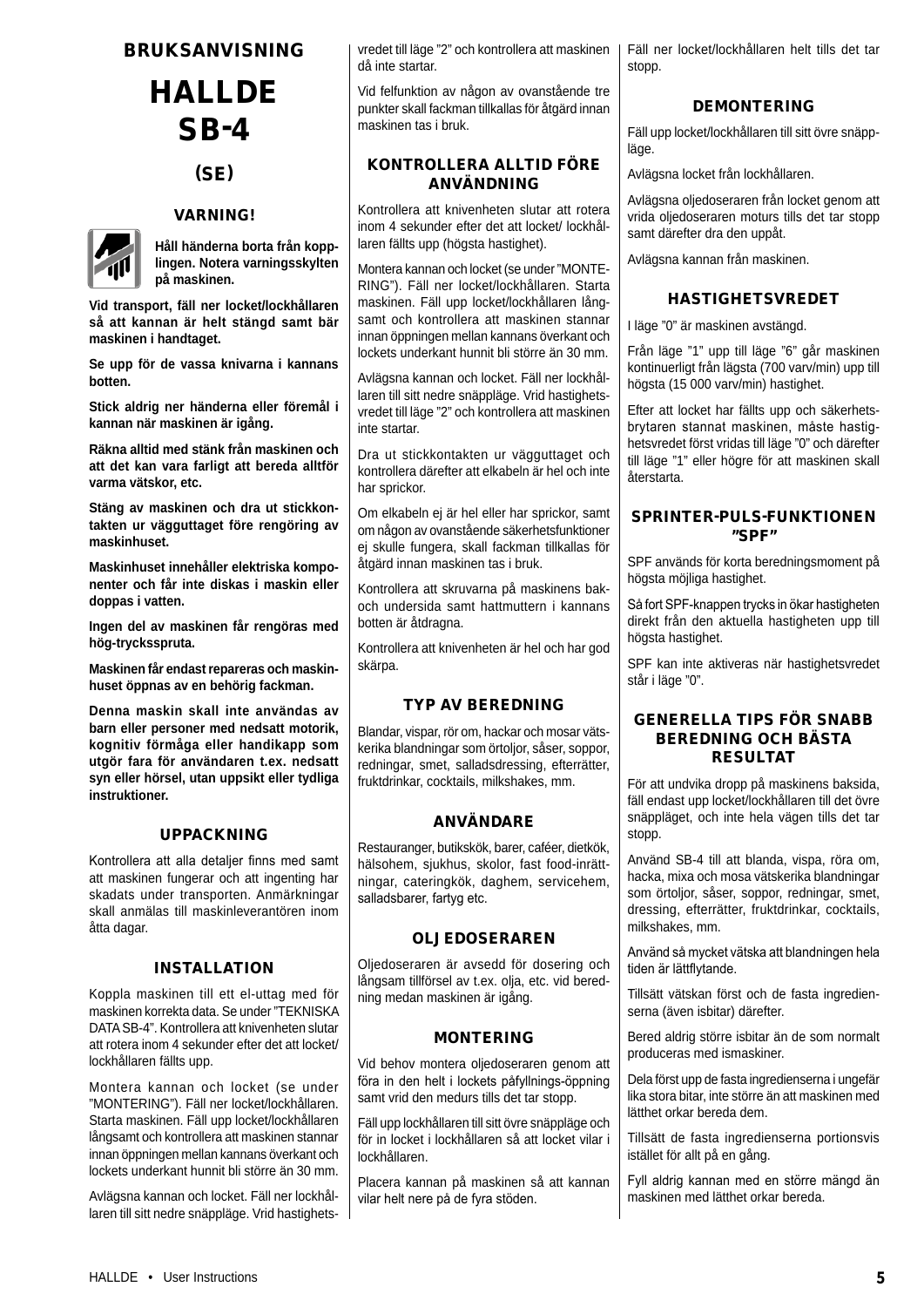Se till att mängden i kannan aldrig når över de översta streckmarkeringarna, och tänk på att varans volym vanligtvis ökar under beredning.

Välj en hastighet som ger en luftpelare i kannans centrum.

Använd påfyllningsöppningen i locket för att tillsätta vätska medan maskinen är igång.

Vid behov av långsam påfyllning av exempelvis olia, använd oliedoseraren.

För att undvika stänk, håll handen över lockets påfyllningsöppning eller montera oljedoseraren.

## RENGÖRING

Läs hela instruktionen innan du börjar rengöra maskinen.

INNAN RENGÖRING: Stäng alltid av maskinen och drag ut kontakten. Alernativt, slå ifrån arbetsbrytaren om maskinen inte är försedd med stickkontakt. Ta loss all lösa delar som skall rengöras.

LÖSA DELAR: Alla löstagbara delar kan diskas i diskmaskin. Använd alltid handdiskmedel när detaljerna tvättas för hand. Knivlagringen i botten behöver inte tas bort. Se upp för de vassa knivarna i kannans botten!

MASKIN: Våttorka maskinen med en fuktig trasa och torka därefter av den.

#### VARNING:

- Häll eller spreja inte vatten på maskinen.
- Använd inte natriumhypoklorit (Klorin) eller andra medel som innehåller detta ämne.
- Använd inte skarpa föremål eller föremål inte avsett för rengöring.
- Använd inte rengöringsmedel med slipande effekt.
- Använd inte rengöringssvampar med skurnylon (t.ex. Scotch Brite™). Detta sliter ut lacken på maskinen.

#### SKÖTSELRÅD:

- Rengör maskinen omgående efter användning.
- Torka maskinen omgående efter rengöring.

## FELSÖKNING

För att eliminera risken för skador på motorn, har SB-4 en brytarfunktion som automatiskt stänger av maskinen om motorns temperatur skulle bli för hög. Brytarfunktionen har automatisk återställning vilket gör att maskinen går att starta igen när motorn har svalnat vilket normalt tar mellan 10 och 30 minuter.

FEL: Maskinen startar ej eller stannar under körning och kan ej återstartas.

ÅTGÄRDER: Kontrollera att stickkontakten sitter i vägguttaget. Montera kannan korrekt. Skjut in locket i lockhållaren och fäll ner lockhållaren så att locket stänger kannan. Kontrollera att säkringarna i lokalens säkringsskåp är hela och har rätt ampere-tal. Vrid hastighetsvredet till "0" samt vänta några minuter och försök

därefter att starta maskinen på nytt. Vid behov, tillkalla fackman för åtgärd.

FEL: Låg kapacitet eller dåligt resultat.

ÅTGÄRDER: Se till att knivarna är hela och har god skärpa. Se vidare under "GENERELLA TIPS FÖR SNABB BEREDNING OCH BÄSTA RESULTAT"

## TEKNISKA DATA HÄLLDE SB-4

VOLYM: 4 liter. Måttangivelser: 0,5-3,8 liter, 10-140 ounces, 2-16 cups. Oljedoserare: volym 1 dl.

MASKIN: Motor alt. 1: 1,35 kW, 220-240 V, 1-fas, 50/60 Hz. Säkring i lokalens säkringsskåp: 10 A trög. Motor alt. 2: 1,35 kW, 110-120 V, 1-fas, 50/60 Hz. Säkring i lokalens säkringsskåp: 10 A trög. Termiskt motorskydd med automatisk återställning. Transmission: remdriven. Säkerhetssystem: mekanisk säkerhetsbrytare. Skyddsklass: IP34. Ljudnivå LpA (EN31201):  $< 84$  dBA.

REGLAGE/HASTIGHETER: Hastighetsvred för steglös inställning av varvtalet från 700 till 15 000 varv/min. Elektronisk varvtalsreglering för konstant varvtal oavsett belastning. Separat SprinterPulsFunktion (SPF) vilken accelererar direkt från det inställda varvtalet upp till 15 000 varv/min.

NETTOVIKTER: Maskin: 5,7 kg. Kanna: 0,9 kg.

NORMER: NSF STANDARD 8, se försäkran om överensstämmelse.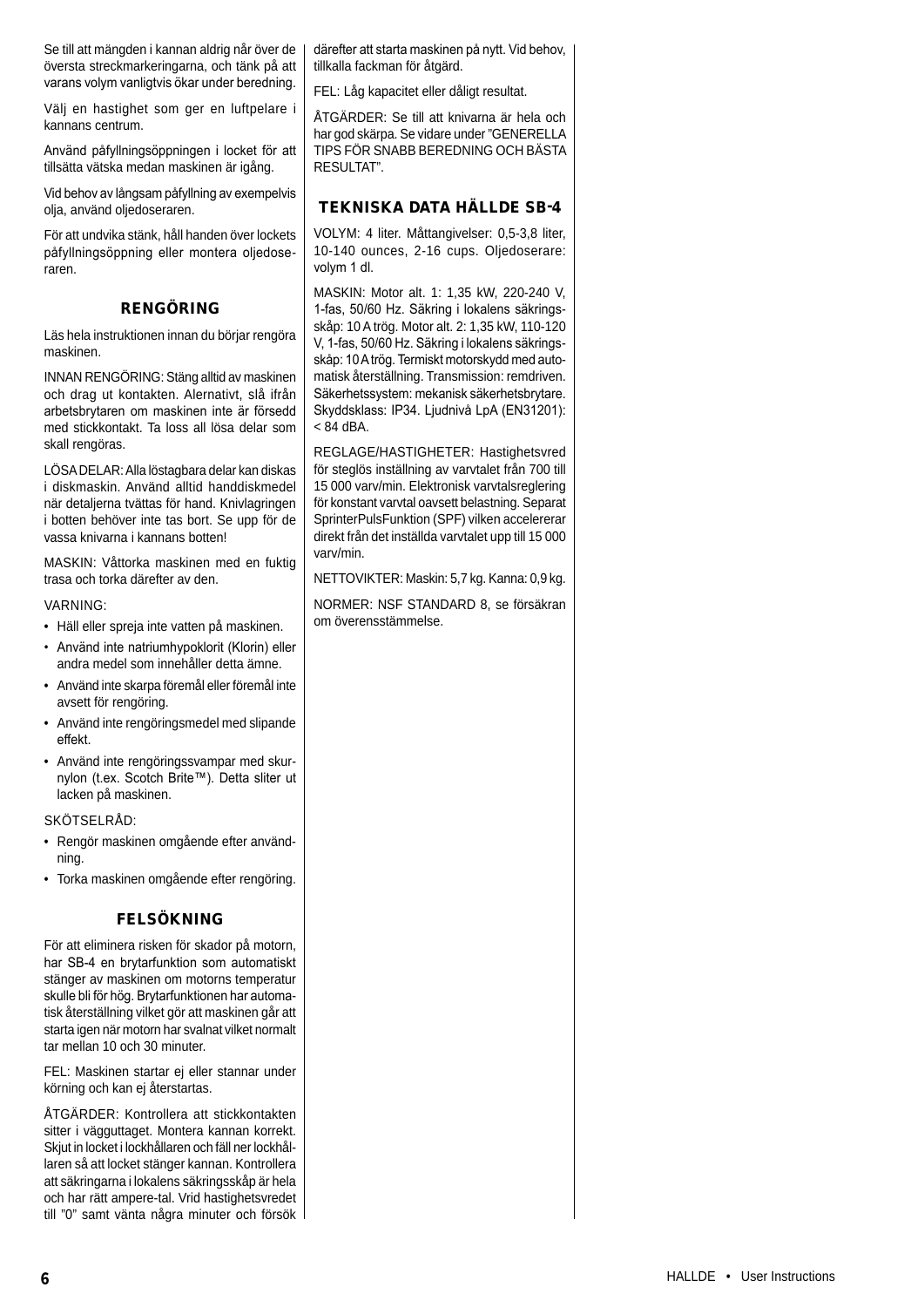| 使用说明                                                                           | 扣位置, 调节速度按钮至"2"档, 并检<br>查机器是否尚未启动。                              | 速度调节按钮                                                                   |
|--------------------------------------------------------------------------------|-----------------------------------------------------------------|--------------------------------------------------------------------------|
| <b>HALLDE</b>                                                                  | 若以上检查显示机器无法正常运转, 请在                                             | SPF按钮可将机器调节至以最高速进行短<br>脉冲。                                               |
| $SB-4$                                                                         | 使用机器前致电合格技工以修理故障。                                               | 按下SPF按钮后, 速度将立即从所设置的<br>数值增加到最大的可能速度值。                                   |
| 型号备菜装置                                                                         | 使用机器前请例行检查                                                      | 速度调节按钮位于"0"档时, 将无法启<br>用SPF按钮。                                           |
| (CN)                                                                           | 请(以最高速)打开搅拌机机盖/盖座,并在<br>4秒内检查刀片是否停止旋转。                          |                                                                          |
| 注意事项!                                                                          | 请安装水罐及搅拌机机盖(参阅"安装"下<br>的内容),关闭机盖/盖座,并启动机器。                      | "SPF"按钮短脉冲功能<br>SPF按钮可将机器调节至以最高速进行短                                      |
| 开始使用机器前,请阅读所有说明。                                                               | 请缓慢打开机盖/盖座, 在水罐顶部边缘与<br>机盖底部边缘之间的距离超过30毫米前,                     | 脉冲。                                                                      |
| 请参阅机器上的禁令标志, 保持双手<br>远离联轴器。                                                    | 检查机器是否已停止运转。<br>请取出水罐及机盖, 将盖座放低至最小卡                             | 按下SPF按钮后, 速度将立即从所设置的<br>数值增加到最大的可能速度值。                                   |
| 运输机器时,请放低搅拌机的机盖/                                                               | 扣位置, 调节速度按钮至"2"档, 并检<br>查机器是否尚未启动。                              | 速度调节按钮位于"0"档时, 将无法启<br>用SPF按钮。                                           |
| 盖座, 使水罐紧闭, 并通过手柄运输<br>机器。                                                      | 请从插座中拔出电源插头, 并检查电缆及<br>绝缘体是否具有良好的性能。                            | 关于快速加工并生成最佳加工成果的一<br>般性提示                                                |
| 使用机器时, 请注意水罐底部锋利的<br>刀片, 切勿伤及双手。                                               | 若电缆受损或绝缘体破裂, 或以上任一安<br>全性能无法起作用时, 使用机器前请致电<br>合格技工以修理故障。        | 为避免机盖/盖座落入机器后部, 请将其<br>打开至最大卡扣位置, 切勿将其始终打开<br>至停止位置。                     |
| 机器运转时, 请勿将双手或其他物品<br>置于水罐中。                                                    | 请检查机器后部及底部的螺钉以及水罐底<br>部的盖螺母是否已拧紧。                               | SB-4型号搅拌机可用于混合、搅打、搅<br>拌、剁碎和捣碎富含液体的混合物, 例如                               |
| 请保持注意水罐中的喷溅物。切记:<br>若使用该机器加热高温液体等水状<br>物,可能存在危险。                               | 请检查刀片状态是否良好锋利。                                                  | 草本油、调味料、汤汁、增稠剂、糕点混<br>合物、调料、甜点、果汁饮料、鸡尾酒和<br>奶昔等产品。                       |
| 清洁机器外壳前, 请关闭机器电源并<br>从插座中拔出电源插头。                                               | 加工类型<br>可用于混合、搅打、搅拌、剁碎和捣碎富                                      | 请使用足量的液体以确保混合物始终保持<br>流动性。                                               |
| 机器外壳含有电子组件, 因此, 请勿<br>将其置于洗碗机中洗涤或浸入水中。                                         | 含液体的混合物, 例如草本油、调味料、<br>汤汁、增稠剂、糕点混合物、色拉调料、<br>甜点、果汁饮料、鸡尾酒和奶昔等产品。 | 首先将液体注入水罐中, 接着添加固体物<br>(如冰块)。                                            |
| 请勿使用高压喷枪清洗机器任一部<br>件。                                                          | 用途                                                              | 请勿使用非制冰器正常生产的大体积冰<br>块。                                                  |
| 如需维修机器或打开机器外壳, 请联<br>系合格技工。                                                    | 可用于餐馆、商店厨房、咖啡馆、酒吧、<br>餐饮厨房、养老院、学校、快餐店、餐                         | 首先将固体物切成尺寸基本相同的片状<br>物,并确保其尺寸不超过搅拌机加工工作<br>可顺利进行的大小。                     |
| 若无充分的指导或监督,请勿让儿童<br>或肢体、感官、意识能力较弱的人员                                           | 厅、日托中心、沙拉吧及轮船等地。                                                | 请批量注入液体, 切勿一次性全部注入。                                                      |
| 或缺乏此类设备操作经验的人员操作<br>该机器。                                                       | 油量杯                                                             | 请勿往水罐中添加过多搅拌机无法顺利进<br>行加工的物品。                                            |
| 取出机器                                                                           | 机器运转时, 可使用油量杯向机器内增加<br>或缓慢注入油剂等液体。                              | 请勿注满水罐, 其液体容量不可超过顶部<br>刻度标记, 切记通常情况下, 加工过程将<br>使产品体积增加。                  |
| 请检查机器所有部件是否配送齐全, 机器<br>是否可按预设性能运转,并检查运输过程                                      | 机器组装                                                            | 请选择使用可在水罐中部产生空气的速<br>度。                                                  |
| 是否导致机器受损。如有任何问题,请在<br>8天内告知机器供应商。                                              | 如有需要,请用力将油量杯按进机盖上的<br>注入口,并以顺时针方向尽可旋转油量<br>杯, 以完成安装。            | 机器运转时, 请打开机盖注入口, 将液体<br>缓慢注入水罐中。                                         |
| 机器安装                                                                           | 请将盖座打开至最大卡扣位置, 并将搅拌<br>机机盖装入盖座, 使机盖位于盖座中。                       | 如需缓慢注入油剂等液体, 请使用油量杯<br>将其注入。                                             |
| 请参阅"SB-4型号搅拌机技术规格"下<br>的内容, 将机器连接至适配的电源接口。                                     | 请将水罐放置于机器上, 使其牢固地安装<br>在四个支架中。                                  | 为避免产生喷溅,请手握机盖注入口,或<br>安装油量杯。                                             |
| 请打开搅拌机机盖/盖座, 并在4秒内检查<br>刀片是否停止旋转。                                              | 请将机盖/盖座放置于最低处。                                                  | 机器清洁                                                                     |
| 请安装水罐及搅拌机机盖(参阅"安装"<br>下的内容)。请放低搅拌机机盖/盖座, 使                                     | 拆卸机器                                                            | 开始清洁机器前,请阅读所有说明。                                                         |
| 机盖靠近水罐, 并启动机器。请缓慢打开<br>机盖/盖座, 在水罐顶部边缘与机盖底部<br>边缘之间的距离超过30毫米前, 检查电<br>机电源是否已关闭。 | 请将机盖/盖座打开至最大卡扣位置。<br>请从盖座中取出机盖。<br>请以逆时针方向尽可能旋转油量杯, 将其          | 清洁前:请保持机器电源始终为关闭状<br>态,并从插座中拔出电源插头,若无插<br>头,请打开隔离开关,并取出所有需要清<br>洗的可拆装部件。 |
| 请取出水罐及机盖, 将盖座放低至最小卡                                                            | 从机盖中取出,并向上拉动。<br>请从机器中取出水罐。                                     | 清洁可拆装部件:所有可拆装部件均可进<br>行机洗, 如需进行手洗, 请务必使用手洗                               |
|                                                                                |                                                                 |                                                                          |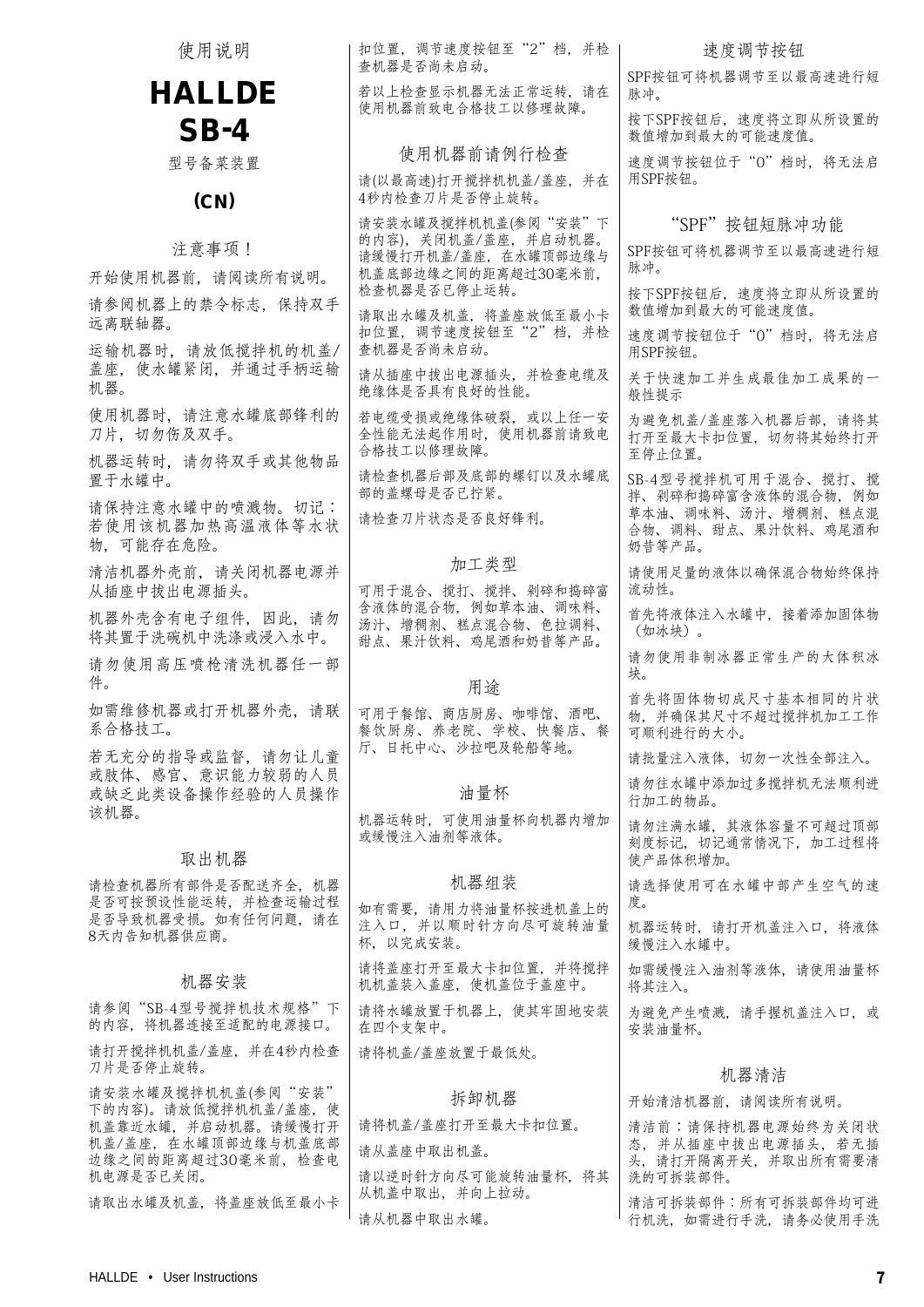| 洗涤剂。清洁时, 无需取出水罐底部的锋                                                                                                                                                           | 型号搅拌机技术规格                                                                                                                |  |
|-------------------------------------------------------------------------------------------------------------------------------------------------------------------------------|--------------------------------------------------------------------------------------------------------------------------|--|
| 利刀片,请小心清洗,切勿伤及双手。<br>清洁机器:请用湿抹布擦拭机器, 随后将                                                                                                                                      | 容量:4公升。刻度:0.5-3.8公升, 合<br>10-140盎司, 合2-16量杯。油量杯容                                                                         |  |
| 其擦干。                                                                                                                                                                          | 量:1分升。                                                                                                                   |  |
| 警告:<br>•请勿将水倒入或喷洒在搅拌机上。<br>• 请勿使用次氯酸钠(氯)或任何其他含<br>有该物质的试剂。                                                                                                                    | 机器:交流电机1:1.35千瓦特单相电<br>机, 220-240伏, 50/60赫兹。保险丝<br>盒中的保险丝(保证机器正常工作的前<br>提): 10安培延时型保险丝。交流电机<br>2: 单相电机, 1.35千瓦特, 110-120 |  |
| • 请勿使用锋利物或任何非用于清洁的物<br>体讲行清洗。                                                                                                                                                 | 伏, 50/60赫兹。保险丝盒中的保险丝(<br>保证机器正常工作的前提):10安培延时                                                                             |  |
| •请勿使用研磨剂或研磨清洁产品。                                                                                                                                                              | 型保险丝。电机热保护装置可自动重置。                                                                                                       |  |
| • 请勿使用带有百洁布的清洁海绵(如<br>Scotch-Brite™), 此类产品将导致机器<br>表面受磨损。                                                                                                                     | 传动装置为皮带传动型。安全系统:机械<br>安全开关。<br>防护等级: IP34。声级连接装配区                                                                        |  |
| 护理建议:                                                                                                                                                                         | (EN31201): < 84分贝。                                                                                                       |  |
| •使用机器后,请立即进行清洗。<br>•清洁机器后, 请立即将其干燥。                                                                                                                                           | 速度控制:速度连续可调按钮可将速度从<br>700转调至15000转。电子速度控制器不<br>受负载量影响,可保持恒定速度。独立的<br>短脉冲功能可立即将速度从所设数值增加                                  |  |
| 故障排除                                                                                                                                                                          | 至最高速度值(15000转)。                                                                                                          |  |
| 为排除电机受损风险, SB-4型号搅拌机配<br>备了电机热保护装置, 若电机温度过高,<br>该装置将自动切断机器电源。电机热保护                                                                                                            | 机器净重:5.7千克, 水罐净重:0.9千<br>克。                                                                                              |  |
| 装置已自动重设, 若电机温度下降, 则可<br>重启机器,该过程通常耗时10-30分钟。                                                                                                                                  | 规格/标准:符合NSF标准8, 请参阅合格<br>声明。                                                                                             |  |
| 发生故障:机器重启失败或运作时发生故<br>障停止, 且无法重启。                                                                                                                                             |                                                                                                                          |  |
| 修理:请检查插头是否牢固地插入插座<br>中, 确保水罐正确安装, 将机盖置于盖座<br>中,并放低盖座,使机盖靠近水罐。请检<br>查保险丝盒中的保险丝是否完好且具有<br>适当的额定值(保证机器正常工作的前提)<br>, 调节速度按钮至"0"档, 等待若干分<br>钟, 再尝试重启机器。若机器仍然无法运<br>转,请致电合格技工以修理故障。 |                                                                                                                          |  |
| 发生故障:机器容量过低或产生不良加<br>工结果。                                                                                                                                                     |                                                                                                                          |  |
| 修理:请确保机器刀片状态良好锋利。具<br>体可参阅"关于快速加工并生成最佳加工<br>成果的一般性提示"。                                                                                                                        |                                                                                                                          |  |
| HALLDE牌SB-4                                                                                                                                                                   |                                                                                                                          |  |
|                                                                                                                                                                               |                                                                                                                          |  |
|                                                                                                                                                                               |                                                                                                                          |  |
|                                                                                                                                                                               |                                                                                                                          |  |
|                                                                                                                                                                               |                                                                                                                          |  |
|                                                                                                                                                                               |                                                                                                                          |  |
|                                                                                                                                                                               |                                                                                                                          |  |
|                                                                                                                                                                               |                                                                                                                          |  |
|                                                                                                                                                                               |                                                                                                                          |  |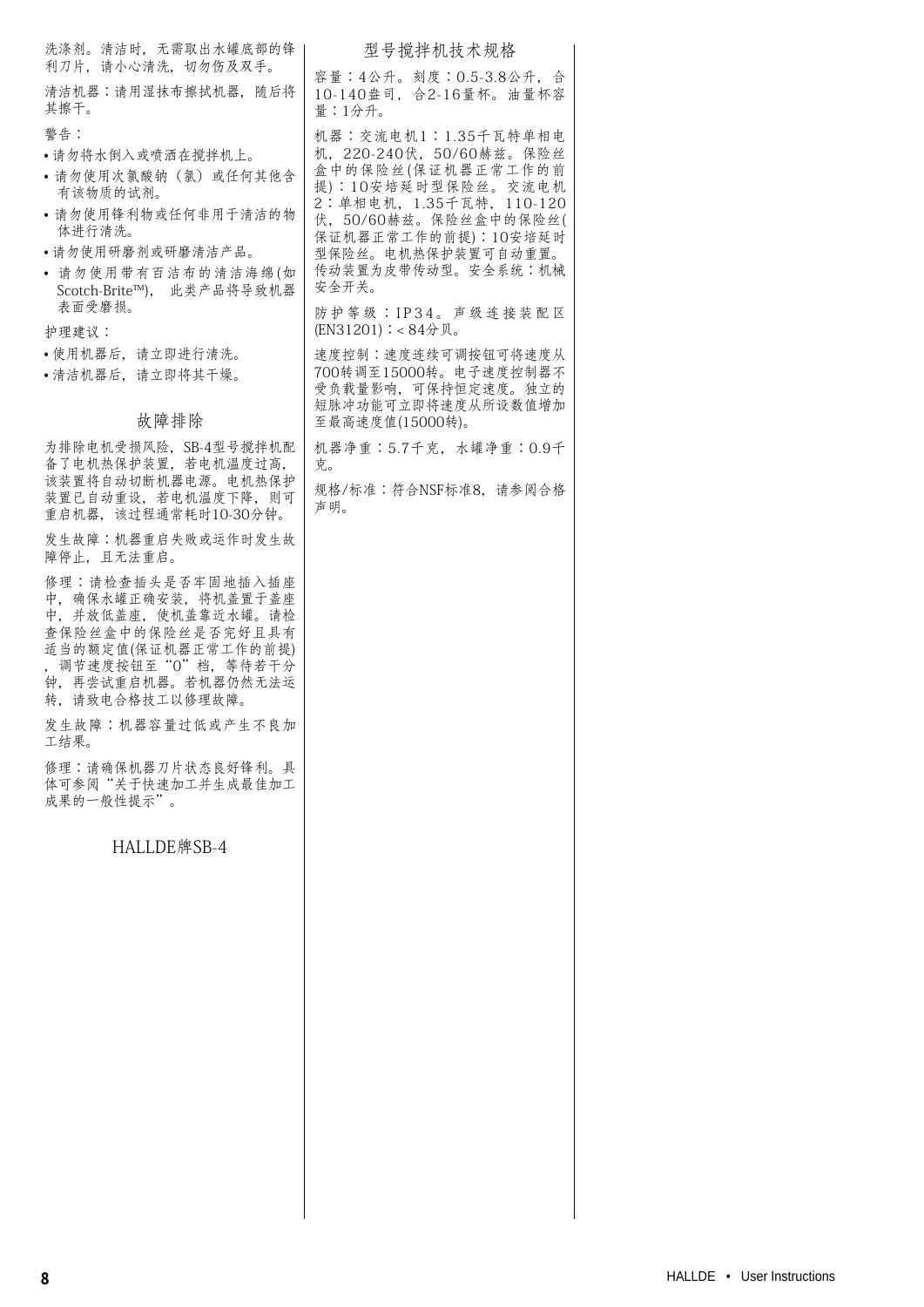## PŘÍRUČKY HALLDE SB-4

## (CZ)

## POZOR!



**Udržujte ruce mimo přípojku. Viz vyznačení zákazu na stroji.**

**Při přenášení zařízení sklopte víko/rukojeť víka, aby byla nádoba bezpečně uzavřena, a uchopte zařízení za držadlo.**

**Dávejte si pozor, abyste si neporanili ruce o ostré břity ve spodní části nádoby.**

**Nikdy nevkládejte ruce ani žádné předměty do nádoby v době, kdy je zařízení spuštěno.**

**Vždy očekávejte, že by obsah nádoby mohl vystříknout ven, a mějte na paměti, že by proto mohlo být nebezpečné zpracovávat například tekutiny, které jsou velmi horké.**

**Před čistěním těla zařízení nezapomeňte zařízení vypnout a odpojit z elektrické zásuvky.**

**Tělo zařízení obsahuje elektrické součásti, proto nesmí být čištěno v myčce ani jej nesmíte ponořit do vody.**

**Nečistěte žádné části zařízení pomocí vysokotlaké stříkací pistole.**

**Opravovat nebo otvírat tělo zařízení smí pouze kvalifikovaný servisní mechanik.**

**Tento spotřebič by neměl být provozován dětmi nebo osobami s omezenými fyzickými, smyslovými nebo duševními schopnostmi nebo osobami, kterým chybí zkušenosti s takovým zařízením, pokud jim nejsou dány odpovídající pokyny nebo nejsou pod dohledem.**

## VYBALENÍ

Ujistěte se, že byly doručeny všechny části, že zařízení funguje tak, jak má, a že během přepravy nedošlo k žádnému poškození. Dodavatel zařízení musí být o jakýchkoli případných problémech informován do osmi dnů.

## INSTALACE

Připojte zařízení ke zdroji elektrické energie, který je pro něj vhodný. Viz informace v části "TECHNICKÉ PARAMETRY ZAŘÍZENÍ SB-4".

Zkontrolujte, zda se břitová jednotka přestane otáčet do 4 sekund po zdvihnutí víka / rukojeti víka.

Usaďte na místo nádobu a víko (viz část "SESTAVENÍ"). Sklopte víko / rukojeť víka tak, že víko uzavře nádobu. Spusťte zařízení. Pomalu zdvihněte víko / rukojeť víka a zkontrolujte, zda se zdroj energie motoru deaktivuje předtím, než mezera mezi horní hranou nádoby a spodní hranou víka přesáhne 30 mm.

Odeberte nádobu a víko. Sklopte rukojeť víka, až zacvakne na místo. Přepněte knoflík nastavení rychlosti do polohy "2" a zkontrolujte, zda se zařízení nespustilo.

Pokud výše uvedené kontroly ukážou, že zařízení nepracuje správně, obraťte se na kvalifikovaného servisního mechanika s žádostí o opravu problému. Teprve poté zařízení používejte.

## PŘED KAŽDÝM POUŽITÍM PROVEĎTE KONTROLU

Zkontrolujte, zda se jednotka břitu přestane otáčet do 4 sekund po zdvihnutí víka / rukojeti víka (maximální rychlost).

Usaďte na místo nádobu a víko (viz část "SESTAVENÍ"). Zavřete víko / rukojeť víka. Spusťte zařízení. Pomalu zdvihněte víko / rukojeť víka a zkontrolujte, zda se zařízení zastaví předtím, než mezera mezi horní hranou nádoby a spodní hranou víka přesáhne 30 mm.

Odeberte nádobu a víko. Sklopte rukojeť víka, až zacvakne na místo. Přepněte knoflík nastavení rychlosti do polohy "2" a zkontrolujte, zda se zařízení nespustilo.

Odpojte zástrčku napájecího kabelu z elektrické zásuvky a zkontrolujte, zda je kabel v dobrém stavu a zda není porušená izolace.

Pokud je napájecí kabel poškozený nebo je porušená izolace, nebo pokud nefungují některé z výše uvedených bezpečnostních funkcí, obraťte se na kvalifikovaného servisního mechanika s žádostí o opravu problému. Teprve poté zařízení používejte.

Zkontrolujte, zda jsou bezpečně utaženy šrouby v zadní a ve spodní části zařízení a také uzavřená matice ve spodní části nádoby.

Ujistěte se, že je břitová jednotka v dobrém stavu a břity jsou ostré.

## TYP ZPRACOVÁNÍ

Mixuje, šlehá, míchá, krájí a mele směsi bohaté na tekutiny, jako jsou bylinné oleje, omáčky, polévky, zahušťovadla, těsta, salátové dresingy, dezerty, ovocné nápoje, koktejly, mléčné koktejly atd.

## UŽIVATELÉ

Restaurace, kuchyně v obchodech, kavárny, bary, dietní kuchyně, domovy pro seniory, školy, rychlá občerstvení, cateringy, centra pečovatelské služby, salátové bary, lodě atd.

## KALÍŠEK NA DÁVKOVÁNÍ OLEJE

Kalíšek na dávkování oleje je navržen na dávkování a pomalé přidávání například oleje atd. za běhu zařízení.

## SESTAVENÍ

V případě potřeby nasaďte kalíšek na dávkování oleje tak, že ho pevně zatlačíte do otvoru v plnicím otvoru na víku a poté s ním otočíte nadoraz po směru hodinových ručiček.

Zdvihněte rukojeť víka dokud nezacvakne na místo a upevněte víko do rukojeti víka tak, aby bylo víko ukotveno v rukojeti víka.

Umístěte nádobu na zařízení tak, aby pevně ležela na čtveřici podpěr.

Sklopte nadoraz víko / rukojeť víka.

## ROZLOŽENÍ

Zdvihněte víko / rukojeť víka, až zacvakne na místo.

Vyjměte víko z rukojeti víka.

Odeberte kalíšek na dávkování oleje z víka tak, že ho nadoraz otočíte proti směru hodinových ručiček a poté ho vytáhnete směrem nahoru.

Vyjměte nádobu ze zařízení.

## KNOFLÍK NASTAVENÍ RYCHLOSTI

V poloze "0" je zařízení vypnuto.

V poloze "1" poběží zařízení na nejnižší rychlost (700 ot./min.). S každou další polohou bude růst rychlost otáčení až k maximální rychlosti (15 000 ot./min.) v poloze " $6$ ".

Chcete-li znovu spustit zařízení po zvednutí víka / rukojeti víka a aktivaci bezpečnostního přepínače, nejprve přepněte knoflík nastavení rychlosti do polohy "0" a následně přepněte do polohy "1" nebo vyšší.

## FUNKCE "SPF" (SPRINTER PULSE FUNCTION)

Funkce SPF se používá na krátká mixování na nejvyšší rychlost.

Po stisknutí tlačítka SPF se rychlost okamžitě navýší z rychlosti nastavení pomocí knoflíku nastavení rychlosti na nejvyšší možnou rychlost.

Funkci SPF nelze aktivovat, když je knoflík nastavení rychlosti v poloze "0".

## OBECNÉ TIPY PRO RYCHLÉ ZPRACOVÁNÍ A NEJLEPŠÍ VÝSLEDKY

Chcete-li se vyhnout pokapání zadní části zařízení, neotvírejte víko / rukojeť víka až úplně nadoraz, ale jen do polohy, kdy zacvakne na místo.

Mixér SB-4 použijte k mixování, šlehání, míchání, krájení a mletí směsí bohatých na tekutiny jako jsou bylinné oleje, omáčky, polévky, zahušťovadla, těsta, salátové dresinky, dezerty, ovocné nápoje, koktejly, mléčné koktejly atd.

Použijte dostatečné množství tekutiny, aby se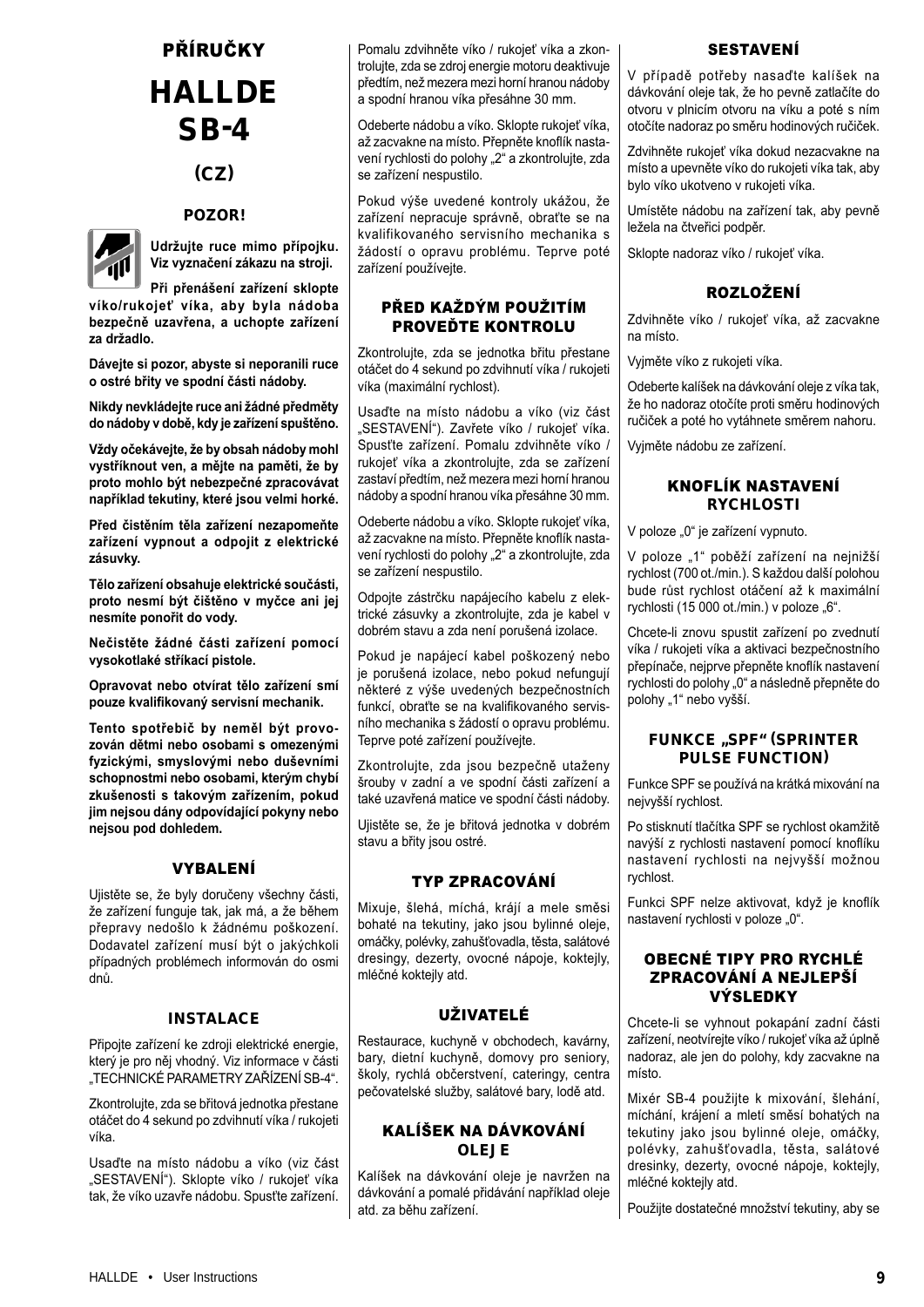ze směsi nikdy nestala tuhá a tvrdá hmota.

Jako první do nádoby nalijte tekutinu a teprve poté začněte s přidáváním pevných přísad (včetně kostek ledu).

Nikdy nepoužívejte větší kousky ledu, než jaké běžně vyrábí stroje na výrobu ledu.

Začněte tím, že pevné přísady nakrájíte na kousky přibližně stejné velikosti – ovšem jen takové, aby zařízení dokázalo kousky snadno zpracovat.

Přidávejte pevné přísady po hrstech, nikoli všechny najednou.

Nikdy neplňte nádobu tolik, že by měl stroj problém takové množství snadno zpracovat.

Nikdy neplňte nádobu nad horní značku maxima a mějte na paměti, že objem produktu během zpracování většinou naroste.

Zvolte rychlost, při které se uprostřed nádoby vytvoří sloupec vzduchu.

Pokud chcete do zařízení přidávat tekutinu v době, kdy je zařízení spuštěno, použijte k tomu plnicí otvor ve víku.

Pokud je potřeba přidat pomalu například olej, využijte kalíšek na dávkování oleje.

Chcete-li se vyhnout cákání, držte ruku přes plnicí otvor ve víku, nebo nasaďte na místo kalíšek na dávkování oleje.

## ČIŠŤĚNÍ

Před zahájením čištění zařízení si nejprve přečtěte všechny pokyny.

PŘED ČIŠTĚNÍM: Vždy nejprve vypněte zařízení a odpojte jej od elektrické zásuvky. Pokud není k dispozici zástrčka, kterou by bylo možné odpojit, otevřete rozpojovací přepínač. Odeberte všechny odnímatelné součásti, které chcete vyčistit.

ODNÍMATELNÉ SOUČÁSTI Všechny odnímatelné součásti lze umývat v myčce. Při ručním čištění jednotlivých dílů vždy použijte tekutý prostředek na mytí nádobí. Není potřeba vyndávat břitovou jednotku ze dna nádoby. Buďte velmi opatrní, abyste se nepořezali o ostré břity na dně nádoby!

ZAŘÍZENÍ: Otřete zařízení vlhkým hadrem a poté jej otřete do sucha.

VAROVÁNÍ:

- Nenalévejte ani nestříkejte vodu do zařízení.
- Nepoužívejte chlornan sodný (chlór) ani žádný roztok, který tuto látku obsahuje.
- Nepoužívejte k čištění ostré předměty ani žádné předměty, které nejsou určeny přímo k čištění
- Nepoužívejte brusné čisticí či mycí prostředky.
- Nepoužívejte čisticí houby s hrubou stranou (např. Scotch-Brite™). Došlo by k odření povrchové vrstvy zařízení.

TIPY K ÚDRŽBĚ:

- Vyčistěte zařízení bezprostředně po použití.
- Vysušte zařízení ihned po vyčištění.

## ODSTRAŇOVÁNÍ PROBLÉMŮ

V rámci ochrany motoru před poškozením je model SB-4 vybaven pojistkou chránící motor před přehřátím, která zařízení automaticky vypne ve chvíli, kdy teplota motoru vystoupá na příliš vysokou úroveň. Pojistka proti přehřátí motoru se automaticky vynuluje, což znamená, že zařízení lze znovu spustit, jakmile motor zchladne, což většinou trvá 10 až 30 minut.

PROBLÉM: Zařízení nelze spustit nebo se zastavuje a nelze jej vypnout a znovu zapnout.

ŘEŠENÍ: Zkontrolujte, zda je zástrčka pevně zasunuta do zásuvky. Ujistěte se, že je nádoba správně vložena. Zatlačte víko do rukojeti víka a sklopte rukojeť víka tak, že víko uzavře nádobu. Zkontrolujte, zda jsou v pořádku pojistky v pojistkové skříni a zda mají správné specifikace. Otočte knoflíkem nastavení rychlosti do polohy "0" a několik minut počkejte. Poté zkuste zařízení zapnout. Pokud zařízení ani poté není možné spustit, kontaktujte kvalifikovaného servisního mechanika.

PROBLÉM: Nízká kapacita nebo slabé výsledky.

ŘEŠENÍ: Ujistěte se, že jsou břity v dobrém stavu a jsou ostré. Viz část "OBECNÉ TIPY PRO RYCHLÉ ZPRACOVÁNÍ A NEJLEPŠÍ VÝSLEDKY".

## TECHNICKÉ PARAMETRY ZAŘÍZENÍ HALLDE SB-4

OBJEM: 4 litry. Stupnice: 0,5–3,8 litrů, 10–140 uncí, 2–16 šálků. Objem kalíšku na dávkování oleje: 1 dl.

ZAŘÍZENÍ: Motor – varianta 1: 135 kW, 220–240 V, jednofázový, 50/60 Hz. Pojistka v pojistkové skříni v pracovních prostorách: 10 A, zpožděná. Motor – varianta 2: 1,35 kW, 110-120 V, jednofázový, 50/60 Hz. Pojistka v pojistkové skříni v pracovních prostorách: 10 A, zpožděná. Pojistka proti přehřátí motoru s automatickým nulováním. Převod: řemenový převod. Bezpečnostní systém: Mechanický bezpečnostní přepínač.

Stupeň ochrany: IP34. Zvuková úroveň LpA (EN31201): < 84 dB(A).

OVLÁDACÍ PRVKY A RYCHLOSTI: Knoflík nastavení rychlosti pro úpravu rychlost od 700 do 15 000 ot./min. Elektronická regulace otáček zaručující konstantní rychlost bez ohledu na naplnění nádoby. Samostatná funkce SPF (Sprinter Pulse Function), která okamžitě zvýší otáčky zařízení z nastavené rychlosti na maximální rychlost 15 000 ot./min.

ČISTÁ HMOTNOST: Zařízení: 5,7 kg. Nádoba: 0,9 kg.

NORMY/STANDARDY: NSF STANDARD 8, viz prohlášení o shodě.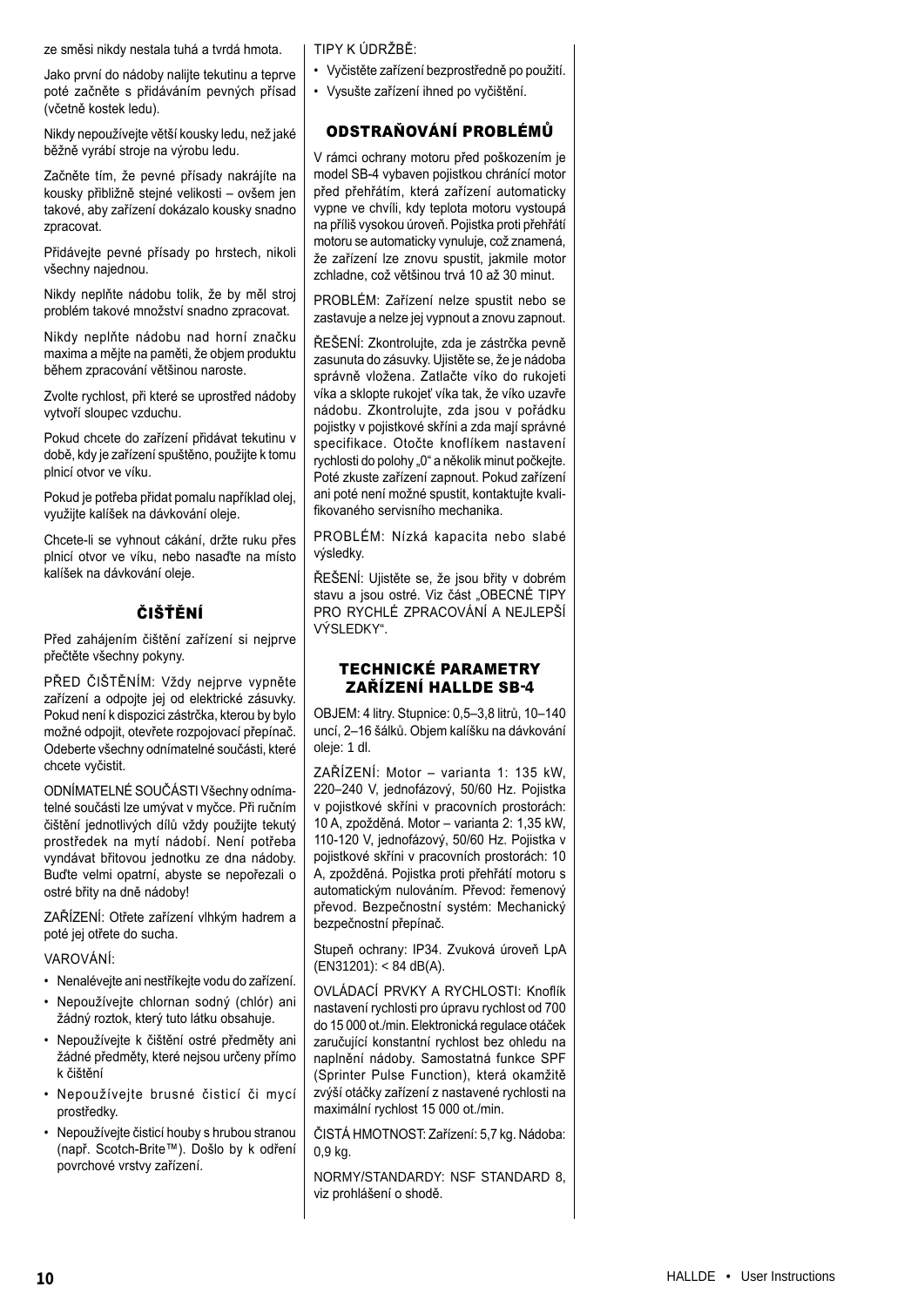## BEDIENUNGSANLEITUNG

## **HALLDE** SB-4

## (DE)

## **WARNUNG!**



**Halten sie ihre hände von der kupplung fern. Siehe das verbotsschild auf der maschine.**

**Beim Transport Deckel/Deckelhalter zuklappen, so dass die Kanne völlig verschlossen ist und die Maschine am Handgriff tragen.**

**Seien Sie vorsichtig mit den scharfen Messern am Boden der Kanne.**

**Niemals in die Kanne fassen oder irgendwelche Gegenstände in die Kanne halten, wenn die Maschine in Betrieb ist.**

**Seien Sie stets auf Spritzer von der Maschine gefasst und denken Sie an die Gefahr bei der Zubereitung heißer Flüssigkeiten usw.**

**Vor dem Reinigen des Maschinengehäuses Maschine abstellen und den Netzstecker herausziehen.**

**Das Maschinengehäuse enthält elektrische Komponenten und darf deshalb niemals in der Spülmaschine gereinigt oder in Wasser eingetaucht werden.**

**Kein Teil der Maschine darf mit einem Hochdruckreiniger gereinigt werden.**

**Die Maschine darf nur von einem hierzu befugten Fachmann gereinigt werden. Dasselbe gilt für das Öffnen des Maschinengehäuses.**

**Das Gerät darf nicht von Kindern oder Personen benutzt werden, deren körperliche, sensorische oder geistige Fähigkeiten eingeschränkt sind. Personen, die keine Erfahrung mit solchen Geräten haben, dürfen sie nur nach hinreichender Einweisung oder unter Aufsicht benutzen.**

## AUSPACKEN

Vergewissern Sie sich, dass sämtliche Teile vorhanden und unbeschädigt sind, die Maschine funktionsfähig ist und nichts beim Transport beschädigt wurde. Der Maschinenlieferant ist innerhalb von acht Tagen von etwaigen Mängeln in Kenntnis zu setzen.

## INSTALLATION

Schließen Sie die Maschine an eine den Maschinendaten entsprechende Steckdose an. Siehe unter TECHNISCHE DATEN SB-4.

Prüfen Sie, dass die Messereinheit innerhalb von 4 Sekunden nach Aufklappen des Deckels/Deckelhalters zum Stillstand kommt.

Montieren Sie Kanne und Deckel (siehe ZUSAMMENBAU). Deckel/Deckelhalter zuklappen. Maschine starten. Klappen Sie den Deckel/Deckelhalter langsam hoch, um zu prüfen, dass die Maschine stehen bleibt, ehe die Öffnung zwischen der Oberkante der Kanne und der Unterkante des Deckels größer als 30 mm geworden ist.

Kanne und Deckel entfernen. Den Deckel auf die untere Schnappposition herunter klappen. Den Drehzahlregler auf Position 2 stellen und prüfen, dass die Maschine dabei nicht startet.

Bei fehlerhafter Funktion einer der drei vorgenannten Punkte ist ein Fachmann zur Fehlerbehebung hinzuzuziehen, bevor die Maschine in Betrieb genommen wird.

#### SICHERHEITSKONTROLLE VOR DER ARBEIT

Prüfen Sie, dass die Messereinheit innerhalb von 4 Sekunden nach Aufklappen des Deckels/ Deckelhalters zum Stillstand kommt (maximale Geschwindigkeit).

Montieren Sie Kanne und Deckel (siehe ZUSAMMENBAU). Deckel/Deckelhalter zuklappen. Maschine starten. Klappen Sie den Deckel/Deckelhalter langsam hoch, um zu prüfen, dass die Maschine stehen bleibt, ehe die Öffnung zwischen der Oberkante der Kanne und der Unterkante des Deckels größer als 30 mm geworden ist.

Kanne und Deckel entfernen. Den Deckel auf die untere Schnappposition herunter klappen. Den Drehzahlregler auf Position 2 stellen und prüfen, dass die Maschine dabei nicht startet.

Netzstecker ziehen und Kabel auf mögliche Schäden und Risse hin prüfen.

Falls das Elektrokabel beschädigt ist oder Risse aufweist bzw. irgendeine der vorgenannten Sicherheitsfunktionen nicht funktionsfähig ist, ist ein Fachmann zur Behebung des Mangels heranzuziehen, ehe die Maschine in Betrieb genommen wird.

Prüfen Sie, ob die Schrauben an der Rückseite und Unterseite der Maschine sowie die Hutmutter am Boden der Kanne ordentlich angezogen sind.

Prüfen Sie, dass die Messereinheit fehlerfrei ist und eine gute Schärfe besitzt.

## VERARBEITUNGSART

Mixen, Schlagen, Rühren, Hacken und Zerkleinern von Mischungen mit hohem Flüssigkeitsgehalt wie Kräuteröle, Soßen, Suppen, Mehlschwitzen, Teigmischungen, Salatdressing, Nachspeisen, Fruchtgetränke, Cocktails, Milchshakes usw.

#### ANWENDER

Restaurants, Ladenküchen, Cafés, Bars, Diätküchen, Seniorenwohnheime, Schulen, Fast-Food-Einrichtungen, Catering, Kindertagesstätten, Salatbars, Schiffe usw.

#### ÖLDOSIERER

Der Öldosierer ist für die Dosierung und langsame Zugabe von Öl usw., während die Maschine in Betrieb ist, vorgesehen.

## ZUSAMMENBAU

Bei Bedarf Öldosierer montieren, indem er ganz in die Einfüllöffnung des Deckels eingeführt und bis zum Anschlag im Uhrzeigersinn gedreht wird.

Deckelhalter bis zur oberen Schnappstellung aufklappen und Deckel in Deckelhalter einführen, so dass er im Deckelhalter zu liegen kommt.

Kanne auf die Maschine aufsetzen, so dass sie stabil auf den vier Stützen ruht.

Deckel/Deckelhalter ganz bis zum Anschlag zuklappen.

## DEMONTAGE

Deckel/Deckelhalter bis zur oberen Schnappstellung aufklappen.

Deckel vom Deckelhalter entfernen.

Öldosierer durch Drehen desselben gegen den Uhrzeigersinn bis zum Anschlag und anschließendes Nachobenziehen vom Deckel entfernen.

Kanne von der Maschine trennen.

## GESCHWINDIGKEITSSCHALTER

In Position 0 ist die Maschine ausgeschaltet.

In Position 1 läuft die Maschine mit der geringsten Geschwindigkeit (700 U/min). In Position 1 bis 6 läuft die Maschine kontinuierlich von der geringsten bis zur höchsten Geschwindigkeit. Sie wird bei einer Erhöhung der Einstellung mit zunehmender Geschwindigkeit laufen und in Position 6 mit der maximalen Geschwindigkeit (15.000 U/min).

Nach Hochklappen des Deckels/Deckelhalters und dem Stoppen der Maschine durch den Sicherheitsschalter muss der Geschwindigkeitsschalter erst auf Position 0 und dann auf 1 oder eine höhere Einstellung gestellt werden, um die Maschine erneut starten zu können.

## SPRINTER-PULS-FUNKTION "SPF"

SPF wird für kurze Zubereitungsmomente bei Höchstgeschwindigkeit verwendet.

Wenn der SPF-Knopf gedrückt wird, steigt die Geschwindigkeit unmittelbar von der eingestellten Geschwindigkeit auf die Höchstgeschwindigkeit an.

SPF lässt sich nicht aktivieren, wenn der Geschwindigkeitsschalter auf 0 steht.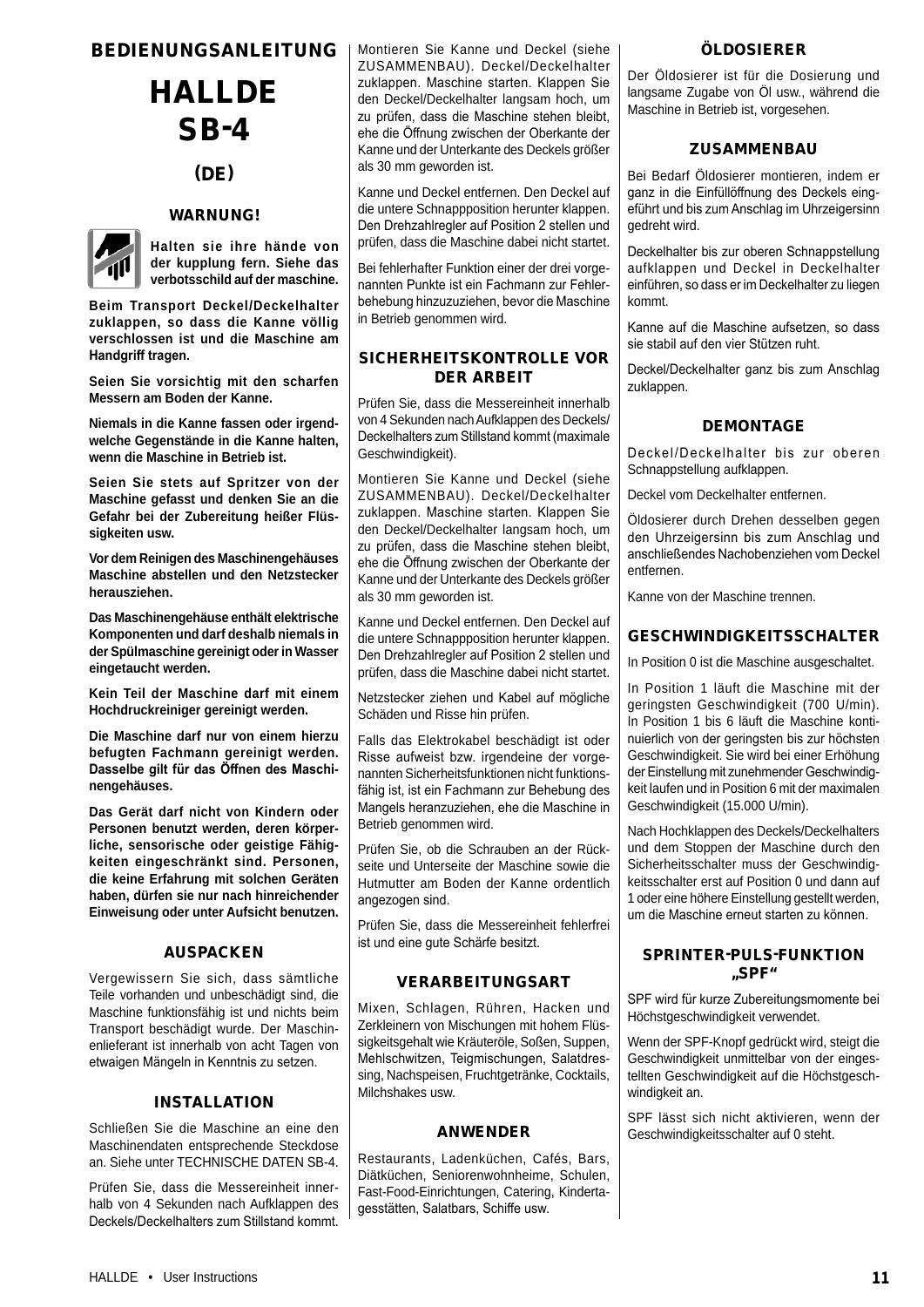#### ALLGEMEINE TIPS FÜR SCHNELLES ZUBEREITEN UND EIN OPTIMALES ERGEBNIS

Um Tropfen an der Rückseite der Maschine zu vermeiden, empfiehlt es sich, den Deckel/Deckelhalter nur bis zur oberen Schnappstellung zu öffnen und nicht bis zum Anschlag.

Den SB-4 nur zum Mixen, Schlagen, Umrühren, Hacken und Zerkleinern flüssigkeitsreicher Mischungen wie von Kräuterölen, Soßen, Suppen, Mehlschwitzen, Teigmischungen, Dressings, Nachspeisen, Fruchtgetränken, Cocktails, Milchshakes usw. verwenden.

Sorgen Sie dafür, dass stets so viel Flüssigkeit vorhanden ist, dass die Mischung beweglich ist und leicht fließt.

Erst Flüssigkeit zugeben und dann feste Bestandteile (auch Eiswürfel).

Niemals größere Eiswürfel verwenden als die gewöhnlichen, mit der Eismaschine hergestellten Eiswürfel.

Zerteilen Sie die festen Zutaten erst in etwa gleich große Stücke, so dass die Maschine keine Mühe hat, sie zu bearbeiten.

Setzen Sie die festen Zutaten in Portionen zu und nicht alles auf einmal.

Füllen Sie die Kanne nur soweit auf, dass die Zubereitung durch die Maschine leicht vonstatten geht.

Sorgen Sie dafür, dass die Menge in der Kanne nie über den obersten Markierungsstrich hinausgeht. Denken Sie daran, dass das Volumen des Inhalts während der Zubereitung gewöhnlich zunimmt.

Wählen Sie die Geschwindigkeit so, dass in der Mitte der Kanne eine Luftsäule entsteht.

Verwenden Sie die Einfüllöffnung im Deckel, um während des Betriebs Zutaten hinzu zu geben.

Wenn Öl zum Beispiel langsam hinzu gegeben werden soll, dann den Öldosierer verwenden.

Um Spritzer zu vermeiden, empfiehlt es sich, die Hand über die Einfüllöffnung des Deckels zu halten oder den Öldosierer zu montieren.

## REINIGUNG

Lesen Sie die gesamte Anleitung vor Beginn der Reinigung.

VOR DER REINIGUNG: Immer die Maschine ausschalten und den Netzstecker ziehen oder, falls es keinen Stecker gibt, den Trennschalter öffnen. Sämtliche abnehmbaren Teile entfernen, die gereinigt werden sollen.

ABNEHMBARE TEILE: Sämtliche abnehmbaren Teile können in der Spülmaschine gewaschen werden. Stets Handgeschirrspülmittel für die Handwäsche verwenden. Es ist nicht nötig, die Messereinheit vom Boden der Kanne zu entfernen. Seien Sie sehr vorsichtig mit den scharfen Messern am Boden der Kanne.

MASCHINE: Die Maschine mit einem feuchten Tuch abwischen und dann trocken wischen.

## WARNUNG:

- Kein Wasser auf die Maschine gießen oder sprühen.
- Kein Natriumhypochlorit (Chlor) oder irgendein anderes Mittel verwenden, das diese Substanz enthält.
- Keine scharfen Gegenstände für die Reinigung verwenden oder andere Dinge, die nicht für den Zweck der Reinigung vorgesehen sind.
- Keine aggressiven Reinigungsmittel oder Reinigungsprodukte verwenden.
- Keine Reinigungsschwämme mit Scheuerflächen (z.B. Scotch-Brite™) verwenden. Dies würde zum Verschleiß der Veredelung der Maschine führen.

#### PFLEGEHINWEISE:

- Die Maschine unmittelbar nach Gebrauch reinigen.
- Die Maschine unmittelbar nach der Reinigung trocknen.

## FEHLERSUCHE

Zur Eliminierung des Risikos von Motorschäden ist der SB-4 mit einem thermischen Motorschutz ausgestattet, welcher die Maschine automatisch bei zu hoher Motortemperatur abschaltet. Der thermische Motorschutz hat eine Rücksetzautomatik, was bedeutet, dass die Maschine erst dann wieder gestartet werden kann, wenn sich der Motor abgekühlt hat. Dieses nimmt normalerweise zwischen 10 und 30 Minuten in Anspruch.

FEHLER: Die Maschine startet nicht oder bleibt während des Betriebs stehen, ohne erneut gestartet werden zu können.

MASSNAHMEN: Prüfen sie, ob der Stecker in der Steckdose sitzt. Überprüfen Sie, dass die Kanne korrekt montiert ist. Deckel in den Deckelhalter schieben und Deckelhalter zuklappen, so dass der Deckel die Kanne verschließt. Prüfen Sie die Sicherungen im Sicherungskasten für den betreffenden Raum auf einen möglichen Defekt und die richtige Amperezahl hin. Stellen Sie die Geschwindigkeit auf 0 und warten Sie einige Minuten, bevor Sie erneut versuchen, die Maschine zu starten. Bei Bedarf Fachmann zur Fehlerbehebung hinzuziehen.

Fehler: Geringe Leistung oder mangelhaftes Ergebnis.

ABHILFE: Prüfen Sie die Messer auf mögliche Beschädigung und Schärfe hin. Siehe weiter unter ALLGEMEINE TIPS FÜR SCHNELLES ZUBEREITEN UND OPTIMALES ERGEBNIS.

## TECHNISCHE DATEN HÄLLDE  $SR-A$

Volumen: 4 Liter. Maßangaben: 0,5 - 3,8 Liter, 10-140 Unzen, 2-16 Tassen. Öldosierer: Volumen 0,1 Liter.

MASCHINE: Motor, Alternative 1: 1,35 kW, 220-240 V, 1-Phasenstrom, 50/60 Hz. Sicherung im Sicherungskasten: 10 A, träge. Motor, Alternative 2: 1,35 kW, 110-120 V, 1-Phasenstrom, 50/60 Hz. Sicherung im Sicherungskasten des betreffenden Raumes: 10 A, träge. Thermischer Motorschutz mit Rücksetzautomatik. Kraftübertragung: Riemengetrieben. Sicherheitssystem: Mechanischer Sicherheitsschalter.

Schutzart: IP34. Geräuschpegel LpA (EN 31201): < 84 dBA.

GESCHWINDIGKEITSREGELUNG: Geschwindigkeitsschalter für stufenlose Einstellung der Drehzahl von 700 auf 15.000 U/min. Elektronische Drehzahlregelung für konstante Drehzahl unabhängig von der Belastung. Separate Sprinter-Puls-Funktion (SPF) mit direkter Beschleunigung bis auf 15.000 U/Min.

NETTOGEWICHTE: MASCHINE: 5,7 kg. Kanne 0,9 kg. 0,9 kg.

NORMEN/STANDARDS: NSF STANDARD 8, siehe die Konformitätserklärung.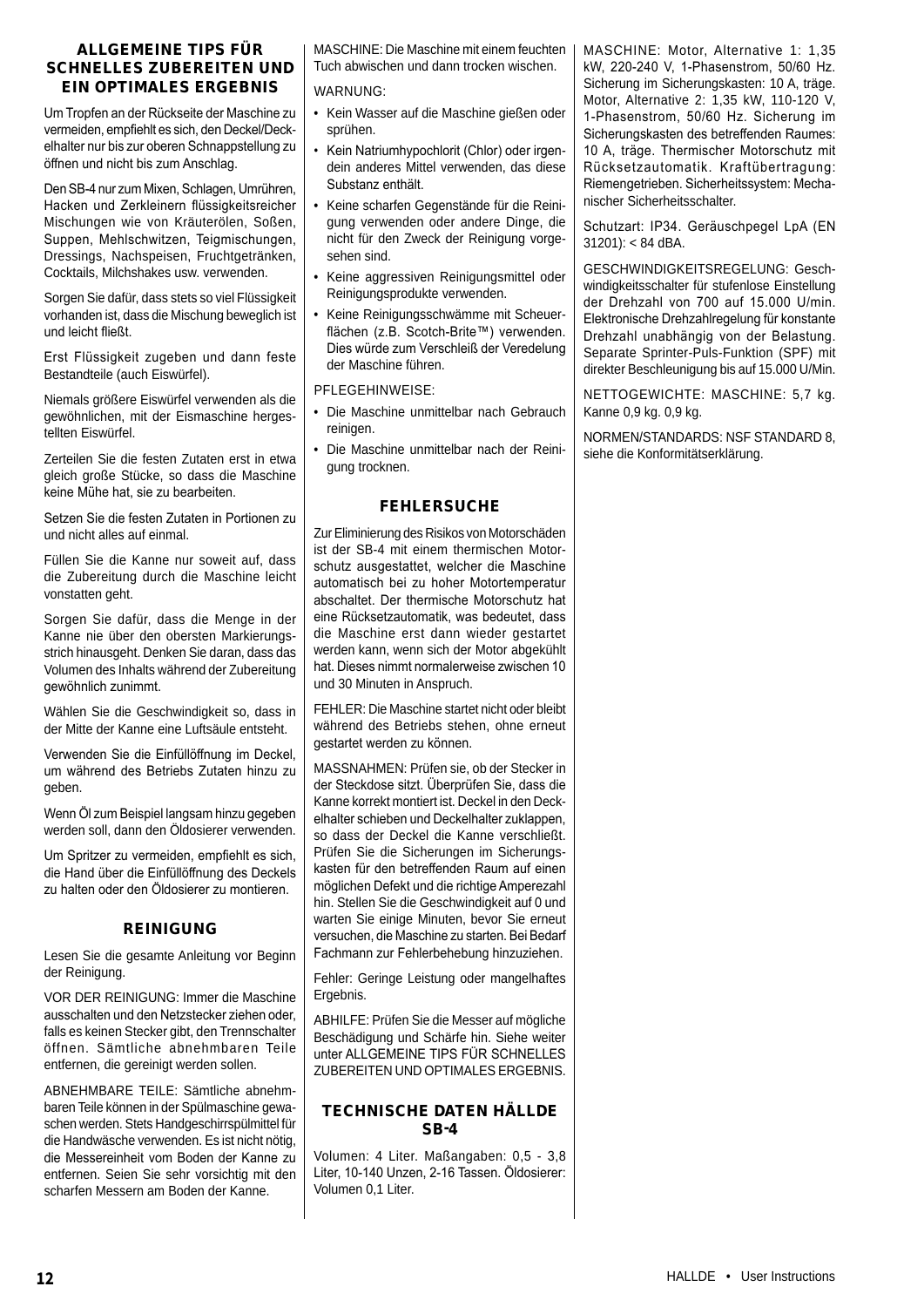## BRUGSANVISNING

**HALLDE** SB-4

(DK)

## ADVARSEL!



**Hold altid dine hænder væk fra koblingen på apparatet. Se forbud mærkatet på maskinen for info.** 

**Vip låget/lågholderen ned under transport, så blenderkanden er helt lukket. Husk at bære maskinen i håndtaget.**

**Pas på de skarpe knive i bunden af blenderkanden.**

**Stik aldrig hænder eller genstande ned i blenderkanden, når maskinen kører.**

**Regn altid med stænk fra maskinen. Husk også at det kan være farligt at håndtere meget varme væsker.**

**Sluk for maskinen og træk stikket ud af stikkontakten, før maskinhuset rengøres.**

**Maskinhuset indeholder elektriske komponenter og må ikke vaskes i opvaskemaskine eller nedsænkes i vand.**

**Ingen dele af maskinen må rengøres med højtryksrenser.**

**Kun en autoriseret fagmand må reparere maskinen og åbne maskinhuset.**

**Apparatet må ikke betjenes af børn eller af personer med nedsatte fysiske, sensoriske eller mentale evner eller af personer, der mangler erfaring med sådanne anordninger med mindre de får tilstrækkelig instruktion eller tilsyn.**

#### UDPAKNING

Kontrollér, at alle dele er der, at maskinen fungerer, og at intet er beskadiget under transporten.

Evt. reklamation skal ske til maskinleverandøren senest 8 dage efter levering.

#### INSTALLATION

Tilslut maskinen til en stikkontakt, som har de for maskinen korrekte data. Se under "TEKNISKE DATA SB-4".

Kontrollér, at knivenheden holder op med at rotere i løbet af 4 sekunder, efter at låget/ lågholderen er vippet op.

Montér blenderkanden og låget (se under "MONTERING"). Vip låget/lågholderen ned. Start maskinen. Vip langsomt låget/lågholderen op og kontrollér, at maskinen standser, inden åbningen mellem blenderkandens overkant og lågets underkant er større end 30 mm. Fjern blenderkanden og låget. Vip lågholderen ned i nederste snapposition. Drej hastighedsvælgeren på position "2" og kontrollér, at maskinen ikke starter.

Ved fejlfunktion af et af ovennævnte tre punkter, skal der tilkaldes en fagmand, som skal rette fejlen, før maskinen tages i brug.

## KONTROLLER ALTID FØR BRUG

Kontroller at knivenheden stopper indenfor 4 sekunder efter at låget/lågholderen hæves op (max. hastighed).

Monter kanden og låget (se "MONTERING"). Luk låget/lågholderen. Start maskinen. Hæv langsomt låget/lågholderen og kontroller at maskinen stopper inden båningen mellem kandens overkant og lågets underkant er over 30 mm.

Fjern kande og låg. Sænk lågholderen til nederste leje. Drej hastighedsregulatoren til position "2" og kontroller at maskinen ikke starter.

Træk stikket ud af kontakten eller sluk for afbryderen og kontroller derefter at elkablet ikke har nogen synlige skader.

Ved fejl på elkablet, eller hvis nogle af ovenstående funktioner ikke fungerer, skal der tilkaldes en autoriseret fagmand, før maskinen tages i brug.

Kontroller at skruerne på maskinens bag- og underside og at møtrikken i bunden af kanden er spændt fast til.

Kontroller at knivenheden er hel og skarp.

## ANVENDELSE

Blender, pisker, rører, hakker og moser væskerige blandinger, såsom urteolier, saucer, supper, jævning, dej, salatdressinger, desserter, frugtdrik, coaktails, milkshakes, m.m.

#### BRUGERE

Restauranter, butikskøkkener, barer, caféer, diætkøkkener, plejehjem, sygehuse, skoler, fast food restauranter, cateringkøkkener, daginstitutioner, salatbarer, skibe etc.

#### OLIEDOSERING

Oliedosering er beregnet til dosering og langsom tilførsel af f.eks. olie, mens maskinen kører.

#### MONTERING

Ved behov monteres oliedoseringsskålen ved at helt ind i lågets påfyldningsåbning og dreje den helt om med uret til stop.

Hæv lågholderen til øverste position og sæt låget ind i lågholderen, så det ligger fast an.

Placer kanden på maskinen således at den hviler helt ned mod de fire støtter.

Sænk låget/lågholderen helt ned i bund.

### DEMONTERING

Hæv låget/lågholderen til øverste position.

Fiern låget fra holderen.

Fjern oliedoseringsskålen fra låget, ved at dreje den helt om mod uret og derefter trække den opad.

Fjern kanden fra maskinen.

## HASTIGHEDSREGULATOR

I stilling "0" er maskinen stoppet.

Fra stilling "1" op til "6" kører maskinen kontinuerligt fra laveste (700 o/min) op til højeste (15.000 o/min) hastighed.

For at genstarte maskinen efter at låget har været svunget helt op og sikkerhedsafbryderen har stoppet maskinen, drej først hastighedsregulatoren om på "0" og derefter om på "1" eller højere, for at genstarte maskinen.

#### SPRINTER-PULS-FUNKTIONEN "SPF"

SPF bruges til kortvarig kørsel med højeste hastighed.

Så snart der trykkes på SPF-knappen øges hastigheden direkte fra den aktuelle, til højeste hastighed.

SPF kan ikke aktiveres hvis hastighedsregulatoren står på "0".

### GENERELLE TIPS FOR HURTIG BEHANDLING OG BEDSTE RESULTAT

For at undgå dryp på maskinens bagside, bør låget/lågholderen kun åbnes til øverste snapposition og ikke helt om til stopposition.

Brug SB-4 til at blende, piske, omrøre, hakke og mose væskerige produkter såsom urteolier, saucer, supper, jævning, dej, dressing, desserter, frugtdrikke, cocktails, milkshakes, m.m.

Brug så meget væske at blandingen hele tiden er letflydende.

Tilsæt væsken først og derefter de faste ingredienser, inklusiv isterninger.

Brug aldrig større isterninger end de som normalt produceres med ismaskiner.

Del først de faste ingredienser op i lige store dele, ikke større end at maskinen let kan behandle disse.

Tilsæt de faste ingredienser portionsvis, i stedet for på en gang.

Fyld aldrig kanden med større mængder end maskinen kan behandle med lethed.

Fyld aldrig kanden op over de øverste stregmærker og husk at produktets volumen øges når det behandles i kanden.

Vælg en hastighed som giver en luftsøjle i midten af kanden.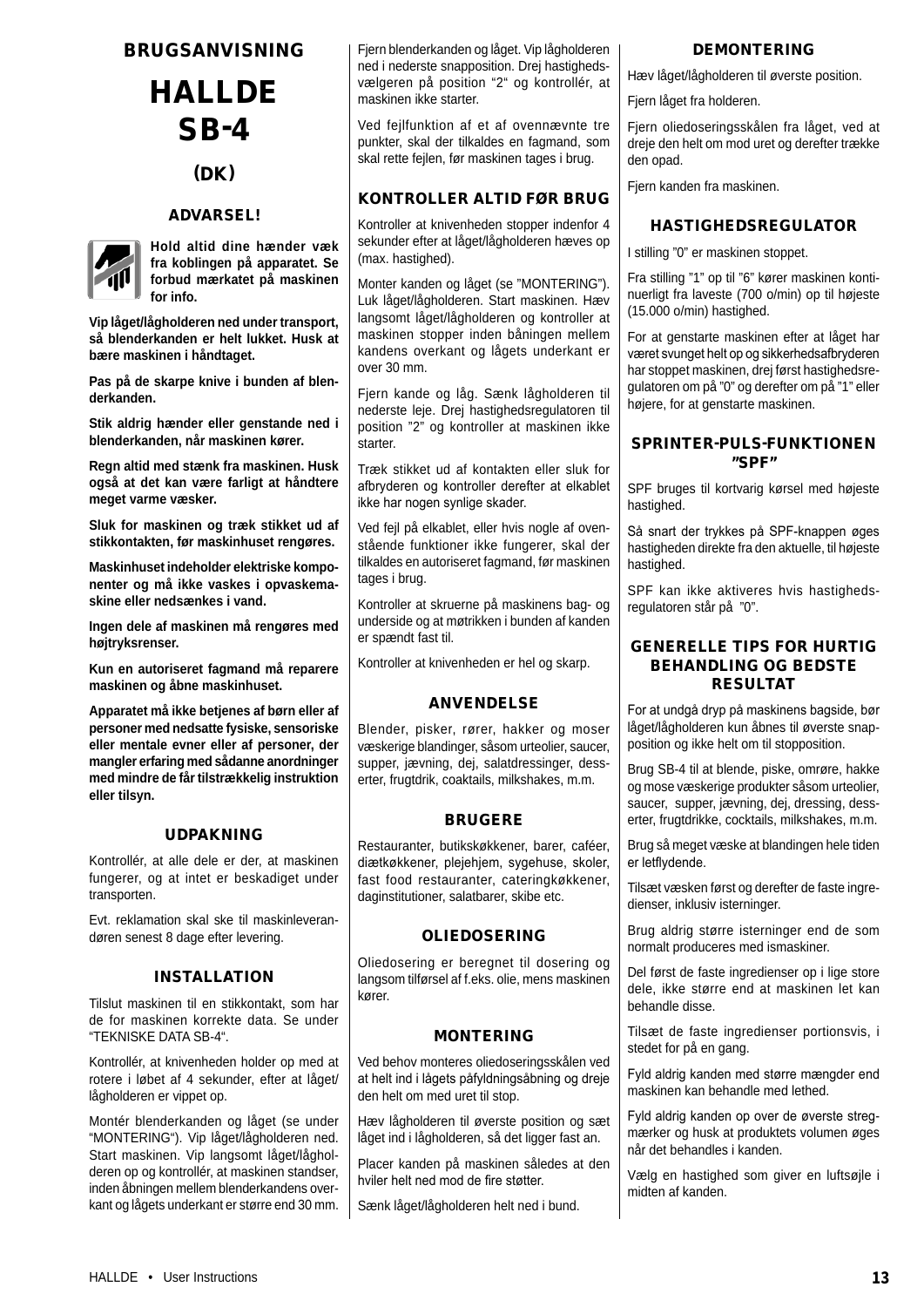Brug påfyldningsåbningen i låget til at tilsætte væske, mens maskinen er i gang.

Ved behov for langsom påfyldning af f.eks. olie, bør oliedoseringsskålen bruges.

For at undgå stænk, hold hånden over påfyldningsåbningen eller monter oliedoseringsskålen.

## RENGØRING

Læs hele instruktionen før du begynder at rengøre maskinen.

INDEN RENGØRING: Sluk maskinen og tag stikket ud af kontakten eller sluk afbryderen. Fjern alle løse dele som skal rengøres.

LØSE DELE: Alle løse dele kan vaskes i en opvasker. Brug altid håndopvask ved manuel vask. Pas på skarpe knive i bunden af kanden.

MASKINE: Tør maskinen af med en fugtig klud og tør den derefter af med en tør klud.

ADVARSEL:

- Hæld eller sprøjt aldrig vand på maskinen.
- Brug aldrig klorholdige produkter til rengøringen.
- Brug aldrig skarpe eller ikke egnede produkter til rengøringen.
- Brug aldrig slibende midler.
- Brug aldrig skuresvampe, som f.eks. Scotch Brite™. Dette slider på lakken på maskinen.

PLEJE:

- Rengør maskinen direkte efter brug.
- Tør maskinen omgående efter rengøring.

## FEJLSØGNING

For at fjerne risikoen for skader på motoren, er SB-4 udstyret med en termosikring, som automatisk afbryder maskinen, hvis motoren bliver for varm. Termosikringen har automatisk reset, hvilket betyder at maskinen kan startes igen efter 10 til 30 minutters afkøling.

FEJL: Maskinen starter ikke eller går i stå under drift og kan ikke genstartes.

AFHJÆLPNING: Kontroller at stikket er sat i kontakten. Monter kanden korrekt. Tryk låget ind i holderen og luk lågholderen. Kontroller at sikringerne på forsyningen er i orden. Drej hastighedsregulatoren om på "0" og vent i nogle minutter, forsøg derefter at genstarte maskinen. Hjælper dette ikke, tilkald da en autoriseret fagmand.

FEJL: Lav kapacitet eller dårligt resultat.

AFHJÆLPNING: Kontroller at knivene er hele og skarpe. Se også "GENERELLE TIPS FOR HURTIG BEHANDLING OG BEDSTE RESULTAT".

## TEKNISKE DATA HALLDE SB-4

VOLUMEN: 4 liter. Målangivelser: 0,5-3,8 liter, 10-140 ounces, 2-16 kopper. Oliedoseringsskål volumen: 1 dl.

MASKINE: Motor alt. 1: 1,35 kW, 220-240 V, 1-faset, 50/60 Hz. Anlægssikring: 10 A træg. Motor alt. 2: 1,35 kW, 110-120 V, 1-faset, 50/60 Hz. Anlægssikring: 10 A træg. Termosikring med auto reset. Transmission: remdrev. Sikkerhedssystem: mekanisk afbryder. Kapslingsklasse: IP34. Støjniveau LpA (EN31201):  $< 84$  dBA.

REGULERING/HASTIGHEDER: Drejeknap for trinløs indstilling af hastighed fra 700 til 15000 o/min. Elektronisk omdrejningsregulering for konstant omdejningstal, uanset belastning. Separat SprinterPulsFunktion (SPF) som øger hastigheden direkte fra den indstillede til 15000 o/min.

NETTOVÆGT: Maskine: 5,7 kg. Kande: 0,9 kg.

NORMER: NSF STANDARD 8, se konformitetserklæring.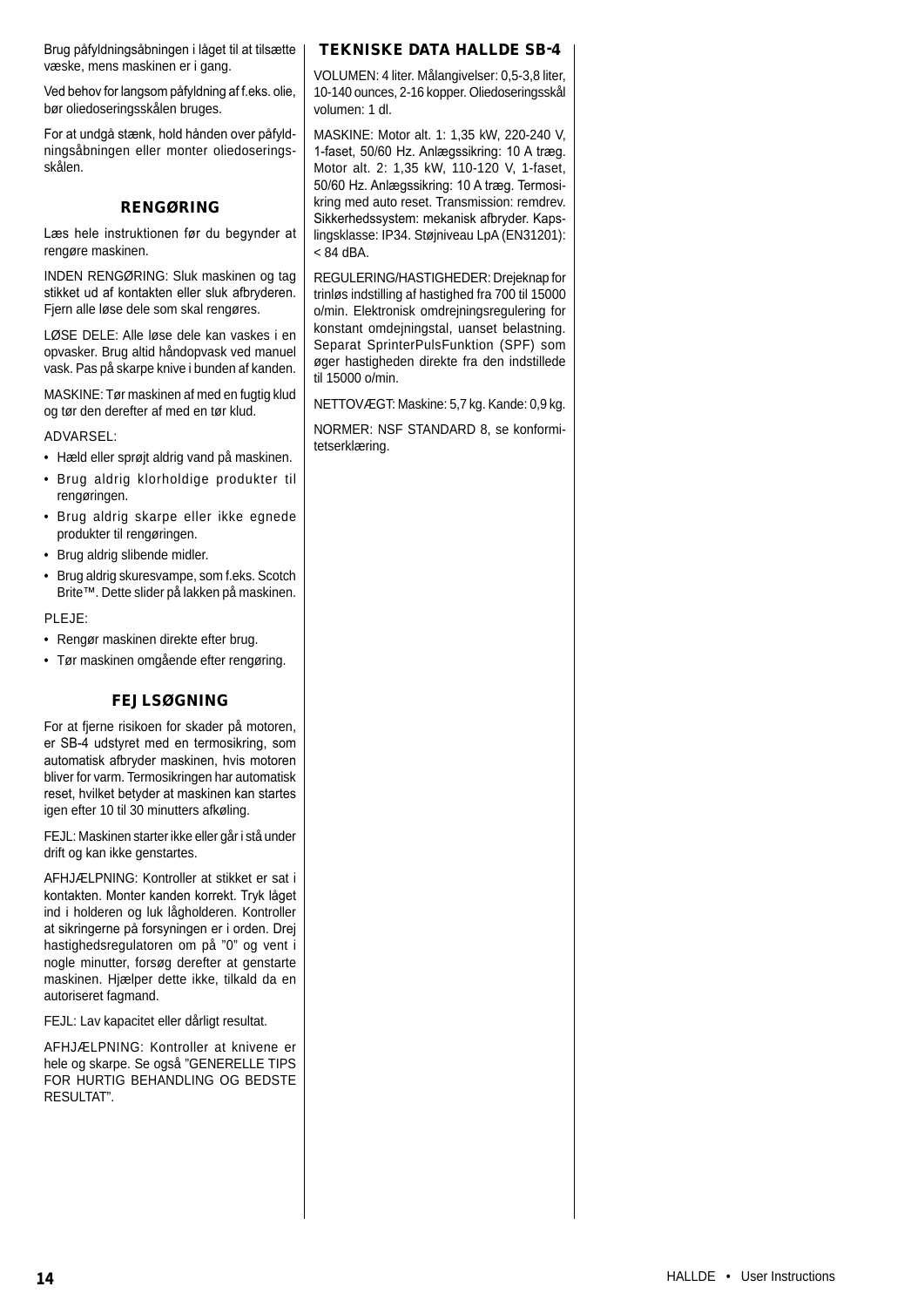## INSTRUCCIONES DE USO

# **HALLDE** SB-4

## (ES)

## **iATENCIÓN!**



**Mantenga las manos alejadas del acoplamiento. Ver la señal de prohibición en la máquina.**

**Al transportar el aparato, baje la tapa/retén para que la jarra esté bien cerrada y sujete el aparato por el asa.**

**Tenga cuidado de no dañarse las manos con las cuchillas afiladas del fondo de la jarra.**

**No introduzca nunca las manos ni ningún objeto en la jarra mientras el aparato esté en marcha.**

**Cuente siempre con que el contenido de la jarra puede producir salpicaduras, y que puede ser peligroso procesar líquidos excesivamente calientes, etc.**

**Apague el aparato y retire el enchufe de la toma de corriente antes de limpiar la carcasa del mismo.**

**El alojamiento del motor contiene componentes eléctricos y no está permitido lavarlo en lavavajillas ni sumergirlo en agua.**

**No utilice pistolas de rociado a presión para limpiar ninguna pieza del aparato.**

**Solo el personal técnico cualificado puede reparar el aparato y abrir la carcasa.**

**Este aparato no debe ser utilizado por niños ni personas con capacidades físicas, sensoriales o mentales reducidas, ni por personas que no tengan experiencia con dichos aparatos, a menos que cuenten con las instrucciones o la supervisión adecuadas.**

#### DESEMBALAJE

Verifique que no falta ninguna pieza, que el aparato funciona, y que nada haya sufrido daños durante el transporte. Cualquier posible defecto deberá ser notificado al proveedor del aparato en el plazo de ocho días.

#### INSTALACIÓN

Conecte el aparato a una toma eléctrica adecuada. Consulte el apartado "ESPECIFI-CACIONES TÉCNICAS DE LA SB-4".

Tras levantar la tapa/retén, compruebe que la unidad de cuchillas se detiene antes de 4 segundos.

Encaje la jarra y la tapa (consulte el apartado

"MONTAJE"). Baje la tapa/retén para que se cierre la jarra. Ponga en marcha el aparato. Levante lentamente la tapa/retén y compruebe que el flujo eléctrico al motor se corta antes de que la abertura entre el borde superior de la jarra y el borde inferior de la tapa sea mayor de 30 mm.

Retire la jarra y la tapa. Baje el retén de la tapa hasta su posición inferior de bloqueo. Gire el mando de selección de velocidad hasta la posición "2" y compruebe que el aparato no se ha puesto en marcha.

En caso de funcionamiento defectuoso de alguno de los puntos antes mencionados, deberá contactar con un técnico profesional cualificado antes de utilizar el aparato.

#### CONTROL DE SEGURIDAD ANTES DE USO

Tras levantar la tapa/retén, compruebe que la unidad de cuchillas se detiene antes de 4 segundos (velocidad máxima).

Encaje la jarra y la tapa (consulte el apartado "MONTAJE"). Cierre la tapa/retén de la tapa. Ponga en marcha el aparato. Levante lentamente la tapa/retén y compruebe que el aparato se detiene antes de que la abertura entre el borde superior de la jarra y el borde inferior de la tapa sea mayor de 30 mm.

Retire la jarra y la tapa. Baje el retén de la tapa hasta su posición inferior de bloqueo. Gire el mando de selección de velocidad hasta la posición "2" y compruebe que el aparato no se pone en marcha.

Desenchufe el aparato y compruebe que el cable eléctrico esté en perfecto estado, sin grietas.

Si el cable eléctrico estuviera deteriorado o tuviera grietas, o si alguna de las funciones de seguridad antedichas no funcionara, solicite la ayuda de un técnico profesional cualificado para solucionar el fallo antes de utilizar el aparato.

Verifique que los tornillos situados detrás y debajo del aparato estén bien apretados, así como la tuerca de sombrerete situada en el fondo de la jarra.

Compruebe que la unidad de cuchillas se halla en perfecto estado y que las cuchillas están afiladas.

## TIPOS DE PROCESADO

Mezcla, bate, remueve, pica y prepara purés con alto contenido en líquidos, como aceites con hierbas aromáticas, salsas, sopas, espesantes, masas de repostería, aliños, postres, bebidas con zumos, cócteles, batidos de leche, etc.

#### USUARIOS

Restaurantes, tiendas de cocina, cafeterías, bares, cocinas dietéticas, residencias geriátricas, escuelas, centros de comida rápida, empresas de catering, centros de día, restaurantes buffet, barcos, etc.

## DOSIFICADOR DE ACEITE

El dosificador de aceite está concebido para alimentar la mezcla lentamente con aceite, etc., mientras el aparato está en marcha.

#### **MONTAJE**

Si fuera necesario, monte el dosificador de aceite, introduciéndolo completamente en la abertura de llenado de la tapa y gírelo hasta el tope en el sentido de las agujas del reloj.

Levante el retén de la tapa hasta su posición de bloqueo elevada y encaje la tapa en el retén de modo que se apoye sobre el mismo.

Coloque la jarra en el aparato, comprobando que se apoya completamente sobre los cuatro soportes.

Baje completamente la tapa/retén de la tapa hasta su tope.

## **DESMONTAJE**

Levante la tapa/retén de la tapa hasta su posición de bloqueo elevada.

Quite la tapa separándola del retén.

Quite el dosificador de aceite. Gírelo en el sentido opuesto a las agujas del reloj hasta el tope, y luego, tire de él hacia arriba.

Saque la jarra del aparato.

## MANDO DE SELECCIÓN DE VELOCIDAD

En la posición "0", el aparato está apagado.

En la posición "1", el aparato girará a la velocidad más baja (700 rpm). Irá aumentando la velocidad a medida que se gire el mando hasta alcanzar la velocidad máxima en la posición "6" (15.000 rpm).

Para reiniciar el aparato cuando se levante la tapa y el interruptor de seguridad la haya detenido, gire la manecilla de selección de velocidad primero a la posición "0" y luego a la "1", o a una posición más alta.

#### LA FUNCIÓN DE PULSO SPRINTER "SPF"

La función SPF se utiliza para procesar con rapidez a la velocidad máxima.

Tan pronto como se pulsa el botón SPF, la velocidad se acelera, pasando de la antes seleccionada a la velocidad más alta.

La función SPF no puede activarse cuando la manecilla de selección de la velocidad está en la posición "0".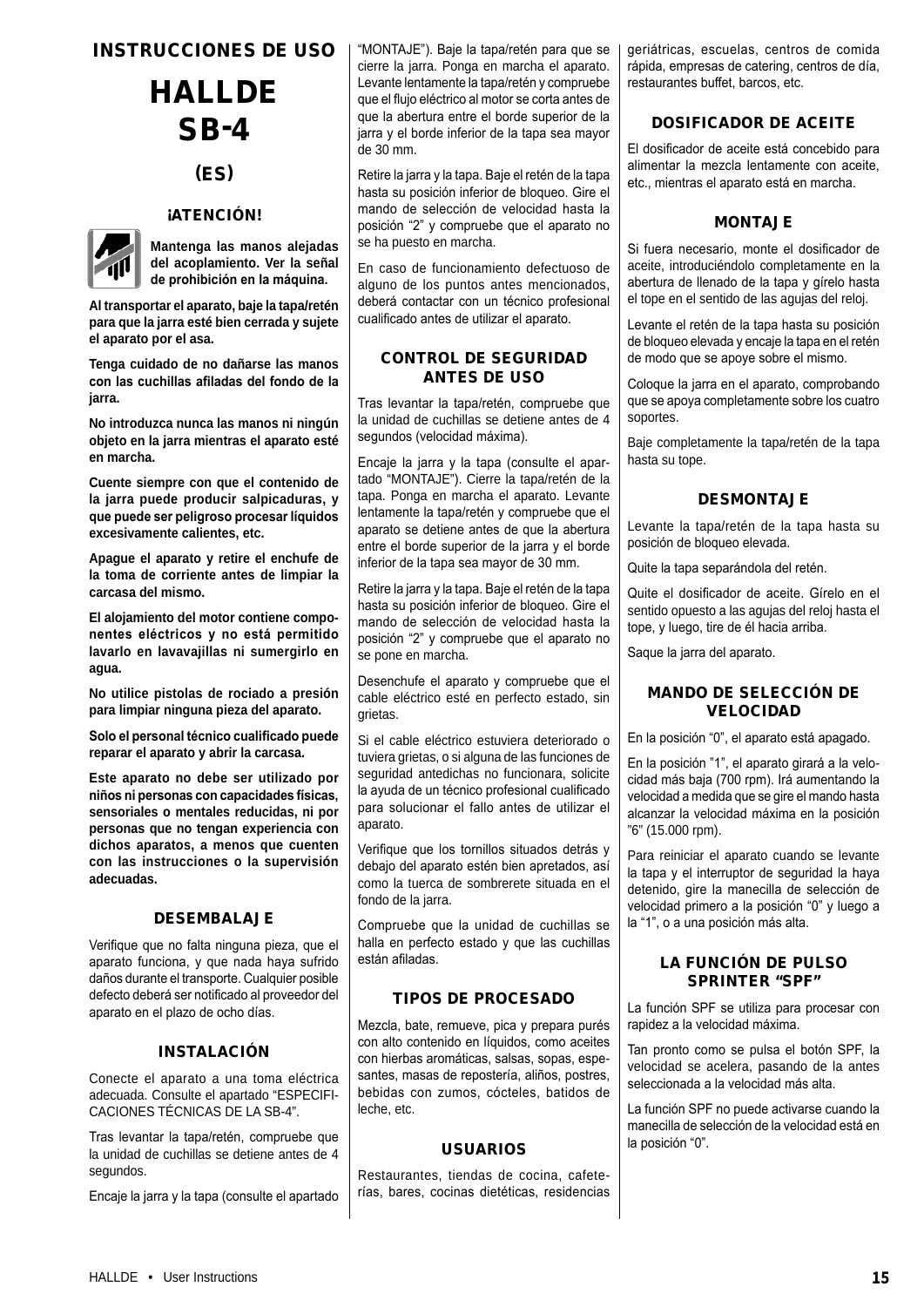### SUGERENCIAS GENERALES PARA CONSEGUIR UNA RÁPIDA PREPARACIÓN DE LOS ALIMENTOS Y LOS MEJORES RESULTADOS

Para evitar el goteo por la parte trasera del aparato, levante sólo la tapa/retén de la tapa hasta su posición de bloqueo superior, y no hasta el tope máximo.

Utilice la SB-4 para mezclar, batir, remover, picar y preparar purés con alto contenido en líquidos, como aceites con hierbas aromáticas, salsas, sopas, espesantes, masas de repostería, aliños, postres, bebidas con zumos, cócteles, batidos de leche, etc.

Utilice una cantidad de líquido suficiente como para que la mezcla siempre sea fluida.

Introduzca primero el líquido en la jarra y luego los ingredientes sólidos (incluso si se trata de cubitos de hielo).

No use nunca trozos de hielo de un tamaño superior a los que producen las máquinas de hacer cubitos.

Divida primero los ingredientes sólidos en trozos iguales. No deberán ser tan grandes que el aparato tenga dificultades en procesarlos.

Agregue los ingredientes sólidos en porciones, en lugar de introducirlos todos a la vez.

No llene la jarra hasta un nivel tal que dificulte el funcionamiento del aparato.

Compruebe que la cantidad llenada en la jarra no excede nunca de la marca de graduación superior y tenga en cuenta que lo más habitual es el volumen del producto aumente durante el procesado.

Seleccione una velocidad que genere una columna de aire en el centro de la jarra.

Emplee la abertura de llenado de la tapa para añadir líquido a la jarra mientras el aparato esté en marcha.

Cuando se trate de aceite, por ejemplo, será necesario añadirlo lentamente, use el dosificador de aceite.

Para evitar salpicaduras, mantenga la mano sobre la abertura de llenado de la tapa o monte el dosificador de aceite.

## LIMPIEZA

Lea todas las instrucciones antes de empezar a limpiar el aparato.

ANTES DE LA LIMPIEZA: Desconecte siempre el aparato y retire el cable de alimentación de la toma o, si no hubiera enchufe, desconecte el interruptor de trabajo. Retire todas las piezas extraíbles para limpiarlas.

PIEZAS EXTRAÍBLES: Todas las piezas extraíbles son aptas para lavavajillas. Use siempre detergente líquido de lavado a mano para el lavado manual. No es necesario retirar la cuchilla colocada al fondo de la jarra. Tenga cuidado con los bordes afilados de la cuchilla al fondo de la jarra.

APARATO: Limpie el aparato con un trapo húmedo y después, termine de secarlo.

### ATENCIÓN:

- No vierta o pulverice agua sobre el aparato.
- No use hipoclorito de sodio (cloro) u otro agente que contenga esta sustancia.
- No utilice objetos afilados para la limpieza ni ningún otro objeto que no esté pensado para este propósito.
- No use detergentes o productos de limpieza abrasivos.
- No use esponjas de limpieza con estropajo (como Scotch-Brite™) Esto causará un desgaste en el acabado del aparato.

CONSEJOS SOBRE EL CUIDADO:

- Limpie el aparato inmediatamente después de su uso.
- Seque el aparato inmediatamente después de limpiarlo.

## RESOLUCIÓN DE PROBLEMAS

Para eliminar el riesgo de dañar el motor, el SB-4 está equipado con protección térmica del motor que automáticamente apagará el aparato si la temperatura del mismo es demasiado alta. La protección térmica del motor tiene reinicio automático, lo que significa que el aparato podrá encenderse de nuevo cuando el motor se haya enfriado. Esto puede llevar entre 10 y 30 minutos.

FALLO: El aparato no se pone en marcha o se para durante el funcionamiento y no puede volver a ponerse en marcha.

SOLUCIÓN: Compruebe que el enchufe esté bien introducido en la toma de corriente. Asegúrese de que la jarra está correctamente instalada. Introduzca la tapa en su retén y bájela de modo que la tapa cierre la jarra. Controle que los fusibles del armario eléctrico del local estén intactos y sean del amperaje correcto. Gire el mando de selección de velocidad a "0" y espere algunos minutos. Haga luego un nuevo intento de puesta en marcha. Contacte con un mecánico profesional cualificado si el aparato sigue sin funcionar.

FALLO: Baja capacidad o resultado de trituración deficiente.

SOLUCIÓN: Compruebe que las cuchillas están en buen estado y afiladas. Ver "SUGE-RENCIAS GENERALES PARA PREPARAR RÁPIDAMENTE LOS ALIMENTOS Y CONSE-GUIR LOS MEJORES RESULTADOS".

## ESPECIFICACIONES TÉCNICAS DE HALLDE SB-4

CAPACIDAD: 4 litros. Graduaciones: 0,5-3,8 litros, 10-140 onzas, 2-16 tazas. Capacidad del dosificador de aceite: 1 dl.

APARATO: Motor, alternativa 1: 1,35 kW, 220-240 V, monofásico, 50/60 Hz. Fusible en el cuadro eléctrico del local: 10 A, retardado. Motor, alternativa 2: 1,35 kW, 110-120 V, monofásico, 50/60 Hz. Fusible de la caja de fusibles de la instalación eléctrica: 10 A, retardado. Guardamotor térmico con reposición automática. Transmisión: transmisión por correa Sistema de seguridad: Interruptor de seguridad mecánico.

Grado de protección: IP34. Nivel de ruido LpA (EN31201): <84 dBA.

MANDOS Y VELOCIDADES: Mando de selección de velocidad para el ajuste sin escalonamiento del número de revoluciones de 700 a 15.000 rpm. Regulación electrónica del número de revoluciones, para mantenerlo constante, independientemente de la carga. Función de pulso Sprinter independiente (SPF) que acelera directamente desde la velocidad seleccionada hasta 15.000 rpm.

PESOS NETOS: Aparato: 5,7 kg. Jarra: 0,9 kg.

NORMAS/CRITERIOS: CRITERIO NSF 8, consulte la declaración de conformidad.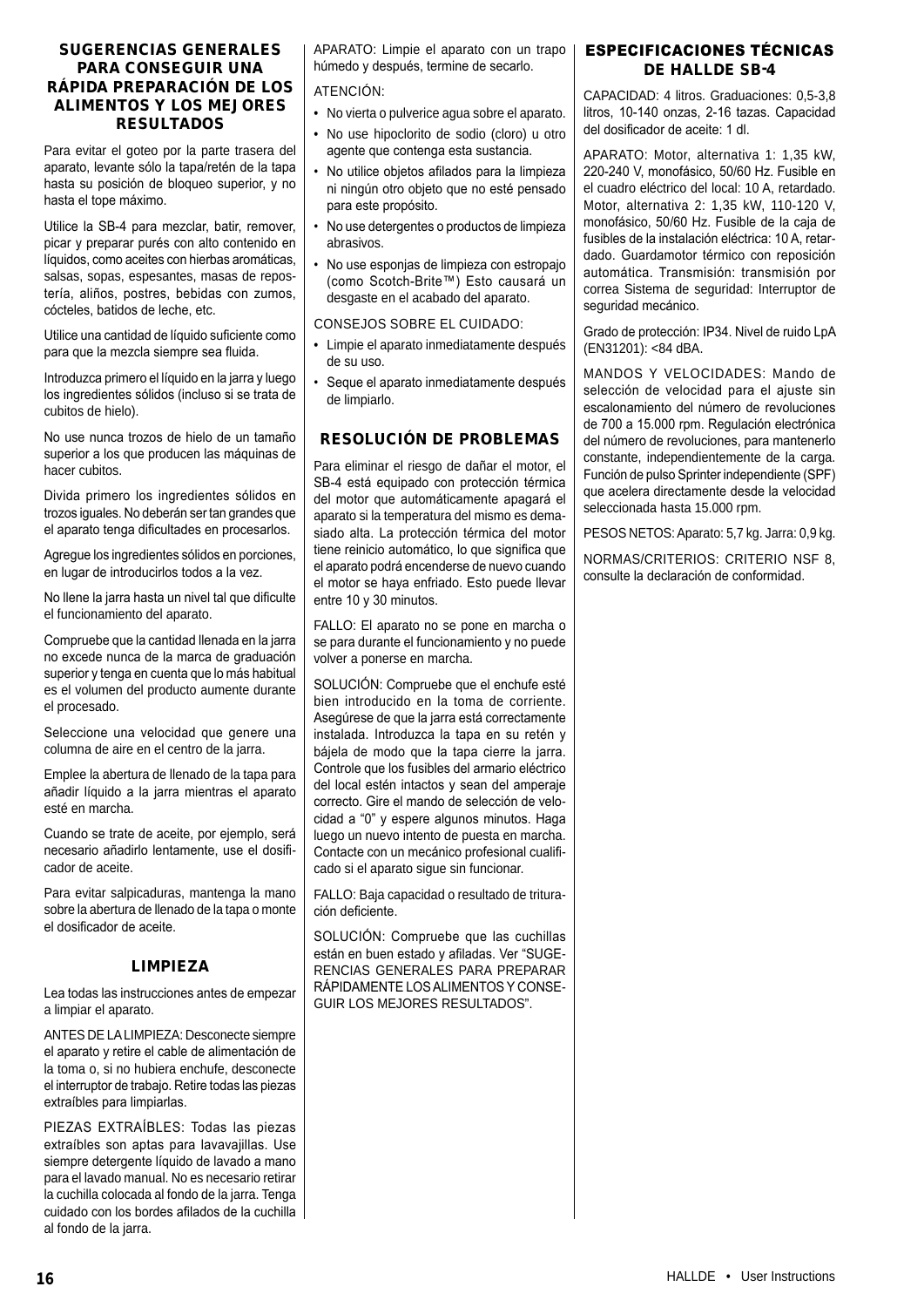## **KÄYTTÖOHJE**

## **HALLDE** SB-4

## (FI)

#### HUOMIO!



**Pidä kädet pois kytkimeltä. Katso laitteen kieltomerkki.**

**Laske laitteen kuljetusta varten kansi / kannen pidike siten, että kannu pysyy varmasti kiinni, ja kanna laitetta kahvasta.**

**Varo vahingoittamasta käsiäsi kannun pohjassa olevilla terillä.**

**Älä koskaan työnnä käsiäsi tai mitään muita esineitä kannuun laitteen ollessa käynnissä.**

**Varaudu aina siihen, että kannun sisältö voi roiskua ulos, ja muista, että voi olla vaarallista käsitellä erittäin kuumia nesteitä yms.**

**Sammuta laite ja irrota virtapistoke pistorasiasta ennen laitteen rungon puhdistamista.**

**Laitteen runko sisältää sähköisiä komponentteja, minkä vuoksi sitä ei saa pestä astianpesukoneessa eikä upottaa veteen.**

**Älä käytä painetyökaluja laitteen minkään osan puhdistamiseen.**

**Vain valtuutettu huoltomekaanikko saa korjata laitteen ja avata laitteen rungon.**

**Lapset tai fyysisiltä, sensorisilta tai psyykkisiltä ominaisuuksiltaan heikentyneet henkilöt tai henkilöt, joilla ei ole riittävää kokemusta tällaisten laitteiden käytöstä, eivät saa käyttää laitetta ilman asianmukaista ohjeistusta ja valvontaa.**

## PAKKAUKSEN PURKAMINEN

Tarkista, että kaikki osat on toimitettu, että laite toimii tarkoitetulla tavalla ja että mitään ei ole vaurioitunut kuljetuksen aikana. Laitteen toimittajalle on ilmoitettava puutteista kahdeksan päivän kuluessa.

## ASENNUS

Kytke laite virtalähteeseen, joka soveltuu laitteelle. Katso kohta "SB-4:N TEKNISET TIEDOT".

Tarkista, että teräyksikkö lakkaa pyörimästä 4 sekunnin kuluessa kannen / kannen pidikkeen nostamisesta.

Aseta kannu ja kansi paikalleen (katso kohta "KOKOAMINEN"). Laske kansi / kannen pidike siten, että kansi sulkee kannun. Käynnistä laite. Nosta kansi / kannen pidike hitaasti ja tarkista, että virransyöttö moottoriin on katkennut, ennen kuin kannun yläreunan ja kannen alareunan välinen rako on kasvanut yli 30 mm:iin.

Poista kannu ja kansi. Laske kannen pidike alimpaan asentoonsa. Käännä nopeudensäätönuppi asentoon "2" ja tarkista, että laite ei ole käynnistynyt.

Jos edellä mainitut tarkastukset paljastavat, että laite ei toimi oikein, kutsu valtuutettu huoltomekaanikko korjaamaan vika ennen laitteen käyttöönottoa.

## TARKISTA AINA ENNEN **KÄYTTÖÄ**

Tarkista, että teräyksikkö lakkaa pyörimästä 4 sekunnin kuluessa kannen / kannen pidikkeen nostamisesta (maksiminopeus).

Aseta kannu ja kansi paikalleen (katso "KOKOAMINEN"). Sulje kansi / kannen pidike. Käynnistä laite. Nosta kansi / kannen pidike hitaasti ja tarkista, että laite pysähtyy, ennen kuin kannun yläreunan ja kannen alareunan välinen rako on kasvanut yli 30 mm:iin.

Poista kannu ja kansi. Laske kannen pidike alimpaan asentoonsa. Käännä nopeudensäätönuppi asentoon "2" ja tarkista, että laite ei käynnisty.

Irrota virtapistoke pistorasiasta ja tarkista, että sähköjohto on hyvässä kunnossa eikä eristyksessä ole murtumia.

Jos sähköjohto on vaurioitunut tai eristys on halkeillut ja jos jokin edellä mainituista turvatoiminnoista ei toimi, kutsu valtuutettu huoltomekaanikko korjaamaan vika ennen laitteen käyttöönottoa.

Tarkista, että laitteen takana ja pohjassa olevat ruuvit sekä mutteri kannun pohjassa on kiristetty kunnolla.

Tarkista, että teräosa on hyvässä kunnossa ja leikkuuterät ovat teräviä.

#### **KÄYTTÖTAPA**

Sekoittaa, vatkaa, pilkkoo ja soseuttaa seoksia, joissa on runsaasti nestettä, kuten yrttiöljyjä, kastikkeita, keittoja, suurusteita, taikinoita, salaatinkastikkeita, jälkiruokia, hedelmäjuomia, cocktaileja, pirtelöitä jne.

## KÄYTTÄJÄT

Ravintolat, kauppojen keittiöt, kahvilat, baarit, dieettikeittiöt, vanhainkodit, koulut, pikaruokapaikat, pitopalvelut, päiväkodit, salaattibaarit, laivat ine.

## ÖLJYMITTA

Öljymitta on suunniteltu esimerkiksi öljyn ja muun vastaavan annosteluun ja hitaaseen syöttöön koneen ollessa käynnissä.

#### **KOKOAMINEN**

Kiinnitä öljymitta tarvittaessa painamalla sitä

voimakkaasti kannen täyttöaukkoon ja käännä sitä myötäpäivään, niin pitkälle kuin se menee.

Nosta kannen pidike yläasentoon ja aseta kansi kannen pidikkeeseen siten, että kansi nojaa pidikkeeseen.

Aseta kannu laitteeseen siten, että se on tukevasti neljällä kannattimella.

Laske kansi / kannen pidike niin alas kuin mahdollista.

## **PURKAMINEN**

Nosta kansi / kannen pidike yläasentoon.

Poista kansi kannen pidikkeestä.

Irrota öljymitta kannesta kääntämällä sitä vastapäivään, niin pitkälle kuin se menee, ja vetämällä sitten ylöspäin.

Poista kannu laitteesta.

## NOPEUDENSÄÄTÖNUPPI

Asennossa "0" laite on kytketty pois päältä.

Asennossa "1" laite toimii pienimmällä nopeudella (700 rpm). Se toimii yhä suuremmilla nopeuksilla, kun asetusta lisätään, ja käy maksiminopeudella (15 000 rpm) asetuksella "6".

Käynnistääksesi laitteen uudelleen, kun kansi / kannen pidike on käännetty ylös ja turvakytkin aktivoitu, käännä nopeuden asetus ensin asentoon "0" ja sitten asetukselle "1" tai enemmän.

## KIIHDYTYSPULSSITOIMINTO "SPF"

SPF-toimintoa käytetään lyhyinä kiihdytyksinä suurimmalla nopeudella.

Heti kun SPF-painiketta on painettu, nopeus kasvaa välittömästi nopeudensäätimellä asetetusta nopeudesta suurimpaan mahdolliseen nopeuteen.

SPF-toimintoa ei voi aktivoida nopeudensäätönupin ollessa "0"-asennossa.

## YLEISIÄ VINKKEJÄ NOPEAAN KÄSITTELYYN JA PARHAASEEN TULOKSEEN

Välttääksesi ruoan tippumista laitteen taakse avaa kansi / kannen pidike vain yläasentoon, älä koko matkaa stop-asentoon asti.

Käytä SB-4:ää sekoittaaksesi, vatkataksesi, pilkkoaksesi ja soseuttaaksesi seoksia, joissa on runsaasti nestettä: yrttiöljyjä, kastikkeita, keittoja, suurusteita, taikinoita, salaatinkastikkeita, jälkiruokia, hedelmäjuomia, cocktaileja, pirtelöitä jne.

Käytä riittävästi nestettä varmistaaksesi, että seos on nestemäistä ja vapaasti juoksevaa koko ajan.

Aloita kaatamalla nestettä kannuun ja lisää sitten kiinteät aineet (mukaan lukien jääpalat).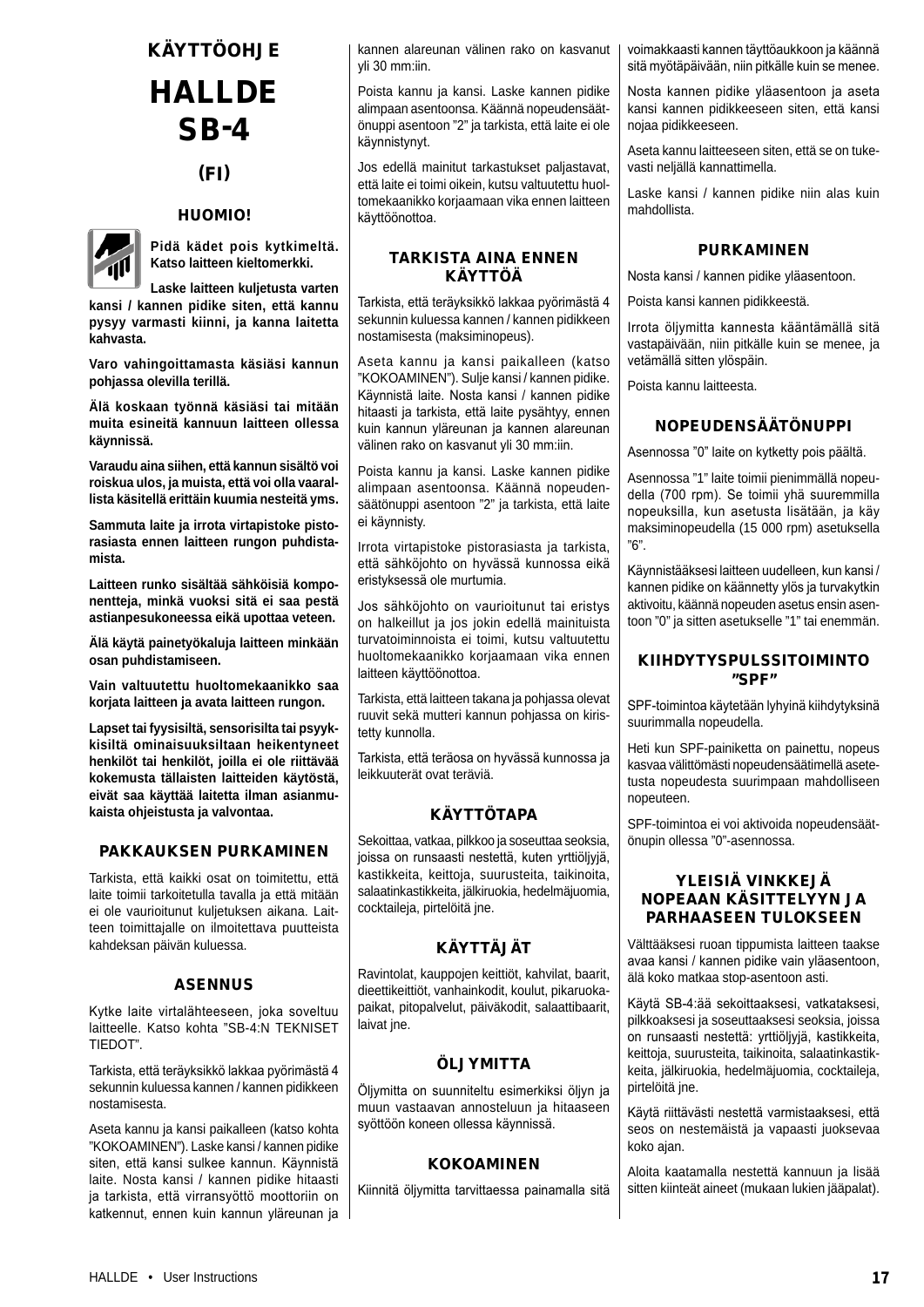Älä koskaan käytä suurempia jääpaloja kuin normaalisti jääpalakoneilla valmistettuja.

Aloita leikkaamalla kiinteät aineet suunnilleen samansuuruisiksi paloiksi, joita laitteen on helppo käsitellä.

Lisää kiinteät aineet erissä, sen sijaan että lisäisit ne kaikki kerralla.

Älä koskaan laita kannuun niin paljon tuotteita, ettei laitteen ole helppo käsitellä niitä.

Älä koskaan täytä kannua yli enimmäismäärän merkinnän. Muista, että tuotteen tilavuus yleensä kasvaa käsittelyn aikana.

Valitse nopeus, joka muodostaa ilmapatsaan keskelle kannua.

Käytä kannessa olevaa täyttöaukkoa lisätäksesi kannuun nestettä laitteen ollessa käynnissä.

Kun esimerkiksi öljyä on lisättävä hitaasti, käytä öljymittaa.

Välttääksesi roiskumista pidä kätesi kannen täyttöaukon päällä tai kiinnitä öljymitta paikalleen.

## **PUHDISTUS**

Lue kaikki ohjeet, ennen kuin alat puhdistaa laitetta.

ENNEN PUHDISTUSTA: Sammuta aina laite ja irrota virtapistoke pistorasiasta, tai jos pistoketta ei ole, avaa erotuskytkin. Poista kaikki irrotettavat osat, jotka on puhdistettava.

IRROTETTAVAT OSAT: Kaikki irrotettavat osat ovat konepestäviä. Käytä aina käsitiskiainetta, kun peset osia käsin. Teräosaa ei tarvitse välttämättä irrottaa kannun pohjasta. Varo teräviä teriä kannun pohjassa!

LAITE: Pyyhi laite kostealla liinalla ja kuivaa.

VAROITUS:

- Älä kaada tai suihkuta vettä laitteeseen.
- Älä käytä natriumhypokloriittia (kloori) tai mitään sitä sisältävää valmistetta.
- Älä käytä puhdistukseen teräviä esineitä äläkä esineitä, joita ei ole tarkoitettu puhdistamiseen.
- Älä käytä hankaavia pesu- tai puhdistusaineita.
- Älä käytä puhdistukseen hankaussieniä (esim. Scotch-Brite™). Ne aiheuttavat laitteen viimeistelyn kulumista.

HUOLTO-OHJEET:

- Puhdista laite välittömästi käytön jälkeen.
- Kuivaa laite välittömästi puhdistamisen jälkeen.

#### VIANMÄÄRITYS

Moottorin vahingoittumisriskin eliminoimiseksi SB-4 on varustettu moottorin lämpösuojalla, joka sammuttaa laitteen automaattisesti, mikäli moottorin lämpötila nousee liian korkeaksi. Moottorin lämpösuojassa on automaattinen nollaus, mikä tarkoittaa, että laite voidaan käynnistää uudelleen, kun moottori on jäähtynyt. Siihen kuluu yleensä 10–30 minuuttia.

VIKA: Laite ei käynnisty tai pysähtyy kesken käytön, eikä sitä voida käynnistää uudelleen.

KORJAUS: Tarkista, että pistoke on kunnolla pistorasiassa. Varmista, että kannu on asetettu oikein paikalleen. Työnnä kansi kannen pidikkeeseen ja laske kannen pidike siten, että kansi sulkee kannun. Tarkista, että laitteeseen liittyvät sulaketaulun sulakkeet ovat ehjiä ja virta-arvoiltaan oikeita. Käännä nopeudensäätönuppi asentoon "0" ja odota muutama minuutti. Yritä sitten käynnistää laite. Mikäli laite ei vieläkään käynnisty, ota yhteyttä valtuutettuun huoltomekaanikkoon.

VIKA: Alhainen kapasiteetti tai huonot tulokset.

KORJAUS: Varmista, että leikkuuterät ovat hyvässä kunnossa ja teräviä. Katso kohdasta "YLEISIÄ VINKKEJÄ NOPEAAN KÄSITTE-LYYN JA PARHAASEEN TULOKSEEN".

## HALLDE SB-4:N TEKNISET TIEDOT

TILAVUUS: 4 litraa. Asteikot: 0,5–3,8 litraa, 10–140 unssia, 2–16 kuppia. Öljymitan tilavuus: 1 dl.

LAITE: Moottorivaihtoehto 1: 1,35 kW, 220–240 V, yksivaiheinen, 50/60 Hz. Sulake sulaketaulussa: 10 A, viivästetty. Moottorivaihtoehto 2: 1,35 kW, 110–120 V, yksivaiheinen, 50/60 Hz. Sulake sulaketaulussa: 10 A, viivästetty. Moottorin lämpösuoja, jossa automaattinen nollaus. Voimansiirto: hihnakäyttöinen. Turvajärjestelmä: Mekaaninen turvakytkin.

Suojausluokka: IP34. Äänitaso LpA (EN31201):  $< 84$  dB(A).

SÄÄTIMET JA NOPEUDET: Nopeudensäätönuppi nopeuden portaattomaan säätöön 700–15 000 rpm. Elektroninen vakionopeudensäätö, kuormituksesta riippumatta. Erillinen kiihdytyspulssitoiminto (SPF), joka kiihdyttää laitteen välittömästi asetetusta nopeudesta maksiminopeuteen 15 000 rpm.

NETTOPAINOT: Laite: 5,7 kg. Kannu: 0,9 kg.

NORMIT/STANDARDIT: NSF STANDARD 8, katso vaatimustenmukaisuusvakuutus.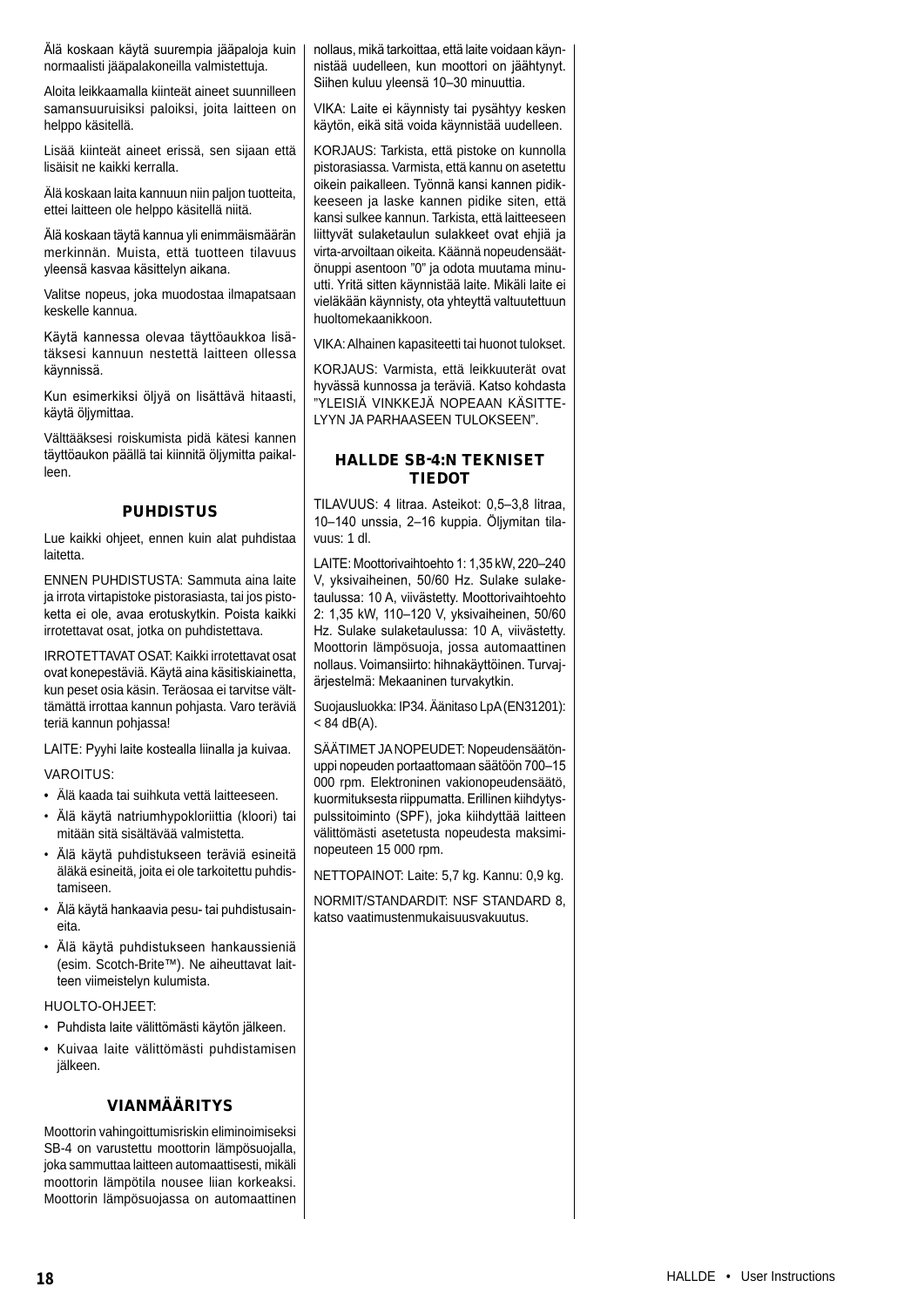## MODE D'EMPLOI

## **HALLDE** SB-4

## (FR)

## ATTENTION !



**N'approchez pas vos mains du couplage. Consultez l'interdiction collée sur la machine.** 

**Pour déplacer l'appareil, rabattre le couvercle et son support, de sorte que le bol soit complètement fermé et transporter l'appareil par la poignée.**

**Faire attention aux couteaux coupants dans le fond du bol.**

**Ne jamais introduire les mains ou un objet dans le bol lorsque l'appareil est en marche.**

**Toujours s'attendre ce qu'il y ait des projections à partir de l'appareil. Il peut être dangereux de préparer des liquides trop chauds, etc.**

**Couper l'appareil et débrancher la prise avant de nettoyer le corps de l'appareil.**

**Le corps de l'appareil comprend des composants électriques et ne doit pas être lavé à la machine ni plongé dans l'eau.**

**Aucune partie de l'appareil ne devra être nettoyée au nettoyeur haute pression.**

**Seul un technicien qualifié peut réparer l'appareil et ouvrir le corps de celui-ci.**

**Cet appareil ne doit pas être utilisé par des enfants ou des personnes avec des capacités physiques, sensorielles ou intellectuelles réduites ou des personnes sans expérience de ces appareils, à moins qu'elles ne reçoivent une formation adéquate ou ne soient supervisées.**

## DÉBALLAGE

S'assurer que l'appareil est complet, qu'il fonctionne et que rien n'a été endommagé au cours du transport. Les réclamations doivent être adressées au fournisseur de l'appareil dans un délai de huit jours.

## INSTALLATION

Brancher l'appareil sur une prise électrique ayant les caractéristiques correctes pour celui-ci. Voir rubrique « CARACTERISTIQUES TECHNIQUES SB-4 ».

S'assurer que les couteaux cessent de tourner au bout de 4 secondes après le relevage du couvercle et de son support.

Mettre le bol en place et monter le couvercle (voir rubrique « MONTAGE »). Rabattre le couvercle et son support pour que le couvercle ferme le bol. Mettre en route l'appareil. Relever lentement le couvercle et son support et vérifier que l'appareil s'arrête avant que la distance entre le bord supérieur du bol et le bord inférieur du couvercle ne soit supérieure à 30 mm.

Retirer le bol et le couvercle. Rabattre le support du couvercle dans sa position d'encliquetage inférieure. Amener le sélecteur de vitesse dans la position « 2 » et vérifier que l'appareil ne démarre pas.

En cas de fonctionnement non conforme à l'un des points ci-dessus, il faudra faire appel à un technicien qualifié pour y remédier avant de mettre l'appareil en service.

## CONTRÔLE DE SÉCURITÉ AVANT UTILISATION

S'assurer que les couteaux cessent de tourner au bout de 4 secondes après le relevage du couvercle et de son support (vitesse maximum).

Mettre le bol en place et monter le couvercle (voir rubrique « MONTAGE »). Fermer le couvercle et son support. Mettre en route l'appareil. Relever lentement le couvercle et son support et vérifier que l'appareil s'arrête avant que la distance entre le bord supérieur du bol et le bord inférieur du couvercle ne soit supérieure à 30 mm.

Retirer le bol et le couvercle. Rabattre le support du couvercle dans sa position d'encliquetage inférieure. Amener le sélecteur de vitesse dans la position « 2 » et vérifier que l'appareil ne démarre pas.

Débrancher le câble d'alimentation et s'assurer ensuite que celui-ci est intact et que son isolation n'est pas fendillée.

Si le câble n'est pas intact ou si son isolation est fendillée et l'une des fonctions de sécurité ci-dessus ne marche pas, il faudra appeler un technicien pour y remédier avant de remettre en service l'appareil.

Vérifier que les vis au dos et au-dessous de l'appareil ainsi que l'écrou à chapeau situé dans le fond du bol sont bien serrés.

Veiller à ce que les couteaux soient intacts et bien coupants.

## TYPES DE PRÉPARATION

L'appareil sert à mélanger, à fouetter, à hacher et à écraser des mélanges riches en liquide tels que huiles végétales, sauces, soupes, liaisons, pâtes, assaisonnements, desserts, boissons à base de fruits, cocktails, milk-shakes, etc.

## UTILISATEURS

Restaurants, traiteurs, cafés, bars, cuisines diététiques, maisons de retraite, écoles, restauration rapide, restauration pour collectivités, centres d'accueil, saladeries, navires, etc.

#### DOSEUR D'HUILE

Le doseur d'huile est destiné à doser et à alimenter lentement l'huile, etc., pendant que l'appareil tourne.

## MONTAGE

Si nécessaire, monter le doseur d'huile en l'introduisant complètement dans l'orifice de remplissage et en le tournant dans le sens des aiguilles d'une montre jusqu'à ce qu'il vienne en butée.

Relever le support du couvercle dans sa position d'encliquetage supérieure et introduire le couvercle dans le support pour le positionner dans ce dernier.

Mettre en place le bol dans l'appareil de sorte que le bol repose entièrement dans le bas sur les quatre supports.

Rabattre complètement le couvercle et son support de sorte que le couvercle vienne en butée.

## DÉMONTAGE

Relever le couvercle et son support dans leur position d'encliquetage supérieure.

Retirer le couvercle de son support.

Retirer le doseur d'huile du couvercle en le faisant tourner dans le sens inverse des aiguilles d'une montre jusqu'à ce qu'il vienne en butée et en le tirant ensuite par le haut.

Retirer le bol de l'appareil.

## SÉLECTEUR DE VITESSE

En position « O », l'appareil est arrêté.

En position « 1 », l'appareil fonctionne à la vitesse minimum (700 tr/min). De la position « 1 » à la position « 6 », l'appareil passe en continu de la vitesse la plus basse à la vitesse la plus élevée et en position « 6 », il fonctionne à la vitesse maximum (15 000 tr/min).

Après que le couvercle a été relevé et que le contact de sécurité a arrêté l'appareil, il faut en premier lieu ramener le sélecteur de vitesse dans la position « O », puis dans la position « 1 » ou au dessus pour que l'appareil redémarre.

## FONCTION IMPULSION SPRINTER « SPF »

La SPF est utilisée pour travailler de brefs instants à la vitesse la plus élevée possible.

ès que le bouton SPF est enfoncé, la vitesse passe directement de la vitesse dans laquelle se trouve l'appareil à la vitesse maximale.

La SPF ne peut pas être activée, lorsque le sélecteur de vitesse se trouve dans la position « O ».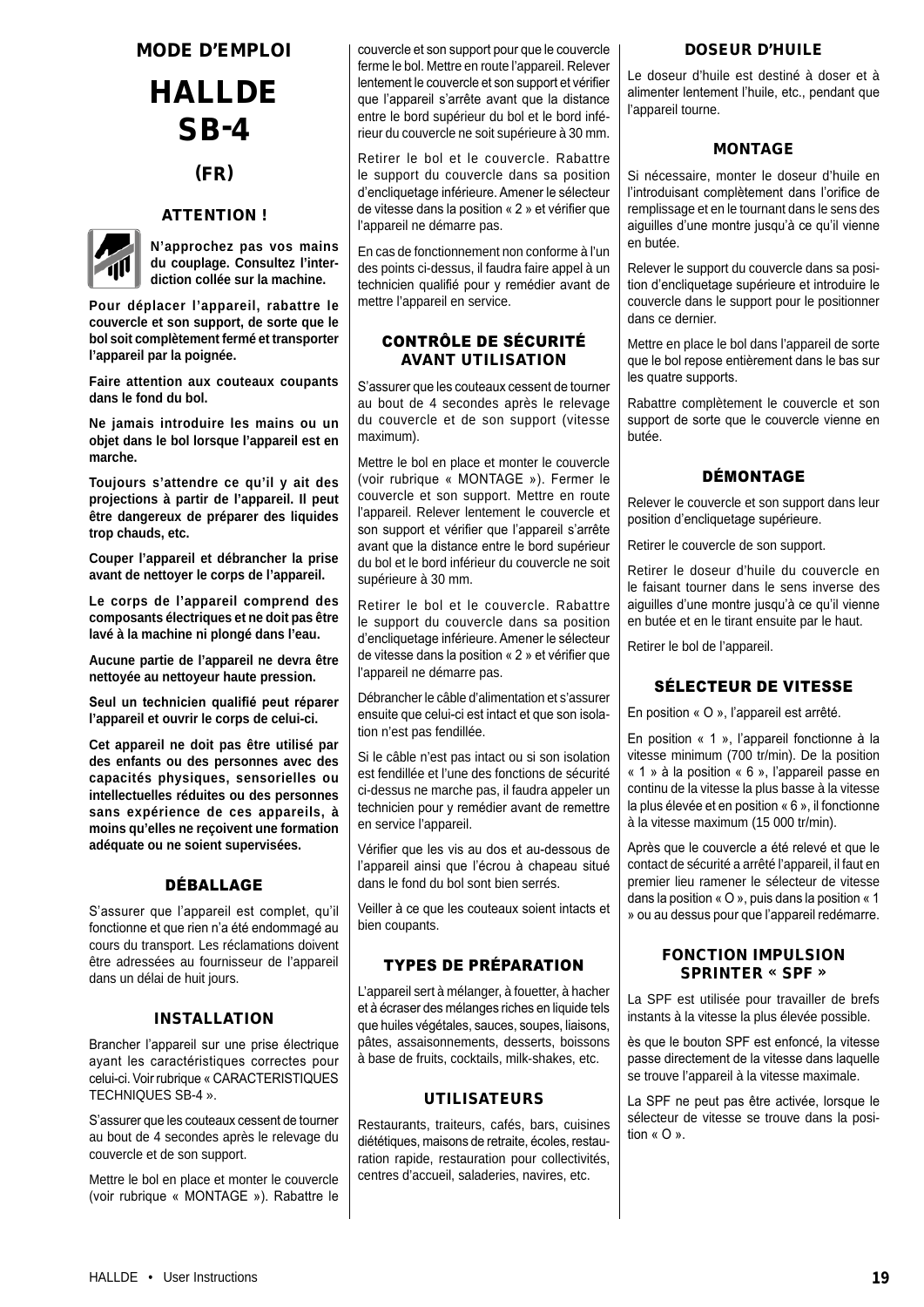## CONSEILS GENERAUX POUR TRAVAILLER RAPIDEMENT ET POUR OBTENIR LES MEILLEURS RESULTATS

Pour éviter d'avoir des gouttes au dos de l'appareil, relever le couvercle et son support seulement dans leur position d'encliquetage supérieure et non complètement à fond.

 Utiliser le SB-4 pour mélanger, fouetter, hacher et écraser des mélanges riches en liquide tels que huiles végétales, sauces, soupes, liaisons, pâtes, assaisonnements, desserts, boissons à base de fruits, cocktails, milk-shakes, etc.

Utiliser suffisamment de liquide pour que le mélange demeure en permanence mobile et fluide.

Verser le liquide en premier lieu et ajouter ensuite les ingrédients solides (même les glaçons).

Ne jamais utiliser des glaçons de dimensions supérieures à celles de ceux qui sont normalement produits par les machines à glace.

Découper d'abord les ingrédients solides en morceaux de même taille, non supérieure à celle que l'appareil est en état de traiter facilement.

Ajouter les ingrédients solides par portions et non d'un seul coup.

Ne jamais verser dans le bol un volume supérieur à celui que l'appareil est en état de traiter facilement.

Veiller que la quantité versée dans le bol ne dépasse jamais les repères supérieurs et ne pas oublier que le volume du produit augmente habituellement au cours de la préparation.

Choisir une vitesse qui produit une colonne d'air au centre du bol.

Utiliser l'orifice de remplissage du couvercle pour ajouter des ingrédients pendant que l'appareil tourne.

Si l'huile par exemple doit être ajoutée successivement, ajouter-la à l'aide du doseur d'huile.

Pour éviter les projections, garder la main sur l'orifice de remplissage du couvercle ou monter le doseur d'huile.

## **NETTOYAGE**

Avant de commencer à nettoyer l'appareil, lire toutes les instructions.

AVANT DE NETTOYER : Toujours arrêter d'abord la machine et débrancher la prise murale, ou à défaut, couper le courant à l'aide de l'interrupteur de service. Retirer toutes les pièces amovibles qui doivent être nettoyées.

PIECES AMOVIBLES : Toutes les pièces amovibles peuvent être lavées dans le lavevaisselle. En lavant des pièces à la main, utiliser toujours un détergent pour vaisselle à la main. Il n'est pas nécessaire de retirer les couteaux situés dans le fond du bol. Faire très attention aux couteaux coupants dans le fond du bol !

APPAREIL : Essuyer l'appareil avec un chiffon humide et puis avec un chiffon sec.

ATTENTION !

- Ne pas verser ou asperger d'eau sur l'appareil.
- Ne pas utiliser l'hypochlorite de sodium ou d'autres produits contenant cette substance.
- Ne pas utiliser d'objets tranchants pour nettoyer l'appareil ou d'autres objets qui ne sont pas prévus à cet effet.
- Ne pas utiliser de détergents ou de produits de nettoyage abrasifs.
- Ne pas utiliser d'éponges à récurer avec une toison abrasive (par exemple Scotch-Brite™). Cela abîmera la finition de l'appareil.

#### CONSEIL D'ENTRETIEN :

- Nettoyer l'appareil immédiatement après l'utilisation.
- Essuyer l'appareil immédiatement après le nettoyage.

## DÉPANNAGE

Pour éliminer les risques de dommages au niveau du moteur, le modèle SB 4 intègre une fonction de sécurité qui l'arrête automatiquement en cas d'échauffement. Le réenclenchement est ensuite automatique, ce qui signifie donc qu'il n'est pas possible de redémarrer l'appareil avant que le moteur ait refroidi, ce qui demande normalement entre 10 et 30 minutes.

DÉFAUT : L'appareil ne démarre pas ou s'arrête en cours de fonctionnement et refuse de redémarrer.

MESURES : Vérifier que la fiche est branchée sur la prise murale. S'assurer que le bol est correctement monté. Introduire le couvercle dans son support et rabattre le support de sorte que le couvercle ferme le bol. Vérifier que les fusibles dans l'armoire à fusibles du local sont intacts et ont l'ampérage qui convient. Amener le sélecteur de vitesse dans la position « O » et attendre quelques minutes, puis essayer de démarrer à nouveau l'appareil. Si l'appareil ne fonctionne toujours pas, appeler un technicien qualifié pour le dépannage.

DÉFAUT : Faible capacité ou mauvais résultats

MESURES : Veiller à ce que les couteaux soient intacts et bien coupants. Voir en outre la rubrique « CONSEILS GENERAUX POUR TRAVAILLER RAPIDEMENT ET POUR OBTENIR LES MEILLEURS RESULTATS ».

## CARACTÉRISTIQUES TECHNIQUES HALLDE SB-4

VOLUME : 4 litres. Graduations : 0,5 à 3,8 litres ; 10 à 40 onces, 2 à 16 tasses. Volume du doseur d'huile : 1 dl.

APPAREIL : Moteur, alternative 1 : 1,35 kW, 220 à 240 V, monophasé, 50/60 Hz. Fusible dans l'armoire à fusibles du local : 10 A, à action différée. Moteur, alternative 2 : 1,35 kW, 110 à 120 V, monophasé, 50/60 Hz. Fusible dans l'armoire à fusibles du local : 10 A, à action différée. Protection thermique du moteur à réenclenchement automatique. Transmission : courroie dentée. Système de sécurité : interrupteur de sécurité mécanique.

Classe d'isolation : IP34. Niveau sonore LpA  $(EN31201)$  : < 84 dB(A).

RÉGLAGE DE LA VITESSE : Sélecteur de vitesse pour le réglage en continu de la vitesse de rotation de 700 à 15 000 tr/min. Réglage électronique de la vitesse de rotation pour obtenir une vitesse constante indépendamment de la charge. Fonction impulsion Sprinter (SPF) séparée qui accélère la vitesse à 15 000 tR/min directement à partir de la vitesse de rotation réglée.

POIDS NETS : Appareil : 5,7 kg Bol : 0,9 kg.

NORMES : NORME NSF 8, cf. déclaration de la conformité.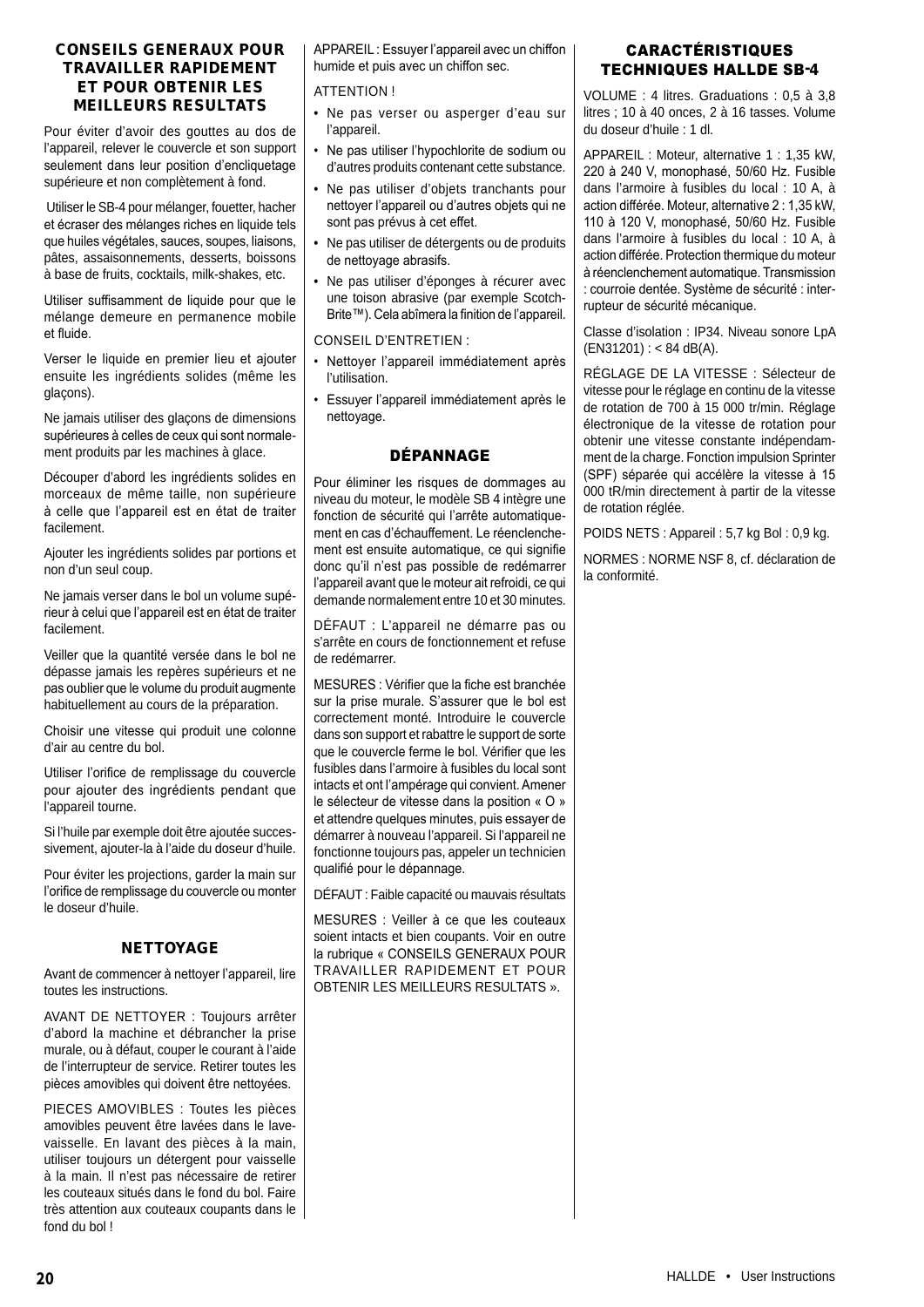## ΟΔΗΓΙΕΣ ΧΡΗΣΗΣ

## **HALLDE** SB-4

## (GR)

## ΠΡΟΣΟΧΗ!



**Μην αγγιζετε τη διαταξη ζευξης. βλεπε απαγορευτικη πινακιδα πανω στη μηχανη.**

**Όταν μετακινείτε τη συσκευή, κατεβάζετε το καπάκι/στήριγμα του καπακιού, ώστε το δοχείο να είναι ερμητικά κλειστό και μεταφέρετε τη συσκευή κρατώντας την από τη λαβή.**

**Προσέχετε μην τραυματίσετε τα χέρια σας στα αιχμηρά μαχαίρια που βρίσκονται στον πάτο του δοχείου.**

**Μην βάζετε ποτέ τα χέρια σας ή άλλα αντικείμενα μέσα στο δοχείο, όταν η συσκευή βρίσκεται σε λειτουργία.**

**Να θυμάστε ότι υπάρχει πάντα το ενδεχόμενο να χυθεί το περιεχόμενο του δοχείου και ότι είναι επικίνδυνο να επεξεργάζεστε υγρά τα οποία, για παράδειγμα, είναι πολύ καυτά.**

**Απενεργοποιείτε τη συσκευή και βγάζετε το φις τροφοδοσίας από τη πρίζα προτού καθαρίσετε το περίβλημα της συσκευής.**

**Το περίβλημα της συσκευής περικλείει ηλεκτρικά εξαρτήματα και δεν πρέπει να πλένεται σε πλυντήριο πιάτων ή να βυθίζεται στο νερό.**

**Μην χρησιμοποιείτε πιστόλια ψεκασμού υψηλής πίεσης για να καθαρίζετε τα μέρη της συσκευής.**

**Μόνος ένας εξειδικευμένος τεχνικός επιτρέπεται να επισκευάζει την συσκευή και να ανοίγει το περίβλημά της.**

**Αυτή η συσκευή δεν πρέπει να χρησιμοποιείται από παιδιά ή άτομα με μειωμένες σωματικές, αισθητηριακές ή διανοητικές ικανότητες ή πρόσωπα που στερούνται εμπειρίας στις συσκευές αυτές, εκτός εάν έχει γίνει επαρκής εκπαίδευση ή υπάρχει εποπτεία.**

## ΑΦΑΙΡΕΣΗ ΑΠΟ ΤΗ ΣΥΣΚΕΥΑΣΙΑ

Βεβαιωθείτε ότι έχουν παραδοθεί όλα τα εξαρτήματα, ότι η συσκευή λειτουργεί σωστά, και ότι δεν υπέστη βλάβες κατά τη μεταφορά. Ο προμηθευτής της συσκευής πρέπει να ειδοποιείται για τυχόν ελαττώματα εντός οκτώ ημερών.

## ΕΓΚΑΤΑΣΤΑΣΗ

Συνδέστε τη συσκευή σε μια παροχή ηλεκτρικού ρεύματος, κατάλληλη για τη συγκεκριμένη συσκευή. Ανατρέξτε στην ενότητα «ΤΕΧΝΙΚΕΣ ΠΡΟΔΙΑΓΡΑΦΕΣ ΤΗΣ SB-4».

Ελέγξτε ότι η μονάδα μαχαιριών σταματά να περιστρέφεται εντός 4 δευτερολέπτων από τη στιγμή που σηκώνετε το καπάκι/στήριγμα καπακιού.

Προσαρμόστε το δοχείο και το καπάκι (ανατρέξτε στην ενότητα «ΣΥΝΑΡΜΟΛΟΓΗΣΗ»). Κατεβάστε το καπάκι/στήριγμα καπακιού για να κλείσει το δοχείο. Θέστε τη συσκευή σε λειτουργία. Σηκώστε αργά το καπάκι/στήριγμα καπακιού και ελέγξτε ότι η παροχή ρεύματος προς τον κινητήρα διακόπτεται προτού το άνοιγμα ανάμεσα στο επάνω μέρος του δοχείου και το κάτω μέρος του καπακιού ξεπεράσει τα 30 mm.

Αφαιρέστε το δοχείο και το καπάκι. Κατεβάστε το στήριγμα του καπακιού στην κατώτερη θέση ασφάλισης. Γυρίστε το κομβίο ρύθμισης ταχυτήτων στη θέση «2» και βεβαιωθείτε ότι η συσκευή δεν τίθεται σε λειτουργία.

Εάν κατά την εκτέλεση των παραπάνω ελέγχων διαπιστώσετε ότι η συσκευή δεν λειτουργεί σωστά, επικοινωνήστε με έναν εξειδικευμένο τεχνικό για να διορθώσει τη βλάβη προτού θέσετε τη συσκευή σε λειτουργία.

## ΑΠΑΡΑΙΤΗΤΟΙ ΕΛΕΓΧΟΙ ΠΡΙΝ ΤΗ ΧΡΗΣΗ

Ελέγξτε ότι η μονάδα των μαχαιριών σταματά να περιστρέφεται εντός 4 δευτερολέπτων από τη στιγμή που σηκώνετε το καπάκι/στήριγμα καπακιού (μέγιστη ταχύτητα).

Προσαρμόστε το δοχείο και το καπάκι (ανατρέξτε στην ενότητα «ΣΥΝΑΡΜΟΛΟΓΗΣΗ»). Κλείστε το καπάκι/στήριγμα καπακιού. Θέστε τη συσκευή σε λειτουργία. Σηκώστε αργά το καπάκι/στήριγμα καπακιού και ελέγξτε ότι η παροχή ρεύματος προς τον κινητήρα διακόπτεται προτού το κενό ανάμεσα στην επάνω άκρη του δοχείου και την κάτω άκρη του καπακιού ξεπεράσει τα 30 mm.

Αφαιρέστε το δοχείο και το καπάκι. Κατεβάστε το στήριγμα του καπακιού στην κατώτερη θέση ασφάλισης. Γυρίστε το κομβίο ρύθμισης ταχυτήτων στη θέση «2» και βεβαιωθείτε ότι η συσκευή δεν τίθεται σε λειτουργία.

Βγάλτε το φις παροχής ρεύματος από την πρίζα και βεβαιωθείτε ότι το καλώδιο ρεύματος είναι σε καλή κατάσταση και η μόνωση δεν έχει ρωγμές.

Εάν το καλώδιο ρεύματος είναι φθαρμένο ή η μόνωση έχει ρωγμές και εάν κάποια από τις παραπάνω λειτουργίες ασφαλείας είναι ανενεργή, επικοινωνήστε με έναν εξειδικευμένο τεχνικό για να επιδιορθώσει τη βλάβη προτού θέσετε τη συσκευή σε λειτουργία.

Βεβαιωθείτε ότι οι βίδες στο πλαϊνό και στο κάτω μέρος της συσκευής καθώς και το τυφλό παξιμάδι στον πάτο του δοχείου είναι σφιγμένα καλά.

Ελέγξτε ότι η μονάδα των μαχαιριών βρίσκεται σε καλή κατάσταση και ότι τα μαχαίρια είναι αιχμηρά.

## ΕΙΔΗ ΕΠΕΞΕΡΓΑΣΙΑΣ

Αναμειγνύει, χτυπάει, ψιλοκόβει και πολτοποιεί μείγματα που περιέχουν μεγάλες ποσότητες υγρών, όπως έλαια βοτάνων, σάλτσες, σούπες, μείγματα πήξης, ζύμες, μαρινάδες για σαλάτες, επιδόρπια, ροφήματα από φρούτα, κοκτέιλ, μιλκσέικ, κτλ.

## ΧΡΗΣΤΕΣ

Εστιατόρια, κουζίνες καταστημάτων, καφετέριες, μπαρ, νοσοκομεία, γηροκομεία, σχολεία, εστιατόρια γρήγορου φαγητού, εταιρείες τροφοδοσίας, παιδικούς σταθμούς, μπουφέ με σαλάτες, πλοία κτλ.

## ΜΠΟΛ ΜΕ ΔΟΣΟΜΕΤΡΗΤΗ ΛΑΔΙΟΥ

Το μπολ με τον δοσομετρητή λαδιού είναι σχεδιασμένο για τον έλεγχο της δοσολογίας και την αργή προσθήκη υλικών, όπως για παράδειγμα το λάδι, ενώ η συσκευή βρίσκεται σε λειτουργία.

## ΣΥΝΑΡΜΟΛΟΓΗΣΗ

Εάν είναι απαραίτητο, προσαρμόστε το μπολ με τον δοσομετρητή λαδιού πιέζοντας το με δύναμη στο άνοιγμα πλήρωσης που βρίσκεται επάνω στο καπάκι και γυρίζοντάς το δεξιόστροφα όσο πάει.

Σηκώστε το στήριγμα καπακιού έως ότου κουμπώσει στην ανώτερη θέση και προσαρμόστε το καπάκι στο στήριγμα καπακιού, με τέτοιο τρόπο ώστε το καπάκι να ακουμπά στο στήριγμα καπακιού.

Τοποθετήστε το δοχείο-στη συσκευή ώστε να ακουμπήσει σταθερά στα τέσσερα στηρίγματα.

Κατεβάστε το καπάκι/στήριγμα καπακιού όσο πιο κάτω γίνεται.

## ΑΠΟΣΥΝΑΡΜΟΛΟΓΗΣΗ

Σηκώστε το καπάκι/στήριγμα καπακιού μέχρι να κουμπώσει στην ψηλότερη θέση.

Αφαιρέστε το καπάκι από το στήριγμά του.

Αφαιρέστε το μπολ με τον δοσομετρητή λαδιού από το καπάκι γυρίζοντάς το αριστερόστροφα όσο πάει και στη συνέχεια τραβώντας το προς τα επάνω.

Αφαιρέστε το δοχείο από τη συσκευή.

## ΔΙΑΚΟΠΤΗΣ ΡΥΘΜΙΣΗΣ ΤΑΧΥΤΗΤΩΝ

Στη θέση «0», η συσκευή είναι εκτός λειτουργίας.

Στη θέση «1», η συσκευή λειτουργεί στην χαμηλότερη ταχύτητα (700 στροφές ανά λεπτό). Η ταχύτητα της συσκευής αυξάνεται όσο αυξάνεται και η ρύθμιση και είναι μέγιστη (15 000 στροφές ανά λεπτό) στη ρύθμιση «6».

Για να θέσετε ξανά τη συσκευή σε λειτουργία εάν έχει σηκωθεί το καπάκι/στήριγμα καπακιού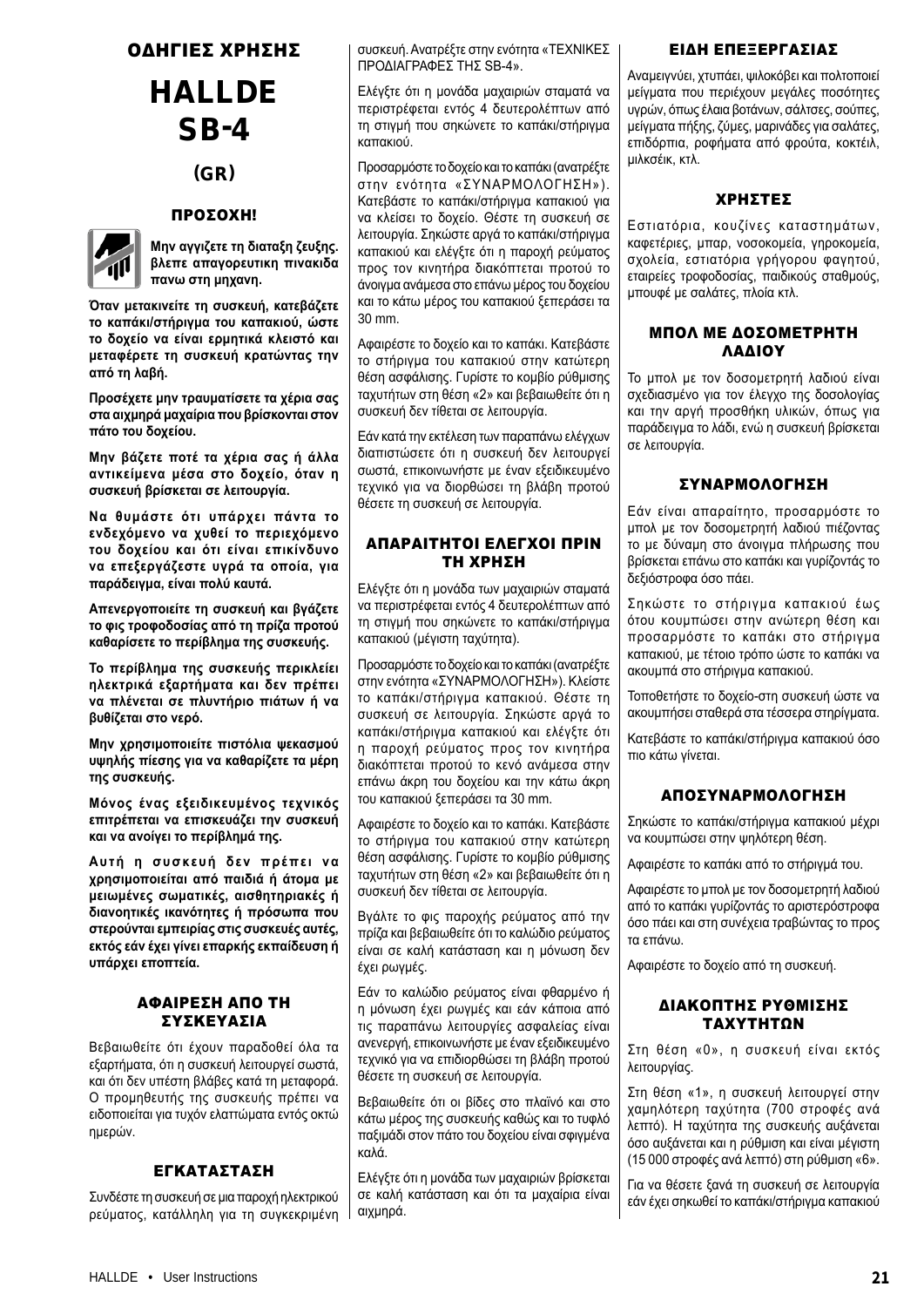και έχει ενεργοποιηθεί ο διακόπτης ασφαλείας, γυρίστε πρώτα το κομβίο ρύθμισης ταχυτήτων στη θέση «0» και στη συνέχεια στη θέση «1» ή σε υψηλότερη.

## ΛΕΙΤΟΥΡΓΙΑ ΕΠΙΤΑΧΥΝΣΗΣ «SPF»

Η λειτουργία επιτάχυνσης χρησιμοποιείται για σύντομες αναμείξεις στην μέγιστη ταχύτητα.

Όταν πιέζετε το κουμπί της λειτουργίας επιτάχυνσης, η ταχύτητα αυξάνεται αμέσως από την ταχύτητα που έχει οριστεί στο κομβίο ρύθμισης ταχυτήτων στην μέγιστη δυνατή ταχύτητα.

Η λειτουργία επιτάχυνσης μπορεί να ενεργοποιηθεί ακόμη και όταν το κομβίο ρύθμισης ταχυτήτων βρίσκεται στη θέση «0».

## ΓΕΝΙΚΕΣ ΣΥΜΒΟΥΛΕΣ ΓΙΑ ΓΡΗΓΟΡΗ ΕΠΕΞΕΡΓΑΣΙΑ ΚΑΙ ΒΕΛΤΙΣΤΑ ΑΠΟΤΕΛΕΣΜΑΤΑ

Για να αποτρέψετε τα σταξίματα στο πίσω μέρος της συσκευής, ανοίξτε το καπάκι/ στήριγμα καπακιού μέχρι να ασφαλίσει στην ανώτερη θέση και όχι τελείως μέχρι τη θέση στοπ.

Χρησιμοποιείτε το SB-4 για να αναμίξετε, χτυπήσετε, ψιλοκόψετε και πολτοποιήσετε μείγματα που περιέχουν μεγάλες ποσότητες υγρών, όπως έλαια βοτάνων, σάλτσες, σούπες, μείγματα πήξης, ζύμες, μαρινάδες για σαλάτες, επιδόρπια, ροφήματα από φρούτα, κοκτέιλ, μιλκσέικ, κτλ.

Χρησιμοποιείτε αρκετή ποσότητα υγρών για να διασφαλίζετε ότι το μείγμα είναι ρευστό και ρέει διαρκώς ομαλά.

Αρχικά χύνετε το υγρό μέσα στην κανάτα και στη συνέχεια προσθέτετε τα στερεά υλικά (συμπεριλαμβανομένου του πάγου).

Μη χρησιμοποιείτε παγάκια μεγαλύτερα από αυτά που παράγουν συνήθως τα μηχανήματα παραγωγής πάγου.

Ξεκινήστε κόβοντας τα στερεά υλικά σε ισομεγέθη κομμάτια που δεν ξεπερνούν το μέγεθος που μπορεί να επεξεργαστεί με ευκολία η συσκευή.

Προσθέτετε τα στερεά υλικά σε δόσεις και όχι όλα μαζί.

Μη γεμίζετε ποτέ το δοχείο με μεγαλύτερη ποσότητα προϊόντος από όση μπορεί να επεξεργαστεί με ευκολία η συσκευή.

Όταν γεμίζετε το δοχείο μη ξεπερνάτε τα άνω σήματα βαθμονόμησης και μη ξεχνάτε ότι ο όγκος του προϊόντος αυξάνεται κατά την επεξεργασία.

Επιλέξτε την ταχύτητα που δημιουργεί μια στήλη αέρα στο κέντρο του δοχείου.

Χρησιμοποιείτε το άνοιγμα πλήρωσης στο καπάκι για να τροφοδοτείτε υγρό στο δοχείο ενώ η συσκευή βρίσκεται σε λειτουργία.

Εάν για παράδειγμα πρέπει να προσθέσετε

σταδιακά λάδι, χρησιμοποιείτε το μπολ με δοσομετρητή λαδιού.

Για να αποφύγετε τα σταξίματα, κρατήστε το χέρι σας πάνω από το άνοιγμα πλήρωσης στο καπάκι, ή προσαρμόστε στη συσκευή το μπολ με δοσομετρητή λαδιού.

## ΚΑΘΑΡΙΣΜΟΣ

Διαβάστε τις οδηγίες προτού ξεκινήσετε τον καθαρισμό της συσκευής.

ΠΡΙΝ ΤΟΝ ΚΑΘΑΡΙΣΜΟ: Απενεργοποιείτε πάντα τη συσκευή και αφαιρείτε το φις τροφοδοσίας από τη πρίζα, ή εάν δεν υπάρχει φις, σηκώνετε τον διακόπτη απομόνωσης. Αφαιρείτε όλα τα αποσπώμενα μέρη που πρόκειται να καθαριστούν.

ΑΠΟΣΠΩΜΕΝΑ ΜΕΡΗ Όλα τα αποσπώμενα μέρη πλένονται στο πλυντήριο πιάτων. Χρησιμοποιείτε πάντα απορρυπαντικό για πλύσιμο στο χέρι όταν πλένετε τα μέρη στο χέρι. Δεν χρειάζεται να αφαιρείτε τη μονάδα μαχαιριών από τον πάτο του δοχείου. Προσέχετε τα κοφτερά μαχαίρια που βρίσκονται στον πάτο του δοχείου!

ΣΥΣΚΕΥΗ: Καθαρίζετε τη συσκευή με ένα υγρό πανί και στη συνέχεια σκουπίζετε την μέχρι να στεγνώσει.

ΠΡΟΕΙΔΟΠΟΙΗΣΗ:

- Μη χύνετε ή ψεκάζετε νερό στη συσκευή.
- Μη χρησιμοποιείτε υποχλωριώδες νάτριο (χλωρίνη) ή άλλα καθαριστικά προϊόντα που εμπεριέχουν αυτήν την ουσία.
- Μη χρησιμοποιείτε αιχμηρά αντικείμενα ή άλλα αντικείμενα η χρήση των οποίων δεν προορίζεται για τον καθαρισμό.
- Μη χρησιμοποιείτε διαβρωτικά απορρυπαντικά ή καθαριστικά προϊόντα.
- Μη χρησιμοποιείτε σφουγγάρια με σκληρές επιφάνειες (π.χ. Scotch-Brite™), καθώς θα προκληθούν φθορές στην επιφάνεια της συσκευής.

ΣΥΜΒΟΥΛΕΣ ΓΙΑ ΤΗΝ ΦΡΟΝΤΙΔΑ:

- Καθαρίζετε τη συσκευή αμέσως μετά τη χρήση.
- Στεγνώνετε τη συσκευή αμέσως μετά τον καθαρισμό.

## ΑΝΤΙΜΕΤΩΠΙΣΗ ΠΡΟΒΛΗΜΑΤΩΝ

Για να αποτραπεί ο κίνδυνος πρόκλησης βλαβών στον κινητήρα, το SB-4 διαθέτει θερμική προστασία κινητήρα, η οποία απενεργοποιεί αυτομάτως τη συσκευή εάν ο κινητήρας υπερθερμανθεί. Η θερμική προστασία κινητήρα διαθέτει λειτουργία αυτόματης επανεκκίνησης, κάτι που σημαίνει ότι η συσκευή τίθεται ξανά σε λειτουργία μόλις κρυώσει ο κινητήρας, διαδικασία που απαιτεί 10 με 30 λεπτά.

ΣΦΑΛΜΑ: Η συσκευή δεν τίθεται σε λειτουργία ή σταματά ενώ λειτουργεί και δεν μπορεί να τεθεί ξανά σε λειτουργία.

ΑΝΤΙΜΕΤΩΠΙΣΗ: Ελέγξτε εάν το φις έχει τοποθετηθεί σωστά στην πρίζα. Βεβαιωθείτε ότι το δοχείο έχει τοποθετηθεί σωστά. Πιέστε το καπάκι μέσα στο στήριγμα καπακιού και κατεβάστε το στήριγμα ώστε το καπάκι να κλείσει το δοχείο. Ελέγξτε ότι οι ασφάλειες στον πίνακα ελέγχου των εγκαταστάσεων δεν έχουν υποστεί κάποια βλάβη και έχουν τη σωστή τάση. Γυρίστε το κομβίο ρύθμισης ταχυτήτων στη θέση «0», περιμένετε μερικά λεπτά και στη συνέχεια επιχειρήστε να θέσετε τη συσκευή σε λειτουργία. Εάν η συσκευή εξακολουθεί να μην τίθεται σε λειτουργία, καλέστε έναν εξειδικευμένο τεχνικό.

ΣΦΑΛΜΑ: Χαμηλή απόδοση ή μη ικανοποιητικά αποτελέσματα.

ΑΝΤΙΜΕΤΩΠΙΣΗ: Βεβαιωθείτε ότι τα μαχαίρια είναι σε καλή κατάσταση και αιχμηρά. Ανατρέξτε στην ενότητα «ΓΕΝΙΚΕΣ ΣΥΜΒΟΥΛΕΣ ΓΙΑ ΓΡΗΓΟΡΗ ΕΠΕΞΕΡΓΑΣΙΑ ΚΑΙ ΒΕΛΤΙΣΤΑ ΑΠΟΤΕΛΕΣΜΑΤΑ»

## ΤΕΧΝΙΚΕΣ ΠΡΟΔΙΑΓΡΑΦΕΣ ΤΗΣ SB-4 ΤΗΣ HÄLLDE

ΟΓΚΟΣ: 4 λίτρα. Διαβαθμίσεις: 0,5-3,8 λίτρα, 10-140 ουγκιές, 2-16 ποτήρια. Όγκος δοχείου με δοσομετρητή λαδιού: 1 dl

ΣΥΣΚΕΥΗ: Εναλλακτικός κινητήρας 1: 1,35 kW, 220-240 V, μονοφασικός, 50/60 Hz. Ασφάλεια στον πίνακα ασφαλειών που εξυπηρετεί τις εγκαταστάσεις: 10 A, με καθυστέρηση. Εναλλακτικός κινητήρας 2: 1,35 kW, 110-120 V, μονοφασικός, 50/60 Hz. Ασφάλεια στον πίνακα ελέγχου που εξυπηρετεί τις εγκαταστάσεις: 10 A, με καθυστέρηση. Θερμική προστασία κινητήρα με λειτουργία αυτόματης επανεκκίνησης. Μετάδοση κίνησης: με ιμάντα. Σύστημα ασφαλείας: Μηχανικός διακόπτης ασφαλείας.

Βαθμός προστασίας: IP34. Στάθμη ηχητικής πίεσης LpA (EN31201): < 84 dB(A).

ΧΕΙΡΙΣΤΗΡΙΑ ΚΑΙ ΤΑΧΎΤΗΤΕΣ: Κομβίο ρύθμισης ταχυτήτων για διαρκή μεταβολή της ταχύτητας από 700 σε 15000 στροφές ανά λεπτό. Ηλεκτρονικό χειριστήριο ταχυτήτων για σταθερή ταχύτητα ανεξάρτητα από το φορτίο. Ξεχωριστή Λειτουργία Επιτάχυνσης (SPF) που επιταχύνει αμέσως τη συσκευή από την ορισμένη ταχύτητα στη μέγιστη 15000 στροφές ανά λεπτό.

ΚΑΘΑΡΟ ΒΑΡΟΣ: Συσκευή: 5,7 kg Κανάτα: 0,9 kg

ΠΡΌΤΥΠΑ: NSF STANDARD 8, ανατρέξτε στη δήλωση συμμόρφωσης.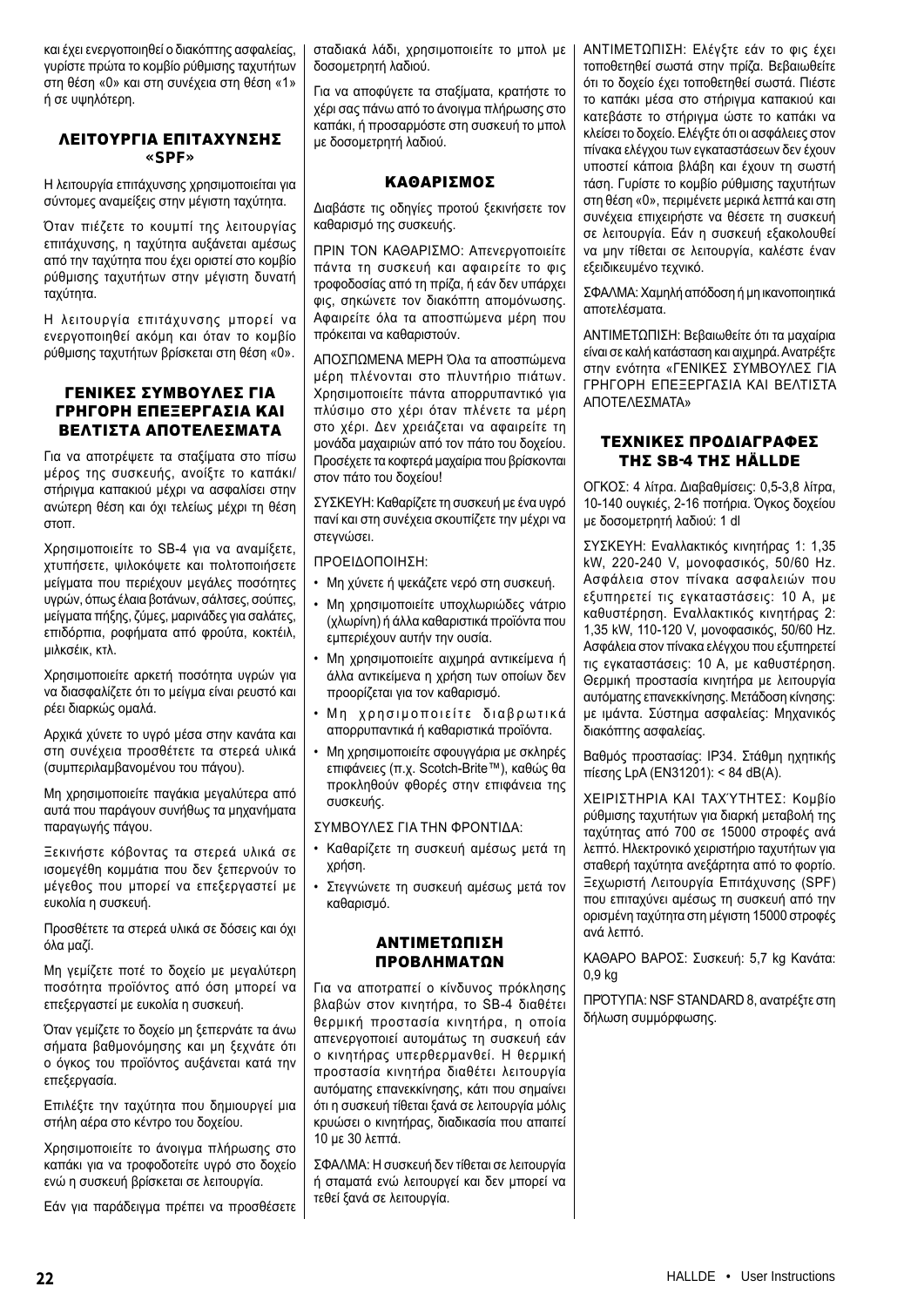## UPUTE ZA KORISNIKA

# **HALLDE** SB-4

## (HR)

## OPREZ!



**Držite vaše ruke podalje od spojnice. Pogledajte znak zabrane na stroju.**

**When transporting the machine, lower the lid/lid holder so that the jug is securely closed and carry the machine by the handle.**

**Prilikom prenošenja stroja, spustite poklopac/držač poklopca tako da je vrč sigurno zatvoren i prenosite stroj držeći ga za ručku.**

**Vodite računa da ne ozlijedite vaše ruke na oštre noževe na dnu vrča.**

**Nikada ne stavljajte ruke ili bilo koje predmete u vrč dok stroj radi.**

**Uvijek očekujte prskanje sadržaja vrča i imajte na umu da može biti opasno obrađivati tekućine i ostale sastojke koji su vrlo vrući.**

**Prije čišćenja kućišta stroja, isključite stroj i izvucite utikač iz utičnice.**

**Kućište stroja sadrži električne komponente i stoga se ne smije prati u perilici posuđa ili uranjati u vodu.**

**Nemojte koristiti visokotlačni pištolj za raspršivanje za čišćenje bilo kojeg dijela stroja.**

**Samo ovlašteni serviser smije obavljati popravke stroja i otvarati kućište stroja.**

**Ovim uređajima ne smiju rukovati djeca ili osobe smanjenih fizičkih, osjetilnih ili mentalnih sposobnosti ili osobe s nedostatnim iskustvom rada s takvim uređajima, osim ukoliko im se pruže odgovarajuće upute ili nadzor.**

#### RASPAKIRAVANJE

Provjerite jesu li isporučeni svi dijelovi, radi li stroj u skladu s namjenom i da ništa nije oštećeno u transportu. Dobavljača stroja treba obavijestiti o svim nedostacima u roku od osam dana.

## MONTAŽA

Spojite stroj na izvor napajanja električnom energijom koji odgovara stroju. Vidjeti pod "TEHNIČKE SPECIFIKACIJE UREĐAJA SB-4".

Provjerite je li se jedinica s noževima prestala rotirati u roku od 4 sekunde nakon dizanja poklopca/držača poklopca.

Montirajte vrč i poklopac (vidjeti pod "SASTAV-LJANJE"). Spustite poklopac/držač poklopca na način da poklopac zatvori vrč. Pokrenite stroj. Polako podignite poklopac/držač poklopca i provjerite je li strujni krug motora prekinut prije nego što otvor između gornjeg ruba vrča i donjeg ruba poklopca postane veći od 30 mm.

Uklonite vrč i poklopac. Spustite držač poklopca u njegov donji "klik" položaj. Okrenite gumb za podešavanje brzine u položaj "2" i provjerite da stroj nije počeo raditi.

Ako gornje provjere pokažu da stroj ne radi ispravno, pozovite ovlaštenog servisera za popravak kvara prije puštanja stroja u rad.

## UVIJEK PROVJERITE PRIJE UPORABE

Provjerite je li se jedinica s nožem prestala rotirati u roku od

4 sekunde nakon što je podignut poklopac/ držač poklopca (maksimalna brzina).

Montirajte vrč i poklopac (vidjeti pod "SASTAV-LJANJE"). Zatvorite poklopac/držač poklopca. Pokrenite stroj. Polako podignite poklopac/ držač poklopca i provjerite da li se stroj zaustavlja prije nego što otvor između gornjeg ruba vrča i donjeg ruba poklopca postane veći od 30 mm.

Uklonite vrč i poklopac. Spustite držač poklopca u njegov donji "klik" položaj. Okrenite gumb za podešavanje brzine u položaj "2" i provjerite da stroj nije počeo raditi.

Izvucite utikač iz utičnice i zatim provjerite je li električni kabel u dobrom stanju a izolacija nije napukla.

Ukoliko je električni kabel oštećen ili je izolacija napukla i ako bilo koja od gore navedenih sigurnosnih funkcija ne radi, pozovite ovlaštenog servisera za popravak kvara prije puštanja stroja u rad.

Provjerite jesu li vijci na stražnjoj i donjoj strani stroja i zasvođena matica na dnu vrča čvrsto pritegnuti.

Provjerite je li jedinica s noževima u dobrom stanju i jesu li noževi oštri.

## NAČIN OBRADE

Mješavine, tučena vrhnja, smjese, sjeckane i kašaste mješavine bogate tekućinama kao što su biljna ulja, umaci, juhe, zgušnjivači, mješavine za pekarske proizvode, preljevi za salate, deserti, voćni napici, kokteli, mliječni frapei, itd.

## **KORISNICI**

Restorani, trgovine kuhinjama, kafići, barovi, dijetalne kuhinje, umirovljenički domovi, škole, restorani brze hrane, catering, centri za dnevnu skrb, salatni barovi, brodovi itd.

## POSUDA ZA DOZIRANJE ULJA

Posuda za doziranje ulja je namijenjena za doziranje i sporo punjenje, na primjer ulja itd. za vrijeme rada stroja.

## SASTAVLJANJE

Ako je potrebno, podesite posudu za doziranje ulja čvrsto ju pritiskajući u otvor za punjenje na poklopcu i okrenite je u smjeru kazaljke na satu do krajnje točke.

Podignite držač poklopca u njegov gornji "klik" položaj i namjestite poklopac u držač poklopca tako da poklopac nalegne na držač poklopca.

Postavite vrč na stroj tako da čvrsto nalegne na četiri potpornja.

Spustite poklopac/držač poklopca do krajnje točke.

## RASTAVLJANJE

Podignite poklopac/držač poklopca u njegov gornji "klik" položaj.

Uklonite poklopac iz držača poklopca.

Uklonite posudu za doziranje ulja sa poklopca okretanjem u smjeru suprotno od kazaljke na satu do krajnje točke a zatim povucite na gore.

Uklonite vrč iz stroja.

## GUMB ZA PODEŠAVANJE BRZINE

SPF gumb se koristi za kratke udare pri najvećoj brzini.

Čim se pritisne SPF gumb, brzina se automatski povećava s brzine postavljene na gumb za podešavanje brzine na najveću moguću brzinu.

SPF gumb se ne može aktivirati kada je gumb za podešavanje brzine u položaju "0".

## FUNKCIJA UBRZANOG PULSA "SPF"

SPF gumb se koristi za kratke udare pri najvećoj brzini.

Čim se pritisne SPF gumb, brzina se automatski povećava s brzine postavljene na gumb za podešavanje brzine na najveću moguću brzinu.

SPF gumb se ne može aktivirati kada je gumb za podešavanje brzine u položaju "0".

## OPĆI SAVJETI ZA BRZU OBRADU I NAJBOLJI REZULTAT

Kako bi se izbjeglo kapanje na stražnji dio stroja, otvorite poklopac/držač poklopca samo do gornjeg "klik" položaja, a ne sve do točke zaustavljanja.

Koristite uređaj SB-4 za miješanje, mućenje, promiješavanje, sjeckanje i gnječenje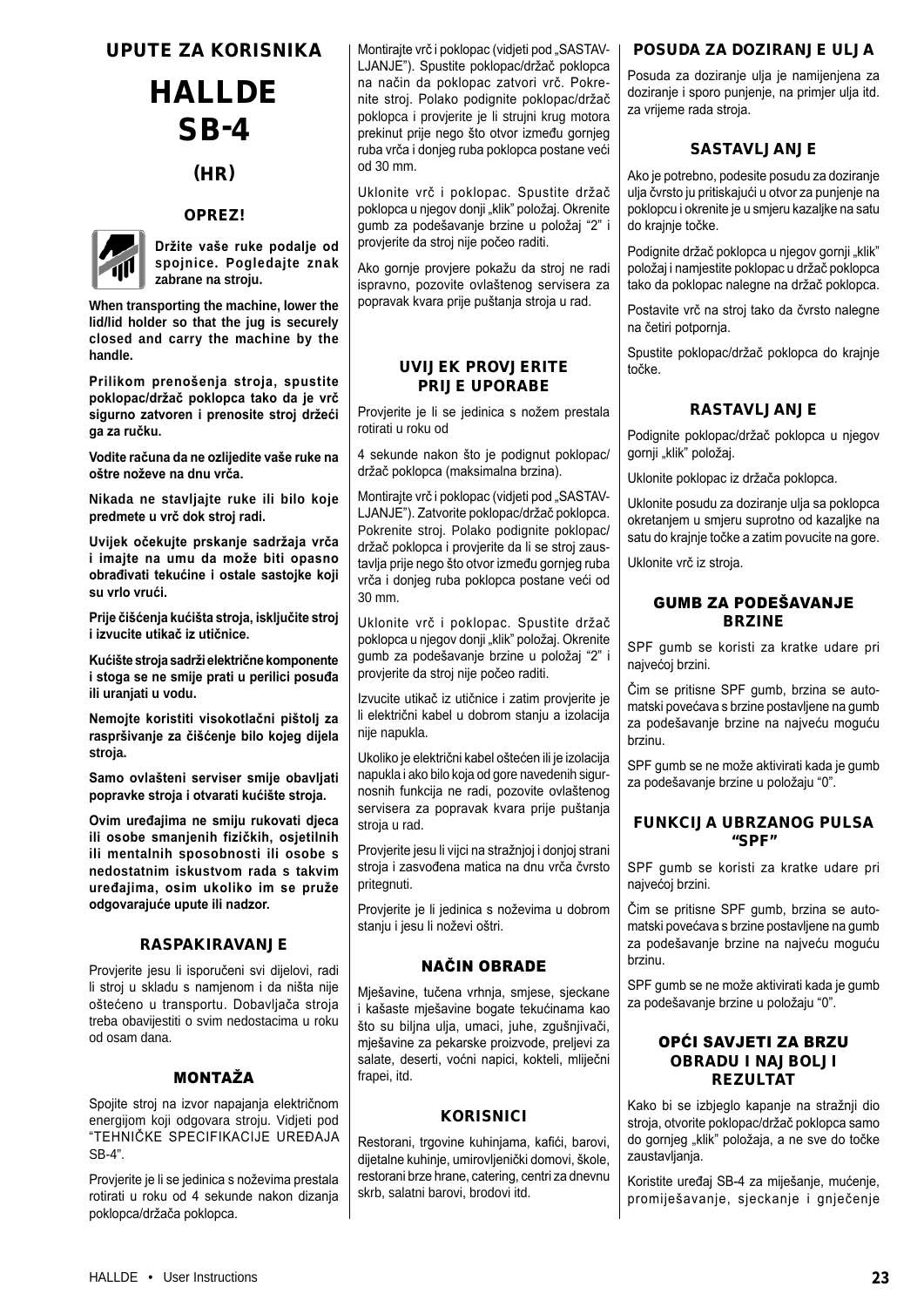mješavina koje su bogate tekućinama, kao što su biljna ulja, umaci, juhe, zgušnjivači, mješavine za pekarske proizvode, preljevi za salate, deserti, voćni napici, kokteli, mliječni frapei, itd.

Koristite dovoljnu količinu tekućine kako bi osigurali da je mješavina tekuća i tečna u svakom trenutku.

Počnite ulijevanjem tekućine u vrč a zatim dodajte krute sastojke (uključujući kockice leda).

Nikada nemojte koristiti kocke leda veće od onih standardnih iz ledomata.

Počnite rezati krute sastojke u približno jednake komade, ali ne premašujući veličinu koju stroj lako može obraditi.

Dodajte krute sastojke u grupama umjesto dodavanjem svih njih zajedno.

Nikada nemojte napuniti vrč s toliko mnogo proizvoda da ga stroj ne bi mogao lako obraditi.

Nikada nemojte napuniti vrč iznad gornjih stupnjevskih oznaka i imajte na umu da se zapremina proizvoda redovito povećava tijekom procesa obrade.

Odaberite brzinu koja proizvodi stupac zraka u središtu vrča.

Koristite otvor za punjenje u poklopcu za punjenje tekućine u vrč za vrijeme rada stroja.

Kada je potrebno polako dodavati na primjer ulje, koristite posudu za doziranje ulja.

Kako bi spriječili prskanje, držite vašu ruku preko otvora za punjenje ili namjestite posudu za doziranje ulja.

## ČIŠĆENJE

Prije početka čišćenja stroja pročitajte sve upute.

PRIJE ČIŠĆENJA: Uvijek isključite stroj i izvucite utikač iz utičnice ili, ukoliko ne postoji utikač, okrenite izolacijski prekidač. Uklonite sve odvojive dijelove koje treba očistiti.

ODVOJIVI DIJELOVI: Svi odvojivi dijelovi perivi su u perilici posuđa. Prilikom ručnog pranja dijelova, uvijek koristite tekućinu za ručno pranje posuđa. Nije potrebno ukloniti jedinicu s noževima na dnu vrča. Posebno pripazite na oštre noževe na dnu vrča!

STROJ: Obrišite stroj vlažnom krpom i zatim ga osušite.

#### UPOZORENJE:

- Nemojte polijevati ili špricati vodu na stroj.
- Nemojte koristiti natrijev hipoklorit (klor) ili bilo koje drugo sredstvo koje sadrži ovu supstancu.
- Nemojte koristiti oštre predmete za čišćenje ili bilo koje predmete koji nisu namijenjeni za čišćenje.
- Nemojte koristiti abrazivne deterdžente ili sredstva za čišćenje.

• Nemojte koristiti spužve za čišćenje s jastučićima za ribanje (npr. Scotch-Brite™). To će prouzročiti habanje na stroju.

SAVJETI O NJEZI:

- Nakon uporabe odmah očistite stroj.
- Nakon uporabe odmah posušite stroj.

## RJEŠAVANJE PROBLEMA

Kako bi se uklonio rizik od oštećenja motora, uređaj SB-4 opremljen je toplinskom zaštitom motora koja automatski isključuje stroj ako temperatura motora postane previsoka. Toplinska zaštita motora ima automatsko resetiranje, što znači da se stroj može ponovno pokrenuti kada se motor ohladi, za što je potrebno obično između

10 i 30 minuta.

KVAR: Stroj se ne može pokrenuti ili se zaustavlja u tijeku rada i ne može se ponovno pokrenuti.

MJERE OTKLANJANJA: Provjerite je li utikač do kraja umetnut u utičnicu. Pobrinite se da je vrč pravilno namješten. Gurnite poklopac u držač poklopca i spustite držač poklopca tako da poklopac zatvori vrč. Provjerite jesu li osigurači u kutiji s osiguračima za prostoriju netaknuti i ispravne nazivne snage. Okrenite gumb za podešavanje brzine u položaj "0" i pričekajte nekoliko sekundi i zatim pokušajte pokrenuti stroj. Ako se stroj i dalje bezuspješno pokreće, pozovite ovlaštenog servisera.

KVAR: Nizak kapacitet ili slabi rezultati.

MJERE OTKLANJANJA: Pobrinite se da su noževi u dobrom stanju i oštri. Vidjeti pod "OPĆI SAVJETI ZA BRZU OBRADU I NAJBOLJE REZULTATE".

## TEHNIČKE SPECIFIKACIJE HALLDE SB-4

ZAPREMINA: 4 litre. Stupnjevitost: 0,5-3,8 litara, 10 - 140 ml (unci), 2-16 šalica. Zapremina u posudi za doziranje ulja: 1 dl.

STROJ: Varijanta motora 1: 1,35 kW, 220-240 V, jednofazni, 50/60 Hz Osigurač u kutiji s osiguračima za prostoriju: 10 A, s vremenskom odgodom. Varijanta motora 2: 1.35 kW, 110-120 V, jednofazni, 50/60 Hz. Osigurač u kutiji s osiguračima za prostoriju: 10 A, s vremenskom odgodom. Toplinska zaštita motora s automatskim resetiranjem. Prijenos: remenski pogon. Sigurnosni sustav: Mehanički sigurnosni prekidač.

Stupanj zaštite: IP34. Razina zvuka LpA (EN31201): < 84 dB(A).

REGULATORI I BRZINE: Gumb za podešavanje brzine za kontinuirano podešavanje varijable brzine od 700 do 15000 okr/min. Elektronički regulator brzine za konstantnu brzinu, bez obzira na težinu. Zasebni SPF (funkcija ubrzanog pulsa) gumb koji odmah ubrzava stroj s postavljene brzine na maksimalnu brzinu od 15000 okr/min.

NETO TEŽINE: STROJ: 5,7 kg. Vrč: 0,9 kg.

NORME/STANDARDI: NSF STANDARD 8, VIDJETI IZJAVU O SUKLADNOSTI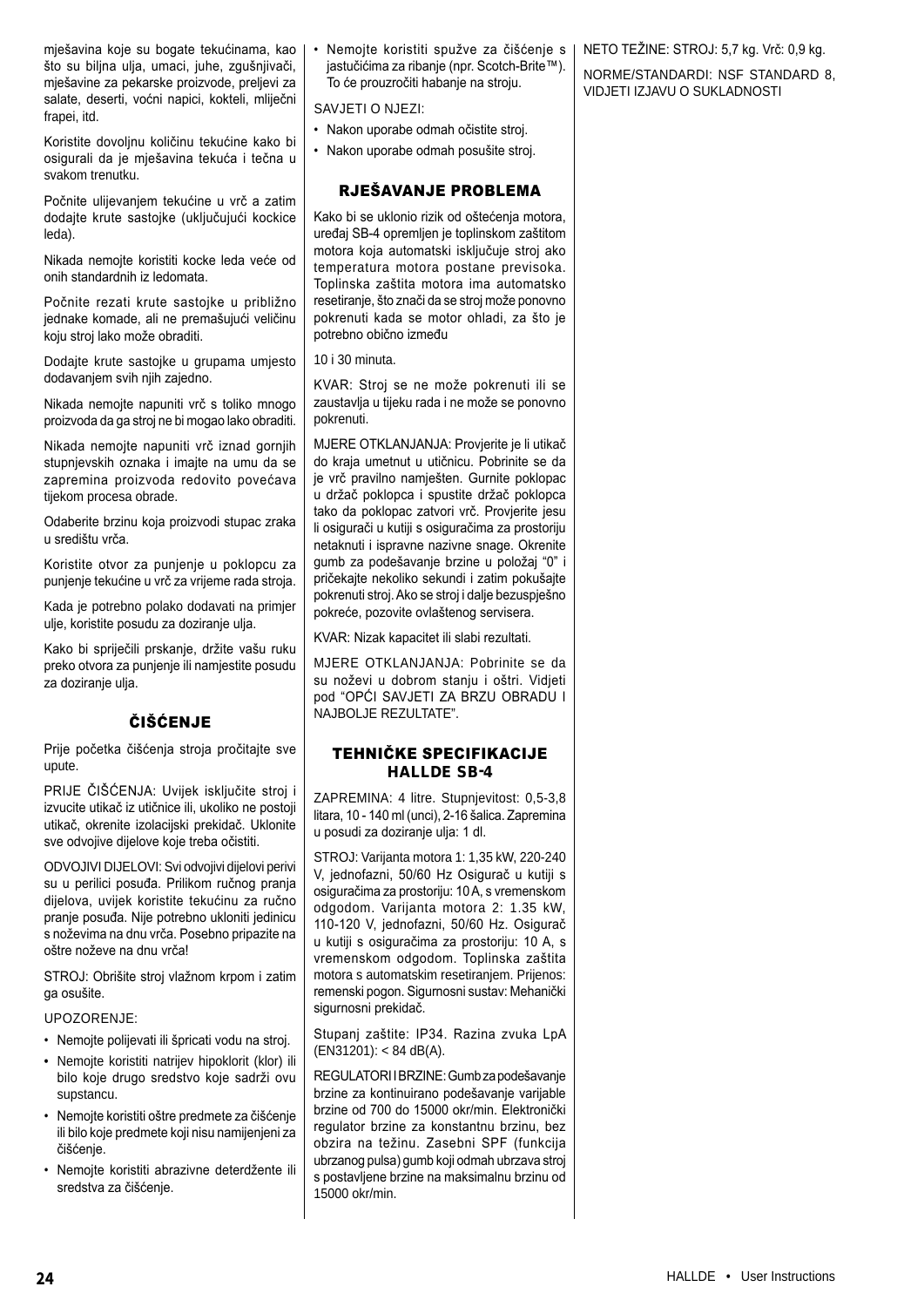ISTRUZIONI PER L'USO

# HALLDE SB-4

## $(T)$

## ATTENZIONE!



**Tenere le mani lontane dall'attacco. Fare riferimento al segnale di divieto sul macchinario.**

**Durante il trasporto dell'apparecchio, abbassare il coperchio/portacoperchio in modo che la caraffa sia ben chiusa e trasportare l'apparecchio per la maniglia sul lato posteriore.**

**Fare attenzione a non ferirsi le mani con le lame taglienti sul fondo della caraffa.**

**Non mettere mai le mani o oggetti nella caraffa quando l'apparecchio è in funzione.**

**Tener presente che mentre l'apparecchio è in funzione parte del contenuto può fuoriuscire dalla caraffa, non lavorare liquidi e alimenti troppo caldi.**

**Spegnere l'apparecchio ed estrarre la spina dalla presa di corrente prima di pulire il basamento dell'apparecchio.**

**Il basamento contiene componenti elettrici e non può quindi essere lavato in lavastoviglie o immergendolo in acqua.**

**Per la pulizia non usare idropulitrici con nessun componente dell'apparecchio.**

**L'apertura del basamento e qualsiasi intervento di riparazione devono essere effettuati da personale qualificato.**

**Questo apparecchio non deve essere utilizzato da bambini o persone con ridotte capacità fisiche, sensoriali o mentali o da persone prive di esperienza con tali apparecchi, a meno che abbiano ricevuto adeguate istruzioni o supervisione.**

## ESTRAZIONE DALL'IMBALLO

Verificare la presenza di tutti i dettagli, controllare il funzionamento dell'apparecchio, e che non si sia danneggiato durante il trasporto. Eventuali reclami vanno comunicati al fornitore entro otto giorni.

## INSTALLAZIONE

Collegare la spina dell'apparecchio ad una presa di corrente adatta. Vedere la sezione "DATI TECNICI SB-4".

Controllare che il coltello smetta completamente di ruotare entro 4 secondi dal sollevamento del coperchio/portacoperchio.

Montare il cestello ed il coperchio (vedere la voce "MONTAGGIO"). Abbassare il coperchio/ portacoperchio in modo che chiuda la caraffa. Avviare l'apparecchio. Sollevare lentamente il coperchio/portacoperchio e verificare che l'apparecchio si fermi prima che l'apertura tra il coperchio/portacoperchio e il bordo della caraffa sia superiore a 30 mm.

Togliere la caraffa ed il coperchio. Abbassare il portacoperchio fino al fermo inferiore. Portare il selettore di velocità in posizione "2" e controllare che l'apparecchio non si avvii.

Se la verifica precedente indica che l'apparecchio non funziona come previsto, contattare un tecnico qualificato prima di usarlo.

## ESEGUIRE SEMPRE IL CONTROLLO PRIMA DELL'UTILIZZO

Verificare che la lama smetta di ruotare entro 4 secondi dopo aver sollevato il coperchio/ portacoperchio (velocità massima).

Montare il cestello ed il coperchio (vedere la voce "MONTAGGIO"). Chiudere il coperchio/ portacoperchio. Avviare l'apparecchio. Sollevare lentamente il coperchio/portacoperchio e controllare che l'apparecchio si fermi prima che l'apertura tra il coperchio/portacoperchio e il bordo della caraffa sia superiore a 30 mm.

Togliere la caraffa ed il coperchio. Abbassare il portacoperchio fino al fermo inferiore. Portare il selettore di velocità in posizione "2" e controllare che l'apparecchio non si avvii.

Estrarre la spina dalla presa di corrente e controllare che il cavo sia integro e che l'isolante non abbia crepe.

Se il cavo è danneggiato, l'isolante mostra fessure o in caso di anomalia di funzionamento di uno qualsiasi dei punti di cui sopra, contattare un tecnico qualificato prima di usare l'apparecchio.

Controllare che le viti sul retro e sotto il basamento e il dado in fondo alla caraffa siano ben serrate.

Controllare che il coltello sia integro e ben affilato.

## TIPO DI IMPIEGO

Trita, macina, miscela e amalgama mescole ricche d'acqua, come oli alle erbe, salse, zuppe, dolci, condimenti per insalate, frullati, cocktails, frappè, ecc.

## UTILIZZATORI

Ristoranti, cucine di negozi, caffetterie, bar, cucine dietetiche, case di riposo, scuole, fast food, catering, centri diurni, insalaterie, navi ecc.

#### DOSATORE DELL'OLIO

Il dosatore è destinato al dosaggio e all'aggiunta graduale di olio durante la preparazione di maionese o simili, mentre l'apparecchio è in funzione.

#### **MONTAGGIO**

Se necessario, montare il dosatore per l'olio premendolo sull'apertura sul coperchio e ruotandolo in senso orario fino alla fine.

Sollevare completamente il portacoperchio fino al fermo superiore e infilare il coperchio sul manico fino al blocco.

Posizionare la caraffa sull'apparecchio, in modo che vada a poggiare fermamente sui quattro supporti.

Abbassare il coperchio/portacoperchio completamente.

## **SMONTAGGIO**

Sollevare il coperchio/portacoperchio fino al punto di fermo superiore.

Togliere il coperchio dal portacoperchio.

Togliere il dosatore per l'olio, svitandolo completamente in senso antiorario ed estraendolo verso l'alto.

Togliere quindi la caraffa dall'apparecchio.

## SELETTORE VELOCITA'

In posizione "0" l'apparecchio è spento.

In posizione "1" l'apparecchio è in funzione e la velocità è minima (700 giri al minuto). Spostando il selettore la velocità aumenterà fino alla velocità massima (15000 giri al minuto) in posizione "6".

Per riavviare l'apparecchio dopo che il coperchio/portacoperchio è stato sollevato e l'interruttore di sicurezza è stato azionato, ruotare il selettore velocità in posizione "0" e successivamente a "1" o superiore.

## FUNZIONE "SPRINTER" A IMPULSI "SPF"

La funzione SPF viene utilizzata per lavorazioni di breve durata, alla massima velocità.

Non appena viene premuto il pulsante SPF la velocità passa immediatamente da quella attualmente selezionata alla massima velocità.

Se il selettore di velocità è su "0", il pulsante SPF non può essere attivato.

## SUGGERIMENTI GENERALI PER LAVORARE VELOCEMENTE E CON MIGLIORI RISULTATI

Per evitare di far cadere gocce sul retro dell'apparecchio, sollevare il coperchio/portacoperchio solo fino al fermo superiore e non completamente.

Usare SB-4 per mescolare, sbattere, frullare, tritare e pestare prodotti ad elevato contenuto di fluidi, come oli alle erbe, salse, zuppe, pastelle per dolci, condimenti per insalate, frullati, cocktails, frappè, ecc.

La quantità di liquido presente deve essere sempre tale da assicurare una consistenza molto fluida al preparato in lavorazione.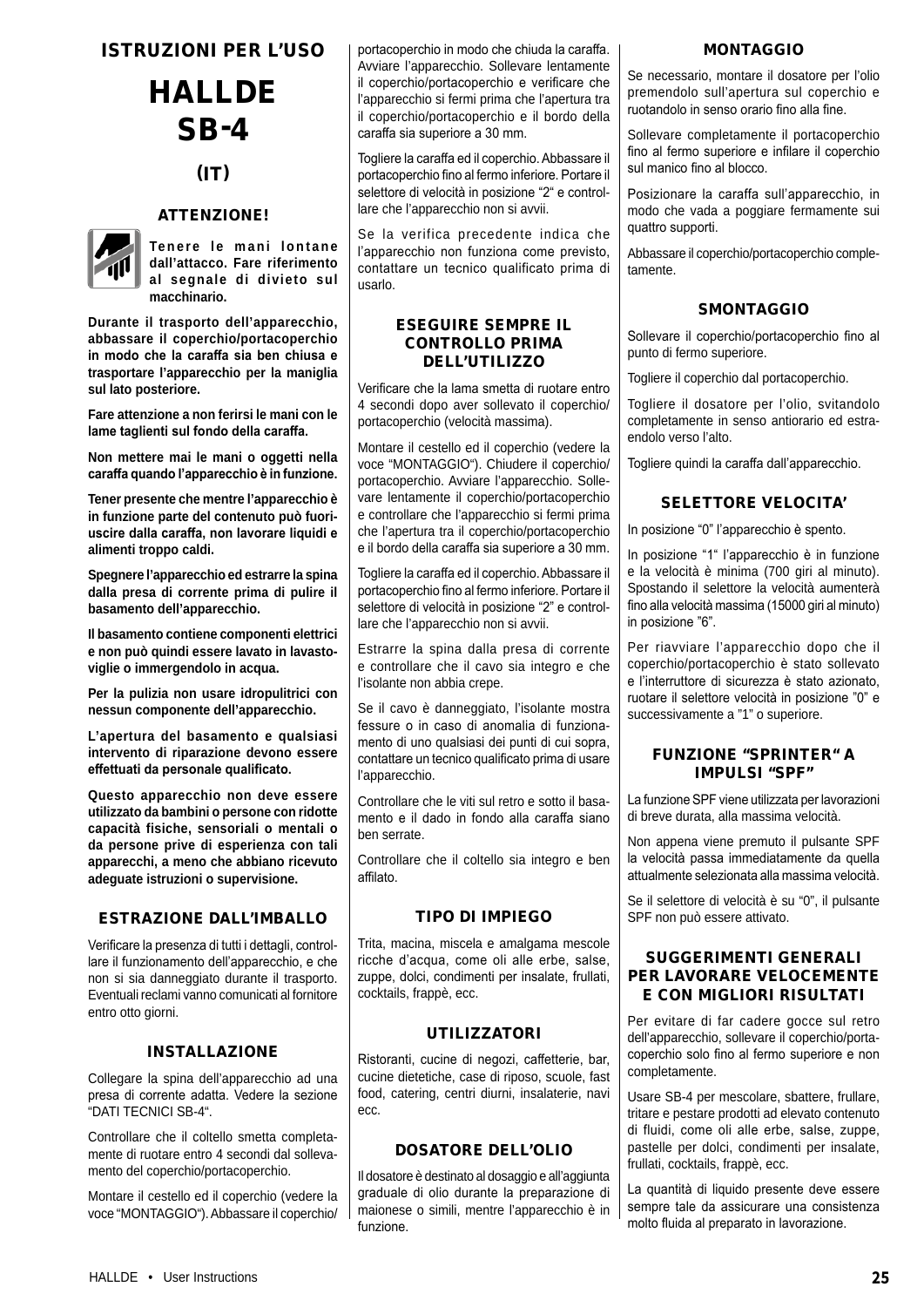Aggiungere prima il liquido e quindi gli ingredienti solidi (inclusi cubetti di ghiaccio).

Non lavorare mai ghiaccio di dimensioni superiori ai normali cubetti generati dalla macchina per il ghiaccio.

Gli ingredienti solidi vanno prima tagliati a piccoli pezzi di dimensioni omogenee, tali che l'apparecchio possa lavorarli con facilità.

Aggiungere gli ingredienti solidi mano a mano e non tutti in una volta.

Non riempire eccessivamente la caraffa, la quantità deve essere tale da consentire all'apparecchio di lavorare con facilità.

Gli ingredienti presenti nella caraffa non devono superare mai i contrassegni superiori, tenendo conto che il prodotto finito spesso aumenta di volume durante la lavorazione.

Selezionare una velocità tale da consentire la formazione di un vortice d'aria al centro della caraffa.

Per aggiungere ingredienti mentre l'apparecchio è in funzione, usare l'apposito foro di dosaggio nel coperchio.

Quando è necessario aggiungere olio lentamente, utilizzare l'apposito dosatore.

Per evitare schizzi, tenere una mano sopra il foro di alimentazione del coperchio, o montare il dosatore dell'olio.

## PULIZIA

Leggere attentamente le istruzioni prima di procedere alla pulizia dell'apparecchio.

PRIMA DELLA PULIZIA: Spegnere sempre l'apparecchio e togliere la spina di alimentazione dalla presa di corrente o, in caso di assenza della spina, spegnere l'interruttore generale. Rimuovere tutte le parti rimovibili che devono essere pulite.

PARTI RIMOVIBILI: Tutte le parti rimovibili sono lavabili in lavatrice. Utilizzare sempre detersivo a mano quando si lavano le parti a mano. Non è necessario rimuovere l'unità dotata di lame sul fondo della caraffa. Fate molta attenzione alle lame affilate sul fondo della caraffa!

APPARECCHIO: Passare un panno umido sull'apparecchio e poi asciugare.

AVVISO:

- Non versare o spruzzare acqua sull'apparecchio.
- Non utilizzare ipoclorito di sodio (cloro) o qualsiasi altro agente contenente tale sostanza.
- Non utilizzare oggetti appuntiti per la pulizia o altri oggetti non destinati ai fini della pulizia.
- Non utilizzare detergenti abrasivi o prodotti per la pulizia.
- Non utilizzare spugne con pagliette abrasive (tipo Scotch-Brite™) se non assolutamente necessario. Questo danneggerà la finitura della superficie dell'apparecchio.

NOTE SULLA CURA:

- Pulire l'apparecchio subito dopo l'uso.
- Asciugare l'apparecchio subito dopo la pulizia.

## RISOLUZIONE PROBLEMI

Per eliminare il rischio di danni al motore, SB-4 è dotato di protezione termica del motore che spegne l'apparecchio automaticamente quando la temperatura del motore diviene eccessiva. La protezione termica del motore ha un riarmo automatico, quindi l'apparecchio può essere riavviato quando il motore si è sufficientemente raffreddato, solitamente dopo 10 - 30 minuti.

GUASTO: L'apparecchio non parte, oppure si ferma mentre è in funzione e non si riesce a farlo ripartire.

INTERVENTO: Controllare che la spina sia ben collegata alla presa di corrente. Controllare che la caraffa sia posizionata correttamente. Spingere il coperchio sul manico e abbassarlo in modo da poter chiudere la caraffa. Controllare che i fusibili del quadro generale siano integri e del corretto amperaggio. Ruotare la manopola velocità in posizione "0" e attendere qualche minuto prima di riavviare. Se l'apparecchio ancora non funziona, rivolgersi ad un tecnico qualificato.

GUASTO: Capacità insufficiente o risultati insoddisfacenti.

INTERVENTO: Controllare che le lame siano integre e bene affilate. Vedere "Suggerimenti per lavorazioni veloci e con i migliori risultati".

## DATI TECNICI HALLDE SB-4

VOLUME: 4 litri. Scala graduata: 0.5-3.8 litri, 10-140 once, 2-16 coppe. Volume dosatore dell'olio: 1 dl.

APPARECCHIO: Motore (alt. 1): 1.35 kW, 220-240 V, monofase, 50/60 Hz. Fusibili nel quadro elettrico generale: 10 A, ritardato. Motore (alt. 2): 1.35 kW, 220-240 V, monofase, 50/60 Hz. Fusibile nel quadro elettrico principale: 10 A, ritardato. Salvamotore con ripristino automatico. Trasmissione: a cinghia. Sistema di sicurezza: interruttore meccanico di sicurezza.

Grado di protezione: IP34. Rumorosità LpA (EN31201): < 84 dB(A).

SELETTORE DI VELOCITÀ: Manopola per la regolazione a piacere della velocità da 700 a 15000 giri/minuto. Regolazione elettronica della velocità indipendente dal carico. Funzione Sprinter Separato SPF (Separate Sprinter Pulse Function), per l'accelerazione immediata dal valore selezionato fino a 15000 giri.

PESI NETTI: APPARECCHIO: 5.7 kg. Caraffa: 0.9 kg.

NORME/STANDARD: NSF STANDARD 8, vedere dichiarazione di conformità.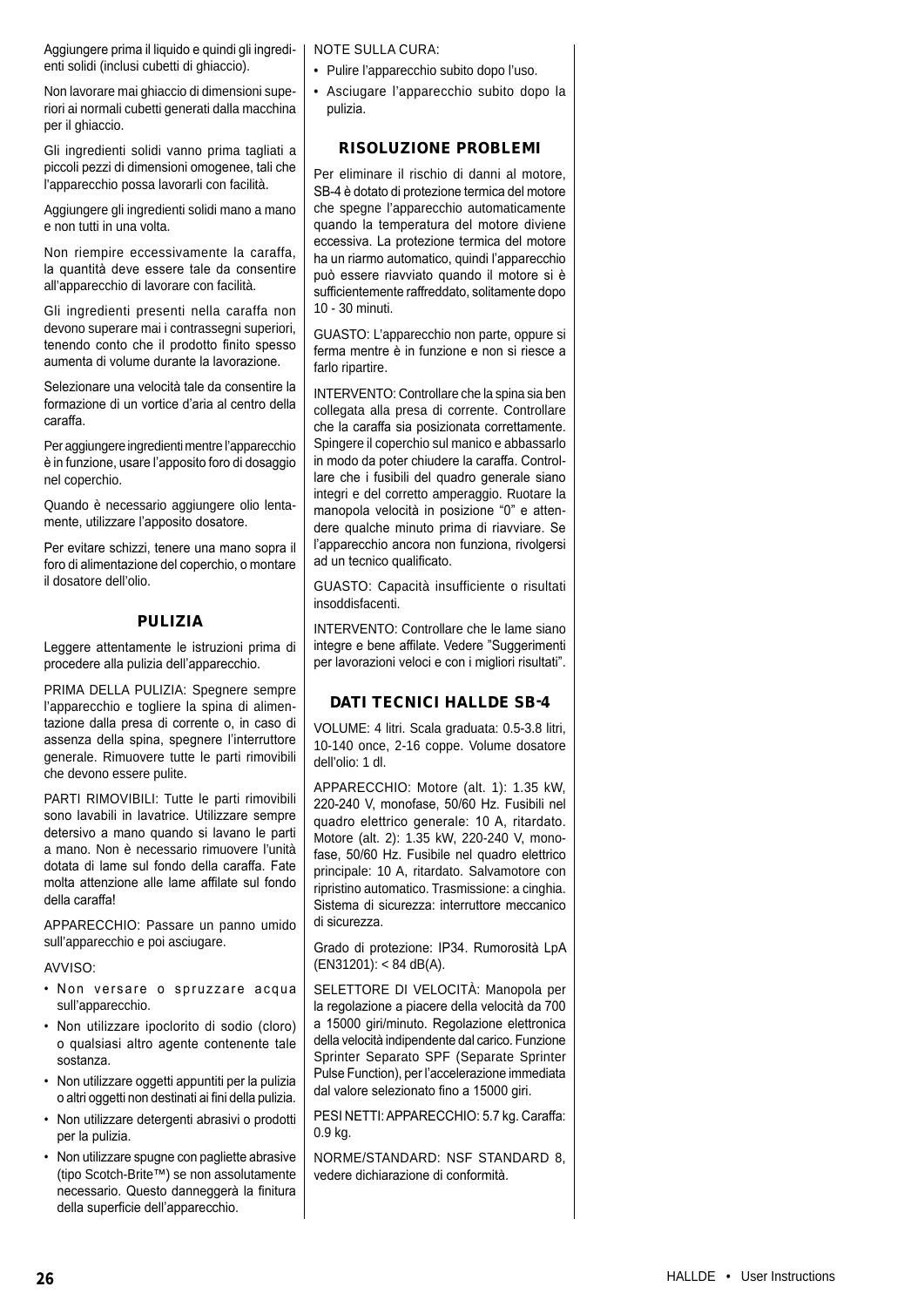## NOTKUNARLEIÐBEININGAR

## SB-4

## $(IS)$

#### AÐVÖRUN:



**Haldið höndunum ávalt frá tengingunni. Sjá bannmerki á vélinni.**

**Fellið lokið/lokfestinguna niður þegar vélin er flutt svo kannan lokist alveg og haldið um handfangið þegar vélinni er lyft.**

**Varið ykkur á hvössum hnífunum í botni könnunnar.**

**Setjið aldrei hendurnar eða nokkuð annað ofan í könnuna meðan vélin er í gangi.**

**Verið alltaf viðbúin slettum úr vélinni og gætið þess að það getur verið hættulegt að vinna með mjög heita vökva o.þ.h.**

**Slökkvið á vélinni og takið hana úr sambandi áður en vélarhúsið er hreinsað.**

**Vélarhúsið inniheldur rafhluta, og má því ekki þvo í uppþvottavél né dýfa í vatn.**

**Engan hluta vélarinnar má þvo með því að nota háþrýstisprautu.**

**Aðeins löggiltum fagmönnum er heimilt að gera við vélina og opna vélarhúsið.**

**Þetta tæki er ekki ætlað til notkunar af börnum eða einstaklingum með skerta líkamlega, skyn- eða andlega getu eða skort á reynslu á tækjum sem þessu, nema viðkomandi einstaklingur hafi hlotið fullnægjandi leiðsögn eða tilsögn um notkun tækisins.**

#### UMBÚÐIR FJARLÆGÐAR

Gætið þess að allir hlutar fylgi vélinni, að vélin sé í lagi og að ekkert hafi skemmst í flutningi. Athugasemdir verða að hafa borist seljanda innan átta daga.

#### UPPSETNING

Tengið vélina við rafstraum með réttri uppgefinni spennu. Sjá liðinn "TÆKNILEGAR UPPLÝSINGAR UM SB-4".

Gætið þess að hnífabúnaðurinn hætti að snúast innan 4 sekúndna eftir að lokinu/lokfestingunni hefur verið lyft.

Setjið upp könnuna og lokið (sjá liðinn "SAMSETNING". Leggið niður lokið/lokfestinguna svo lokið loki könnunni. Gangsetjið vélina. Lyftið lokinu/lokfestingunni hægt og gætið þess að vélin stöðvist áður en bilið milli efri brúnar könnunnar og neðri brúnar loksins er orðið stærra en 30 mm.

Fjarlægið könnuna og lokið. Fellið lokfestinguna niður í lægri smellistöðu sína. Snúið hraðastilli í stöðu "2" og gangið úr skugga um að vélin fari ekki í gang.

Ef ofangreindar athuganir leiða í ljós að vélin virkar ekki rétt ber að kalla til löggiltan fagmann til að laga gallann áður en vélin er tekin í notkun.

## KANNIÐ ÁVALLT FYRIR NOTKUN

Gætið þess að hnífabúnaðurinn hætti að snúast innan 4 sekúndna eftir að lokinu/lokfestingunni er lyft upp (hámarkshraði).

Festið könnuna og lokið (sjá liðinn "SAMSET-NING"). Fellið niður lokið/lokfestinguna. Gangsetjið vélina. Opnið lokið/lokfestinguna hægt og gætið þess að vélin stöðvist áður en opið milli efri brúnar könnunnar og neðri brúnar loksins er orðið stærra en 30 mm.

Fjarlægið könnuna og lokið. Fellið lokfestinguna niður í neðri smellistöðu sína. Snúið hraðastilli í stöðu "2" og gangið úr skugga um að vélin fari ekki í gang.

Takið vélina úr sambandi og gangið síðan úr skugga um að rafmagnssnúran sé heil og ósprungin.

Ef rafmagnssnúran er ekki heil, eða sprungur eru í henni eða einhverjum af fyrrnefndum öryggisþáttum er ábótavan,t ber að kalla til löggiltan fagmann til að laga gallann áður en vélin er tekin í notkun.

Gætið þess að skrúfur aftan á og undir vélinni og kúpta róin í könnubotninum séu kirfilega festar.

Gangið úr skugga um að hnífabúnaður sé heill og bíti vel.

#### TEGUND VINNSLU

Blandar, þeytir, hrærir, hakkar og stappar vökvaríkar blöndur eins og jurtaolíur, sósur, súpur, jafninga, deig, salatsósur, eftirrétti, ávaxtadrykki, hanastél, mjólkurhristing o.s.frv.

#### **NOTENDUR**

Veitingastaðir, verslunareldhús, kaffihús, barir, mötuneyti, elliheimili, skólar, skyndibitastaðir, veisluþjónustur, dagheimili, salatbarir, skip o.s.frv.

#### OLÍUDREYPIR

Olíudreypirinn er ætlaður til að skammta eða dreypa hægt inn t.d. olíu o.þ.h. meðan vélin er í gangi.

#### SAMSETNING

Festið olíudreypinn, ef þess þarf, með því að þrýsta honum fast inn í opið ofan á lokinu og snúa honum réttsælis eins langt og hægt er.

Lyftið lokfestingu upp í efri smellistöðu sína og færið lokið undir lokfestinguna svo lokið hvíli í lokfestingunni.

Leggið könnuna á vélina þannig að hún hvíli þétt á undirstöðunum fjórum.

Fellið lokið/lokfestinguna eins langt niður og hægt er.

#### LOSUN

Lyftið loki/lokfestingu upp í efri smellistöðu sína.

Takið lokið af lokfestingunni.

Fjarlægið olíudreypinn af lokinu með því að snúa honum rangsælis þangað til hann stöðvast og draga hann svo upp.

Lyftið könnunni af vélinni.

#### HRAÐASTILLIR

Í stöðu "0" er slökkt á vélinni.

Í stöðu "1" vinnur vélin hægast (700 sn./mín.) Síðan eykst hraðinn með hærri tölu og er hæstur (15.000 sn./mín.) í stöðu "6".

Til að endurræsa vélina eftir að lokinu/lokfestingunni hefur verið lyft og öryggisrofinn hefur stöðvað vélina þarf fyrst að snúa hraðastilli í stöðu "0" og svo í stöðu "1" eða hærra.

#### SNÖGG HRAÐASTILLING "SPF"

SPF er notað við stutta vinnslu á hámarkshraða.

Um leið og ýtt er á SPF-hnappinn eykst hraðinn beint frá þeim hraða sem stillt er á upp í hámarkshraða.

SPF verkar ekki þegar hraðastillirinn er í stöðu ..0".

### ALMENN RÁÐ FYRIR FLJÓTAN OG GÓÐAN ÁRANGUR

Til að koma í veg fyrir að vökvi drjúpi á bakhlið vélarinnar skal aðeins lyfta lokinu/lokfestingunni upp í efri smellistöðu sína en ekki eins langt og unnt er.

Notið SB-4 til að blanda, þeyta, hræra, hakka og stappa vökvaríkar blöndur eins og jurtaolíur, sósur, súpur, jafninga, deigblöndur, salatsósur, ábætisrétti, ávaxtadrykki, hanastél, mjólkurhristing o.s.frv.

Notið svo mikinn vökva að blandan sé ávallt hreyfanleg og léttfljótandi.

Hellið vökvanum í fyrst og bætið svo föstum efnum (þ. á .m ísmolum) við þar á eftir.

Notið aldrei stærri ísmola en þá sem búnir eru til í venjulegum ísmolavélum.

Skerið fyrst fasta hráefnið í u.þ.b. jafnstóra bita, ekki stærri en svo að vélin geti auðveldlega unnið á þeim.

Látið fasta hráefnið í vélina í smáskömmtum en ekki allt í einu.

Fyllið aldrei könnuna af meira magni en svo að vélin vinni auðveldlega á því.

Sjáið til þess að magn í könnunni fari aldrei yfir efstu merkingu á henni og munið að rúmmál hráefnisins eykst yfirleitt í vinnslunni.

Veljið hraðastillingu sem myndar loftsúlu í miðri könnunni.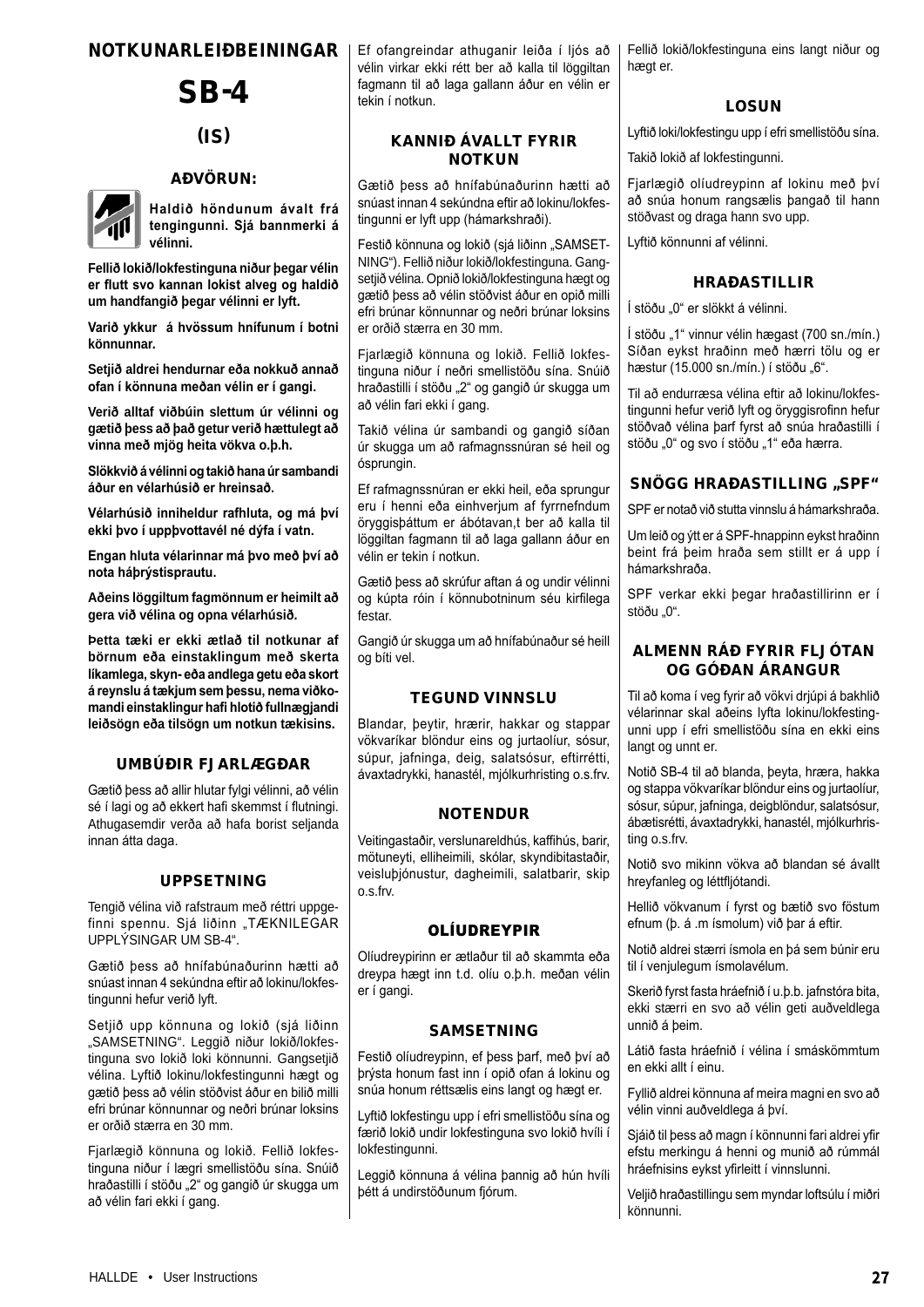Notið opið á lokinu til að hella vökva ofan í könnuna meðan vélin er í gangi.

Notið olíudreypinn þegar t.d. olíu þarf að bæta við hægt.

Haldið hendinni yfir opinu til að koma í veg fyrir slettur, eða festið olíudreypinn.

## ÞRIF

Lesið allar leiðbeiningar áður en vélin er þrifin.

FYRIR ÞRIF Slökkvið ávallt á vélinni og takið hana úr sambandi eða, ef það er engin kló, slökkvið á straumrofa. Fjarlægið alla hluta sem má fjarlægja og á að þrífa.

HLUTAR SEM MÁ FJARLÆGJA Alla hluta sem má fjarlægja má setja í uppþvottavél. Notið alltaf uppþvottalög þegar hlutar eru þvegnir með höndunum. Ekki er nauðsynlegt að fjarlægja hnífabúnaðinn á botni könnunnar. Gætið ykkar á beittum hnífunum í botni könnunnar.

VÉLIN: Strjúkið af vélinni með rökum klút og þurrkið hana svo

#### VIÐVÖRUN:

- Hellið hvorki né úðið vatni á vélina.
- Notið ekki natríumhýpóklórít (klór) eða önnur efni sem innihalda það.
- Notið aldrei beitt verkfæri við þrif eða önnur verkfæri sem ekki eru ætluð fyrir þrif.
- Notið ekki fægiefni.
- Notið ekki þvottasvampa með ræstipúðum (t.d. Scotch-Brite™). Það slítur áferð vélarinnar.

#### RÁÐ FYRIR UMHIRÐU

- Þrífið vélina strax eftir notkun.
- Þurrkið vélina strax eftir þrif.

## BILANALEIT

Til að koma í veg fyrir tjón á vélinni er SB-4 útbúin hitastýrðri vörn sem slekkur sjálfkrafa á vélinni ef hitastig hennar verður of hátt. Hitastýrða vörnin er með sjálfvirkri endurstillingu, sem þýðir að hægt er að gangsetja vélina aftur þegar hún hefur kólnað, sem tekur yfirleitt 10-30 mínútur.

BILUN: Vélin fer ekki í gang eða stöðvast meðan hún er í gangi og ekki er hægt að endurræsa hana.

LAUSN: Gangið úr skugga um að vélin sé tengd við rafmagn. Gangið úr skugga um að kannan sé rétt staðsett. Þrýstið lokinu inn í lokfestinguna og fellið niður lokfestinguna svo lokið loki könnunni. Gangið úr skugga um að öryggi í töfluskáp á staðnum séu í lagi og af réttri gerð. Snúið hraðastilli í stöðu "0", bíðið í nokkrar mínútur og reynið svo að gangsetja vélina aftur. Fari vélin enn ekki í gang skal fá löggiltan fagmann til að skoða hana.

BILUN: Lítil vinnslugeta eða ófullnægjandi árangur.

LAUSN: Gangið úr skugga um að hnífarnir sé heilir og bíti vel. Sjá liðinn "ALMENN RÁÐ FYRIR FLJÓTAN OG GÓÐAN ÁRANGUR".

## TÆKNILEGAR UPPLÝSINGAR UM UM HALLDE SB-4

RÚMMÁL: 4 lítrar. Kvörðun: 0,5-3,8 lítrar, 10-140 únsur, 2-16 bollar. Rúmmál olíudreypis: 1 dl.

VÉL: Mótorgerð 1: 1,35 kW, 220-240 V, einfasa, 50/60 Hz. Öryggi í töfluskáp á staðnum: 10 A, treg. Mótorgerð 2: 1,35 kW, 110-120 V, einfasa, 50/60 Hz. Öryggi í töfluskáp á staðnum: 10 A, treg. Hitastýrð mótorvörn með sjálfvirkri endurstillingu. Aflyfirfærsla: tannhjólsreim. Öryggiskerfi: Vélrænn öryggisrofi.

Varnarflokkur: IP34. Hljóðvist LpA (EN31201):  $< 84$  dB(A).

HRAÐASTILLINGAR: Hraðastillir fyrir samfellda breytilega hraðastillingu frá 700-15.000 sn./ mín. Rafræn hraðastilling fyrir stöðugan snúningshraða án tillits til álags. Sérstök snögg hraðastilling (SPF) sem eykur hraðann beint frá forstilltum hraða upp í hámarkshraða, 15.000 sn./mín.

NETTÓÞYNGD: Vél: 5,7 kg. Kanna: 0,9 kíló.

STAÐLAR NSF-STAÐALL 8, sjá samræmisyfirlýsingu.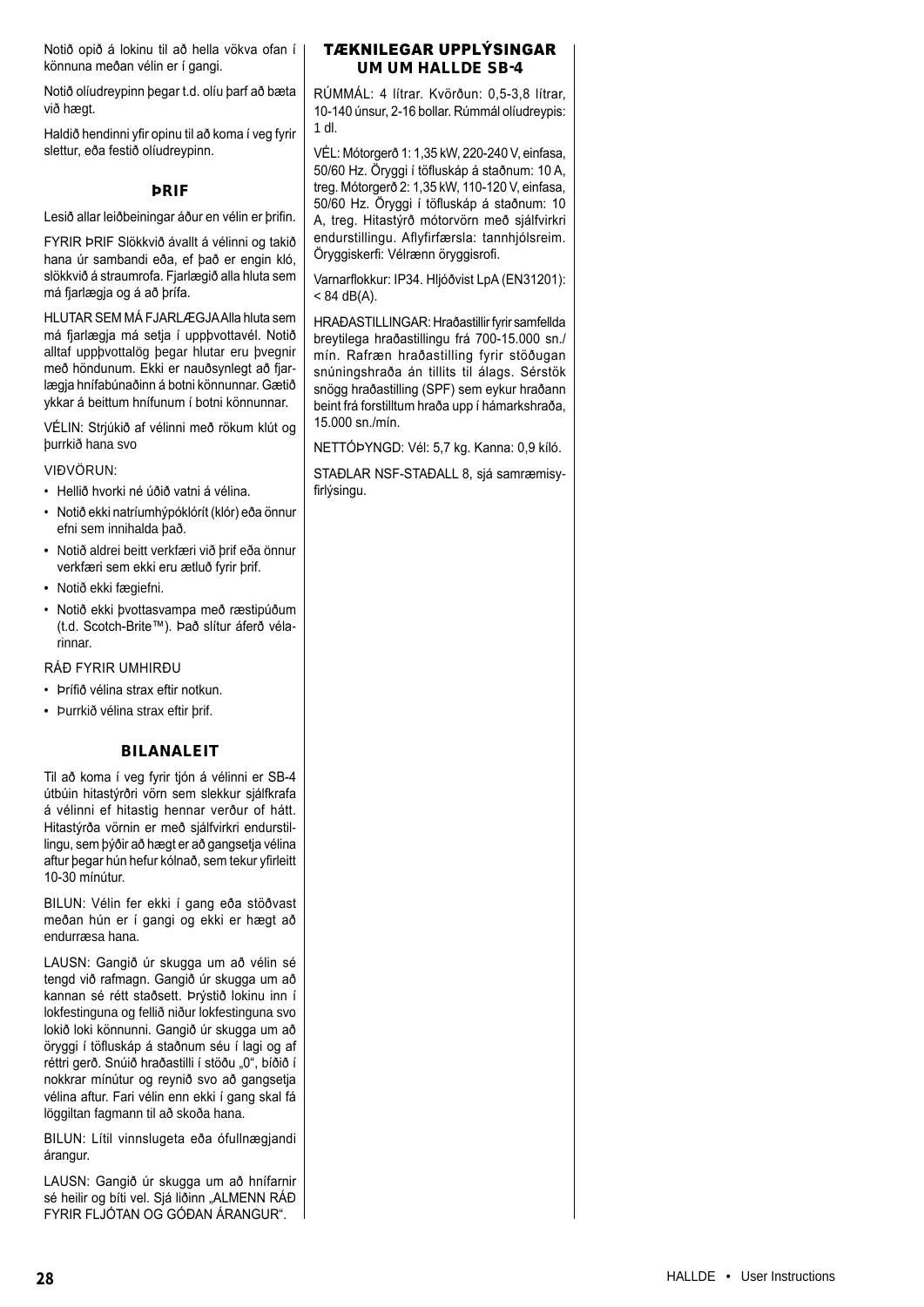## GEBRUIKSAANWIJZING

## **HALLDE** SB-4

## (NL)

## LET OP!



**Houd uw handen uit de buurt van de koppeling. Zie verbodsteken op de machine.**

**Zet bij het transporteren van de machine de deksel/dekselhouder omlaag, zodat de mengbeker goed gesloten is en draag de machine bij de handgreep.**

**Kijk uit dat u uw handen niet bezeert aan de scherpe messen onder in de mengbeker.**

**Steek nooit uw handen of voorwerpen in de mengbeker wanneer de machine draait.**

**Houd altijd rekening met de mogelijkheid dat de inhoud van de mengbeker eruit kan spatten en met de risico's die verbonden zijn aan het verwerken van hete vloeistoffen enz.**

**Schakel als u de machinebehuizing wilt reinigen eerst de machine uit en haal de stekker uit het stopcontact.**

**De machinebehuizing bevat elektrische componenten en mag daarom niet worden gewassen in een vaatwasser of ondergedompeld in water.**

**Gebruik geen hogedrukspuit voor de reiniging van een onderdeel.**

**Alleen een gekwalificeerde servicemonteur mag de machine repareren en de behuizing openen.**

**Dit apparaat mag niet worden bediend door kinderen of door personen met een verminderde fysieke, sensorische of mentale capaciteit, of door personen zonder ervaring met dergelijke apparaten, tenzij zij een afdoende instructie of begeleiding krijgen.**

#### UITPAKKEN

Controleer of alle onderdelen zijn geleverd, of de machine werkt zoals bedoeld, en of er niets is beschadigd tijdens het transport. De leverancier van de machine moet binnen acht dagen in kennis worden gesteld van eventuele tekortkomingen.

## INSTALLATIE

Sluit de machine aan op een elektrische voeding die geschikt is voor de machine. Zie onder "TECHNISCHE SPECIFICATIES VAN DE SB-4".

Controleer of de mesunit binnen 4 seconden stopt met draaien nadat de deksel/deksel houder is opgetild.

Plaats de mengbeker en de deksel (zie onder "MONTAGE"). Breng de deksel/dekselhouder omlaag, zodat de deksel de mengbeker afsluit. Start de machine. Til de deksel/dekselhouder voorzichtig op en controleer of de stroomtoevoer naar de motor wordt uitgeschakeld voordat de opening tussen de bovenrand van de mengbeker en de onderste rand van de deksel meer dan 30 mm is geworden.

Verwijder de mengbeker en deksel. Laat de dekselhouder zakken tot zijn lagere klikpositie. Draai de toerentalknop naar stand "2" en controleer of de machine niet is begonnen.

Als na de bovenstaande controles blijkt dat de machine niet correct werkt, bel dan een gekwalificeerd monteur om de storing te verhelpen alvorens de machine in gebruik te nemen.

## CONTROLE VOOR GEBRUIK

Controleer of de mesunit binnen 4 seconden stopt met draaien nadat de deksel/deksel houder is opgetild (maximum snelheid).

Plaats de mengbeker en de deksel (zie onder "MONTAGE"). Sluit de deksel/dekselhouder. Start de machine. Til de deksel/dekselhouder voorzichtig op en controleer of de machine stopt voordat de opening tussen de bovenrand van de mengbeker en de onderste rand van de deksel meer dan 30 mm is geworden.

Verwijder de mengbeker en deksel. Laat de dekselhouder zakken tot zijn lagere klikpositie. Draai de toerentalknop naar stand "2" en controleer of de machine niet start.

Haal de stekker uit het stopcontact en controleer vervolgens of het netsnoer in goede staat verkeert en de isolatie geen barsten vertoont.

Als het netsnoer is beschadigd of de isolatie barsten vertoont en als een van de bovenstaande veiligheidsfuncties niet werkt, bel dan een gekwalificeerd monteur om de storing te verhelpen alvorens de machine in gebruik te nemen.

Controleer of de schroeven aan de achterzijde en aan de onderkant van de machine en de dopmoer op de bodem van de mengbeker goed zijn aangedraaid.

Controleer of de mesunit in goede staat verkeert en de messen scherp zijn.

## TYPE VERWERKING

Mixes, mousses, roermengsels, fijngehakte en gepureerde mengsels die rijk zijn aan vloeistoffen, zoals kruidenoliën, sauzen, soepen, bindmiddelen, gebakmengsels, saladedressings, desserts, fruitdranken, cocktails, milkshakes etc.

## GEBRUIKERS

Restaurants, winkelkeukens, cafés, bars, dieetkeukens, rusthuizen, scholen, fastfoodrestaurants, catering, dagverblijven, saladebars, schepen enz.

## OLIETOEVOER

De olietoevoer is ontworpen voor het doseren en langzaam toevoegen van bijvoorbeeld olie, enz. terwijl de machine draait.

## MONTAGE

Plaats indien nodig de olietoevoer door deze stevig in de vulbuis op de deksel te drukken en zo ver mogelijk naar rechts te draaien.

Til de dekselhouder naar zijn bovenste klikpositie en plaats de deksel in de dekselhouder, zodat de deksel in de dekselhouder rust.

Plaats de mengbeker op de machine zodat deze rust stevig op de vier steunen rust.

Breng de deksel/dekselhouder zo ver mogelijk naar beneden.

## DEMONTAGE

Til de deksel/dekselhouder op tot zijn bovenste klikpositie.

Verwijder de deksel van de dekselhouder.

Verwijder de olietoevoer uit de deksel door deze zo ver mogelijk naar links te draaien en daarna omhoog te trekken.

Haal de mengbeker uit de machine.

## **TOERENTALKNOP**

In stand "0" wordt de machine uitgeschakeld.

In stand "1" draait de machine op de laagste snelheid (700 tpm). Het draait op hogere snelheden als de instelling wordt verhoogd en het draait op maximale snelheid (15.000 tpm) bij stand "6".

Om de machine opnieuw te starten nadat de deksel/dekselhouder is opgeklapt en de veiligheidsschakelaar in werking is gesteld, moet u eerst de toerentalknop naar stand "0" draaien en vervolgens naar stand "1" of hoger.

## DE SPRINT-PULSEERFUNCTIE "SPF"

SPF wordt gebruikt voor korte pieken op de hoogste snelheid.

Zodra de SPF-knop wordt ingedrukt, wordt de snelheid meteen opgeschroefd naar de hoogst mogelijke snelheid.

SPF kan niet worden geactiveerd wanneer de toerentalknop op stand "0" staat.

## ALGEMENE TIPS VOOR EEN SNELLE VERWERKING EN HET BESTE RESULTAAT

Om druppelen op de achterkant van de machine te vermijden opent u de deksel/ dekselhouder naar de bovenste klikpositie en niet helemaal tot aan de stoppositie.

Gebruik de SB-4 voor mixes, mousses, roermengsels, fijngehakte en gepureerde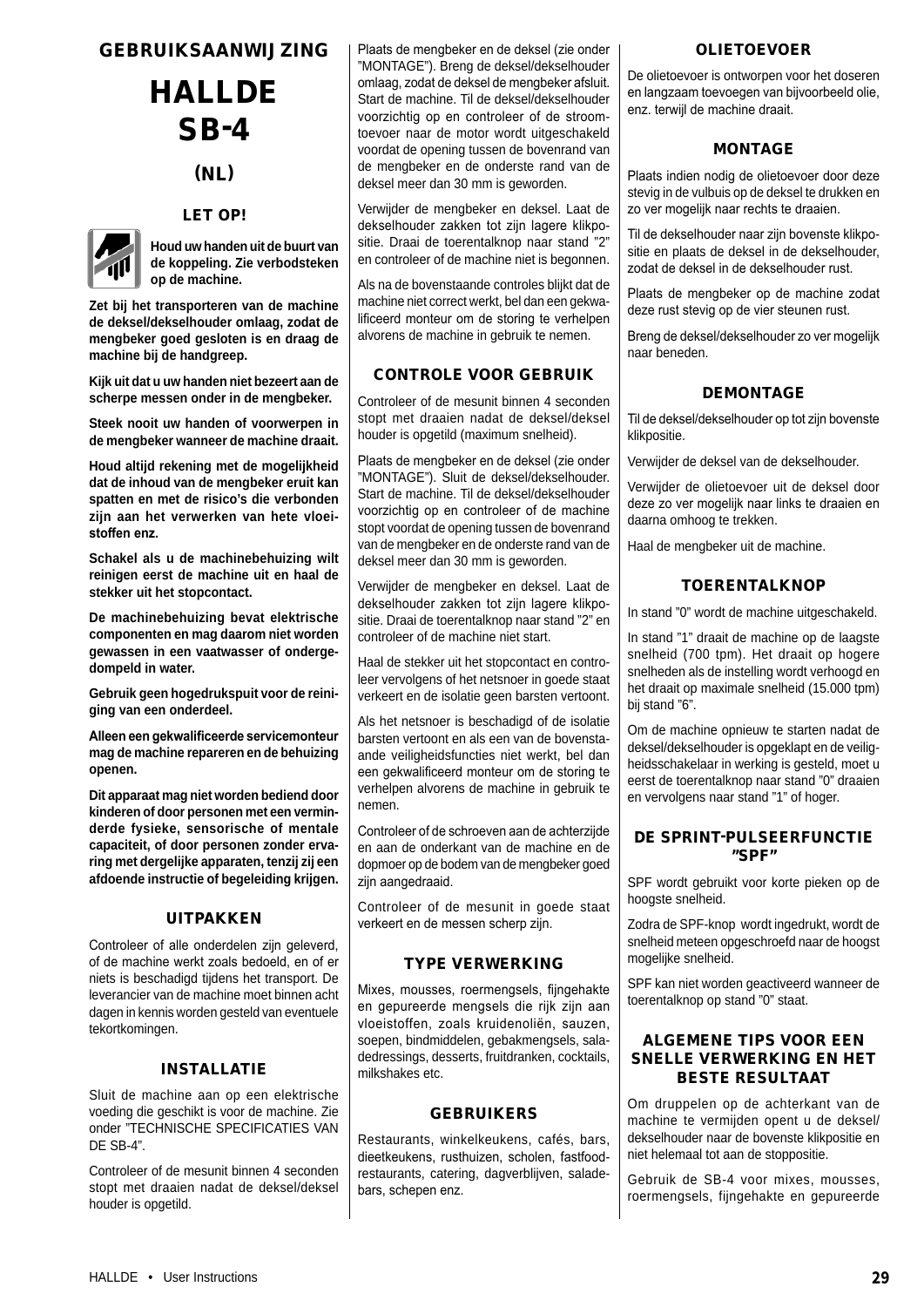mengsels die rijk zijn aan vloeistoffen, zoals kruidenoliën, sauzen, soepen, bindmiddelen, gebakmengsels, dressings, desserts, fruitdranken, cocktails, milkshakes etc.

Gebruik voldoende vloeistof zodat het mengsel vloeibaar is en te allen tijde vrijloopt.

Begin door de vloeistof in de mengbeker te gieten en voeg daarna de vaste ingrediënten toe (inclusief ijsblokjes).

Gebruik nooit grotere ijsblokjes dan die normaal worden geproduceerd door ijsmachines.

Snij eerst de vaste ingrediënten in stukken van ongeveer gelijke grootte, maar niet groter dan het formaat dat de machine gemakkelijk kan verwerken.

Voeg de vaste ingrediënten groepsgewijs toe in plaats van allemaal tegelijk.

Vul de mengbeker nooit met zoveel product dat de machine het niet gemakkelijk kan verwerken.

Vul de mengbeker nooit voorbij de bovenste markeringen en vergeet niet dat het productvolume tijdens de verwerking gewoonlijk toeneemt.

Selecteer een snelheid die een luchtkolom produceert in het midden van de mengbeker.

Gebruik de vulbuis in de deksel voor het toevoeren van vloeistof in de mengbeker terwijl de machine draait.

Wanneer olie bijvoorbeeld langzaam moet worden toegevoegd, gebruik dan de olietoevoer.

Om spatten te voorkomen moet u uw hand over de vulbuis van de deksel houden of de olietoevoer plaatsen.

## REINIGING

Lees alle instructies voordat u begint met het reinigen.

VÓÓR HET SCHOONMAKEN: Schakel de machine altijd uit en haal de stekker uit het stopcontact of, als er geen stekker is, open de scheidingsschakelaar. Verwijder alle losse onderdelen die moeten worden schoongemaakt.

LOSSE ONDERDELEN: Alle losse onderdelen kunnen in de machine worden gewassen. Gebruik altijd een handafwasmiddel bij het handmatig wassen van de onderdelen. Het is niet noodzakelijk om de mesunit onder in de mengbeker te verwijderen. Wees zeer voorzichtig met de scherpe messen onder in de mengbeker!

MACHINE: Veeg de machine met een vochtige doek af en veeg hem daarna droog.

WAARSCHUWING:

- Giet of spuit geen water op de machine.
- Gebruik geen natriumhypochloriet (chloor) of een ander middel dat deze stof bevat.
- Gebruik geen scherpe voorwerpen voor het reinigen of voorwerpen die niet voor reinigen bedoeld zijn.
- Gebruik geen schurende of agressieve schoonmaakmiddelen.
- Gebruik geen reinigingssponzen met schuurblokjes (bijv. Scotch-Brite™). Dit veroorzaakt slijtage op de afwerkingslaag van de machine.

ADVIES OVER VERZORGING:

- Maak de machine direct na gebruik schoon.
- Droog de machine direct na reiniging.

## PROBLEMEN VERHELPEN

Om het risico van schade aan de motor te voorkomen is de SB-4 uitgerust met thermische motorbeveiliging die de machine automatisch uitschakelt wanneer de temperatuur van de motor te hoog zou worden. De thermische motorbeveiliging heeft een automatische reset, wat betekent dat de machine weer kan worden gestart wanneer de motor is afgekoeld, wat meestal tussen de 10 en 30 minuten duurt.

PROBLEEM: De machine start niet of blokkeert en kan niet opnieuw worden gestart.

OPLOSSING: Controleer of de stekker stevig in het stopcontact zit. Zorg ervoor dat de mengbeker correct is geplaatst. Duw de deksel in de dekselhouder en laat de dekselhouder zakken zodat de mengbeker wordt afgesloten. Controleer of de zekeringen in de meterkast intact zijn en de correcte waarde hebben. Draai de toerentalknop naar "0" , wacht een paar minuten en probeer de machine dan te starten. Als de machine nog steeds niet wil draaien, bel dan een gekwalificeerde servicemonteur.

PROBLEEM: Geringe capaciteit of slechte resultaten.

OPLOSSING: Zorg ervoor dat de messen in goede staat en scherp zijn. Zie "ALGEMENE TIPS VOOR SNELLE VERWERKING EN HET BESTE RESULTAAT".

## TECHNISCHE SPECIFICATIE HALLDE SB-4

VOLUME: 4 liter. Gradaties: 0,5-3,8 liter, 10-140 gram, 2-16 kopjes. Volume olietoevoer: 1 dl.

MACHINE: Motoralternatief 1: 1,35 kW, 220-240 V, éénfasig, 50/60 Hz. Zekering in meterkast van het pand: 10 A, vertraagd. Motoralternatief 2: 1,35 kW, 110-120 V, éénfasig, 50/60 Hz. Zekering in meterkast van het pand: 10 A, vertraagd. Thermische motorbeveiliging met automatische reset. Transmissie: aandrijfriem Beveiligingssysteem: Mechanische veiligheidsschakelaar.

Beschermingsgraad: IP34. Geluidsdrukniveau LpA (EN31201): < 84 dB(A).

BEDIENING EN SNELHEDEN: Toerentalknop voor traploze aanpassing van de snelheid 700-15 000 tpm. Elektronische toerentalre-

geling voor constante snelheid, ongeacht de belasting. Aparte Sprint-pulseerfunctie (SPF) die de machine onmiddellijk accelereert van de ingestelde snelheid naar de maximumsnelheid van 15000 tpm.

NETTOGEWICHT: Machine: 5,7 kg. Mengbeker: 0,9 kg.

NORMEN/STANDAARDEN: NSF STAN-DAARD 8, zie conformiteitsverklaring.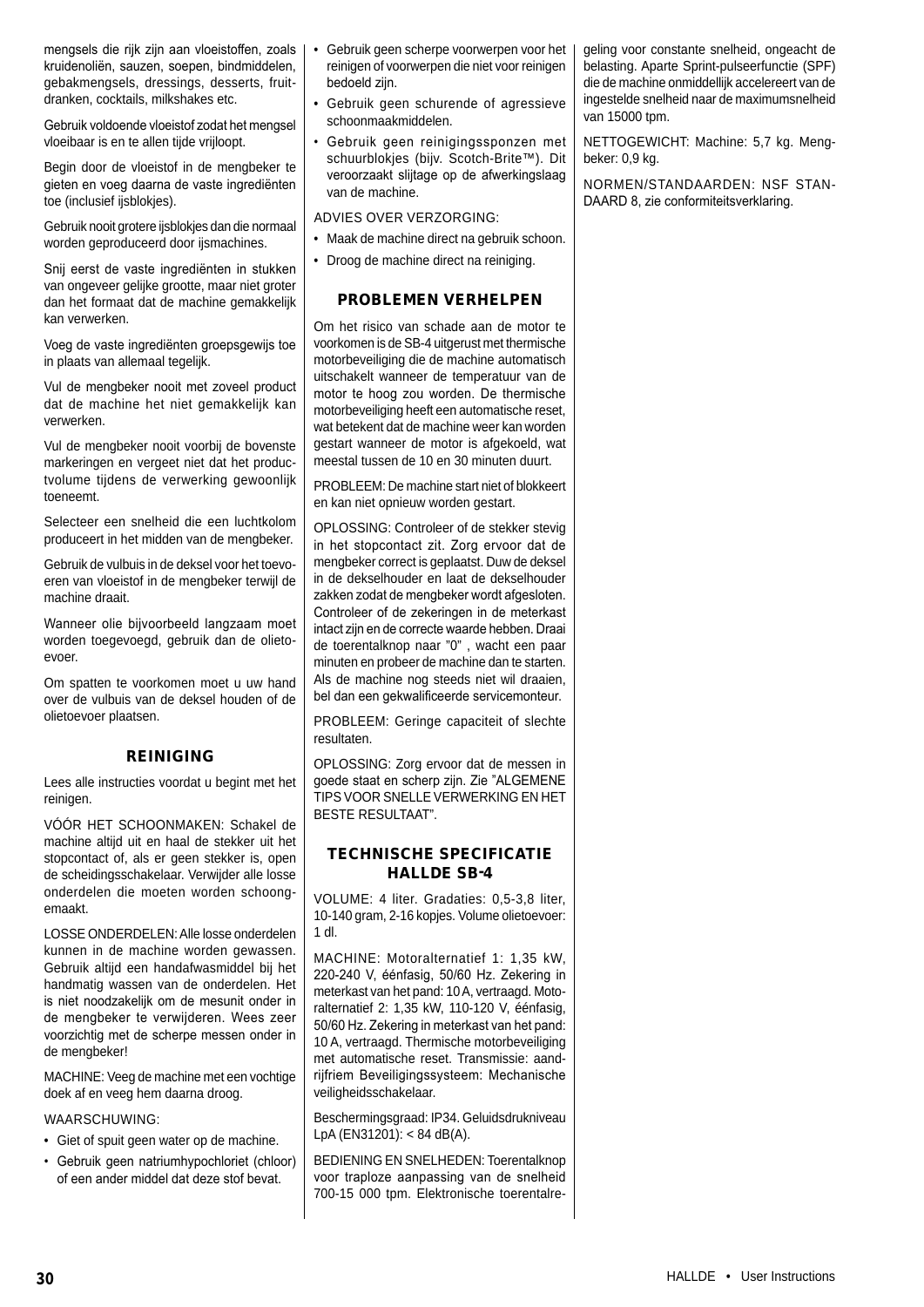## BRUKSANVISNING

# **HALLDE** SB-4

## (NO)

## **FORSIKTIG!**



**Hold hendene unna koblingen. Se forbudsskilt på maskinen.**

**Når maskinen skal transporteres, må lokket/lokkholderen vippes ned slik at bollen er helt lukket. Bær maskinen i håndtaket.**

**Vær forsiktig så du ikke skader hendene dine på de skarpe knivene i bunnen av bollen.**

**Putt aldri hender eller andre gjenstander i bollen når maskinen er i gang.**

**Forvent alltid at innholdet i bollen kan sprute ut, og vær oppmerksom på at det kan være farlig å blande væsker osv. som er svært varme.**

**Slå av maskinen og trekk støpslet ut av stikkontakten før maskinhuset skal rengjøres.**

**Maskinhuset inneholder elektriske komponenter, og skal derfor ikke vaskes i en oppvaskmaskin eller dyppes i vann.**

**Ingen deler på maskinen skal rengjøres med høytrykksvasker.**

**Kun en fagperson skal åpne maskinhuset og reparere maskinen.**

**Dette produktet skal ikke brukes av barn eller av personer med reduserte fysiske, sensoriske eller mentale evner, eller av personer som mangler erfaring med slike produkter, med mindre de er gitt tilstrekkelig opplæring eller er under tilsyn.**

## PAKKE UT

Kontroller at alle deler er levert, at maskinen fungerer som den skal og at ingenting er blitt skadet under transport. Leverandøren av maskinen må varsles innen åtte dager hvis det foreligger mangler.

#### INSTALLASJON

Koble maskinen til et strømnett som er egnet for maskinen. Se under "TEKNISKE SPESI-FIKASJONER SB-4".

Kontroller at knivenheten slutter å rotere innen 4 sekunder etter at lokket/lokkholderen er vippet opp.

Monter bollen og lokket (se under "MONTE-RING"). Vipp ned lokket/lokkholderen slik at lokket lukker bollen. Start maskinen. Løft lokket/lokkholderen sakte og kontroller at strømtilførselen til motoren brytes før åpningen

mellom den øvre kanten på bollen og den nedre kanten på lokket er større enn 30 mm.

Ta av bollen og lokket. Vipp ned lokkholderen til nedre låseposisjon. Sett hastighetsknappen i posisjon "2" og kontroller at maskinen ikke starter.

Hvis testen over viser at maskinen ikke fungerer som den skal, må du kontakte en fagperson for å utbedre feilen før maskinen kan tas i bruk.

## KONTROLLER ALLTID FØLGENDE FØR BRUK

Kontroller at knivenheten slutter å rotere innen 4 sekunder etter at lokket/lokkholderen er vippet opp (maksimumshastighet).

Monter bollen og lokket (se under "MONTE-RING"). Lukk lokket/lokkholderen. Start maskinen. Løft lokket/lokkholderen sakte og kontroller at maskinen stopper før åpningen mellom den øvre kanten på bollen og den nedre kanten på lokket er større enn 30 mm.

Ta av bollen og lokket. Vipp ned lokkholderen til nedre låseposisjon. Sett hastighetsknappen i posisjon "2" og kontroller at maskinen ikke starter.

Trekk støpslet ut av stikkontakten og kontroller deretter at strømkabelen er i god stand og at isolasjonen ikke er sprukket.

Hvis strømkabelen er ødelagt eller isolasjonen er sprukket, og hvis noen av de ovennevnte sikkerhetsfunksjonene ikke fungerer, må du kontakte en fagperson for å utbedre feilen før maskinen kan tas i bruk.

Kontroller at skruene på baksiden og undersiden av maskinen og at mutterne i bunnen av bollen sitter godt fast.

Kontroller at knivenheten er i god stand og at knivene er skarpe.

## TYPE TILBEREDNING

Mikser, pisker, rører, kutter og moser blandinger med mye væske, f.eks. urteoljer, sauser, supper, jevninger, kakeblandinger, salatdressinger, desserter, fruktdrikker, cocktailer, milkshaker osv.

## BRUKERE

Restauranter, butikk-kjøkken, kaféer, barer, diett-kjøkken, aldershjem, skoler, gatekjøkken, catering, barnehager, salatbarer, båter osv.

## OLJEDOSERER

Oljedosereren er tiltenkt dosering og sakte tilførsel av for eksempel olje osv. mens maskinen går.

## MONTERING

Installer oljedosereren hvis nødvendig ved å presse den hardt inn i påfyllingsåpningen på lokket og vri den med urviseren til den stopper. Løft lokkholderen til øvre låseposisjon og monter lokket i lokkholderen slik at lokket hviler i lokkholderen.

Plasser bollen på maskinen slik at den står støtt på de fire støttene.

Vipp ned lokket/lokkholderen til den stopper.

## DEMONTERING

Vipp opp lokkholderen til øvre låseposisjon.

Fjern lokket fra lokkholderen.

Fjern oljedosereren fra lokket ved å vri det mot urviseren til den stopper og deretter trekke den opp og av.

Fjern bollen fra maskinen.

## HASTIGHETSKNAPP

I posisjon "0" er maskinen av.

I posisjon "1" går maskinen i laveste hastighet (700 o/min). Den går med økende hastighet iht. større innstilling, og går med maksimumshastighet (15 000 o/min) i posisjon "6".

For å starte maskinen på nytt etter at lokket/ lokkholderen er blitt vippet opp og sikkerhetsbryteren er aktivert, må først hastighetsknappen settes i posisjon "0" og deretter i "1" eller høyere.

## SPRINTER-PULS-FUNKSJONEN "SPF"

SPF brukes for korte tilberedningsmomenter i høyeste hastighet.

Når SPF-knappen trykkes inn, øker hastigheten umiddelbart fra den hastigheten som er valgt på hastighetsknappen, til høyest mulig hastighet.

SPF kan ikke aktiveres når hastighetsknappen er i posisjon "0".

## GENERELLE TIPS FOR RASK TILBEREDNING OG BESTE RESULTAT

For å unngå at det drypper på baksiden av maskinen, må lokket/lokkholderen kun åpnes til øvre låseposisjon og ikke hele veien til det stopper.

Bruk SB-4 til å mikse, piske, røre, kutte og mose blandinger med mye væske, f.eks. urteoljer, sauser, supper, jevninger, kakeblandinger, dressinger, desserter, fruktdrikker, cocktailer, milkshaker osv.

Bruk så mye væske at blandingen hele tiden er lettflytende.

Tøm først væsken opp i bollen og tilsett deretter de faste ingrediensene (inkludert isbiter).

Bruk aldri større isbiter enn de som normalt lages av ismaskiner.

Del først de faste ingrediensene opp i omtrent like store biter og som ikke er større enn det maskinen enkelt kan kutte.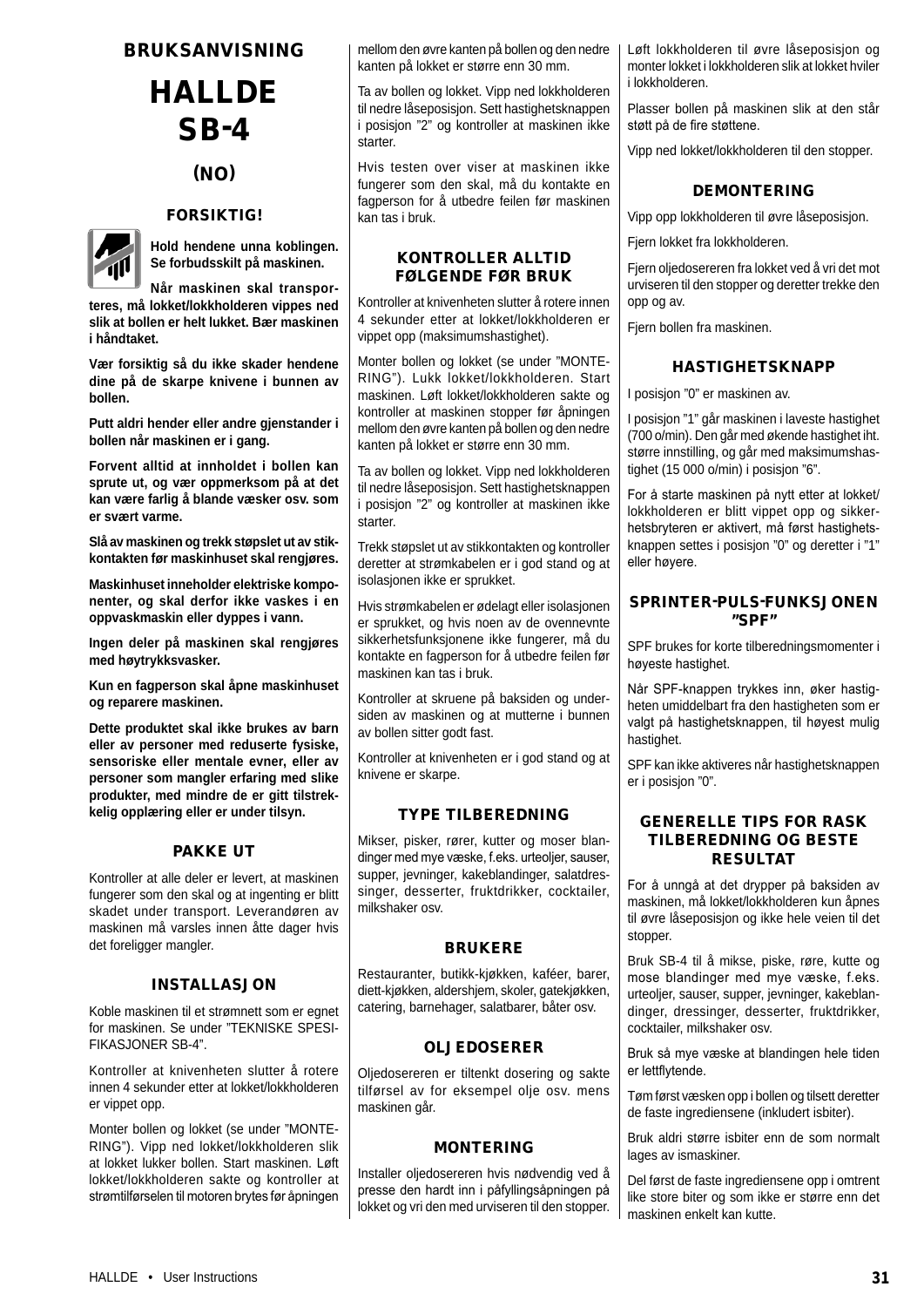Tilsett de faste ingrediensene i flere omganger og ikke alle sammen samtidig.

Fyll aldri bollen med så mye ingredienser at maskinen ikke klarer å kutte dem.

Fyll aldri bollen over maks-merket og vær oppmerksom på at produktvolumet vanligvis øker under blanding.

Velg en hastighet som gir en luftsøyle midt i bollen.

Bruk påfyllingsåpningen i lokket for å tilsette væske i bollen mens maskinen går.

Hvis du for eksempel skal tilsette olje sakte, bruker du oljedosereren.

For å unngå sprut holder du hånden over påfyllingsåpningen på lokket, eller du kan installere oljedosereren.

## RENGJØRING

Les alle instruksjonene før du begynner å rengjøre maskinen.

FØR RENGJØRING: Slå alltid av maskinen og trekk støpslet ut av stikkontakten, eller åpne skillebryteren hvis det ikke finnes noe støpsel. Fjern alle demonterbare deler som skal rengjøres.

DEMONTERBARE DELER: Alle demonterbare deler kan vaskes i oppvaskmaskin. Bruk alltid håndoppvaskmiddel når deler skal vaskes manuelt. Det er ikke fjerne knivenheten i bunnen av bollen. Vær forsiktig med de skarpe knivene i bunnen av bollen!

MASKIN: Vask av maskinen med en fuktig klut og tørk maskinen etterpå.

ADVARSEL:

- Ikke tøm eller sprut vann på maskinen.
- Ikke bruk natriumhypokloritt (klor) eller andre midler som inneholder dette stoffet.
- Ikke bruk skarpe gjenstander til rengjøring eller andre gjenstander som ikke er tiltenkt rengjøring.
- Ikke bruk skuremidler eller rengjøringsmidler.
- Ikke bruk vaskesvamper med grov pute (f.eks. Scotch-Brite™). Dette vil føre til slitasje på maskinens finish.

RÅD OM STELL:

- Rengjør maskinen umiddelbart etter bruk.
- Tørk av maskinen umiddelbart etter rengjøring.

## FEILSØKING

For å hindre skader på motoren har SB-4 et termisk motorvern som automatisk slår av maskinen hvis temperaturen i motoren blir for høy. Det termiske motorvernet har en automatisk tilbakestilling, som betyr at maskinen kan starte igjen når motoren har kjølt seg ned, noe som vanligvis tar mellom 10 og 30 minutter.

FEIL: Maskinen vil ikke starte eller stopper mens den er i gang og kan ikke startes opp igien.

TILTAK: Kontroller at støpslet sitter godt fast i stikkontakten. Kontroller at bollen er riktig plassert. Skyv lokket inn i lokkholderen og vipp ned lokkholderen slik at lokket lukker bollen. Kontroller at sikringene i sikringsskapet på stedet er intakt og av riktig størrelse. Sett hastighetsknappen i posisjon "0" og vent noen minutter. Prøv deretter å starte maskinen igjen. Hvis maskinen fortsatt ikke vil starte, må du kontakte en fagperson.

FEIL: Lav kapasitet eller dårlig resultat.

TILTAK: Kontroller at knivene er i god stand og at de er skarpe. Se under "GENERELLE TIPS FOR RASK TILBEREDNING OG BESTE RESULTAT".

## TEKNISKE SPESIFIKASJONER HALLDE SB-4

VOLUM: 4 liter. Målangivelser: 0,5-3,8 liter, 10-140 ounces, 2-16 cups. Volum oljedoserer: 1 dl.

MASKIN: Motor alternativ 1: 1,35 kW, 220-240 V, enfaset, 50/60 Hz. Sikring i sikringsskapet på stedet: 10 A, treg. Motor alternativ 2: 1,35 kW, 110-120 V, enfaset, 50/60 Hz. Sikring i sikringsskapet på stedet: 10 A, treg. Termisk motorvern med automatisk tilbakestilling. Gir: Beltedrevet. Sikkerhetssystem: Mekanisk sikkerhetsbryter.

Kapslingsgrad: IP34. Lydtrykknivå LpA (EN31201): < 84 dB(A).

REGULATORER OG HASTIGHETER: Hastighetsknapp for trinnløs justering av hastigheten fra 700 til 15 000 o/min. Elektronisk hastighetskontroll for konstant hastighet, uavhengig av belastningen. Separat Sprinter-puls-funksjon (SPF) som akselererer maskinen umiddelbart fra angitt hastighet til maksimumshastigheten på 15 000 o/min.

NETTOVEKTER: Maskin: 5,7 kg. Bolle: 0,9 kg.

NORMER/STANDARDER: NSF STANDARD 8, se samsvarserklæring.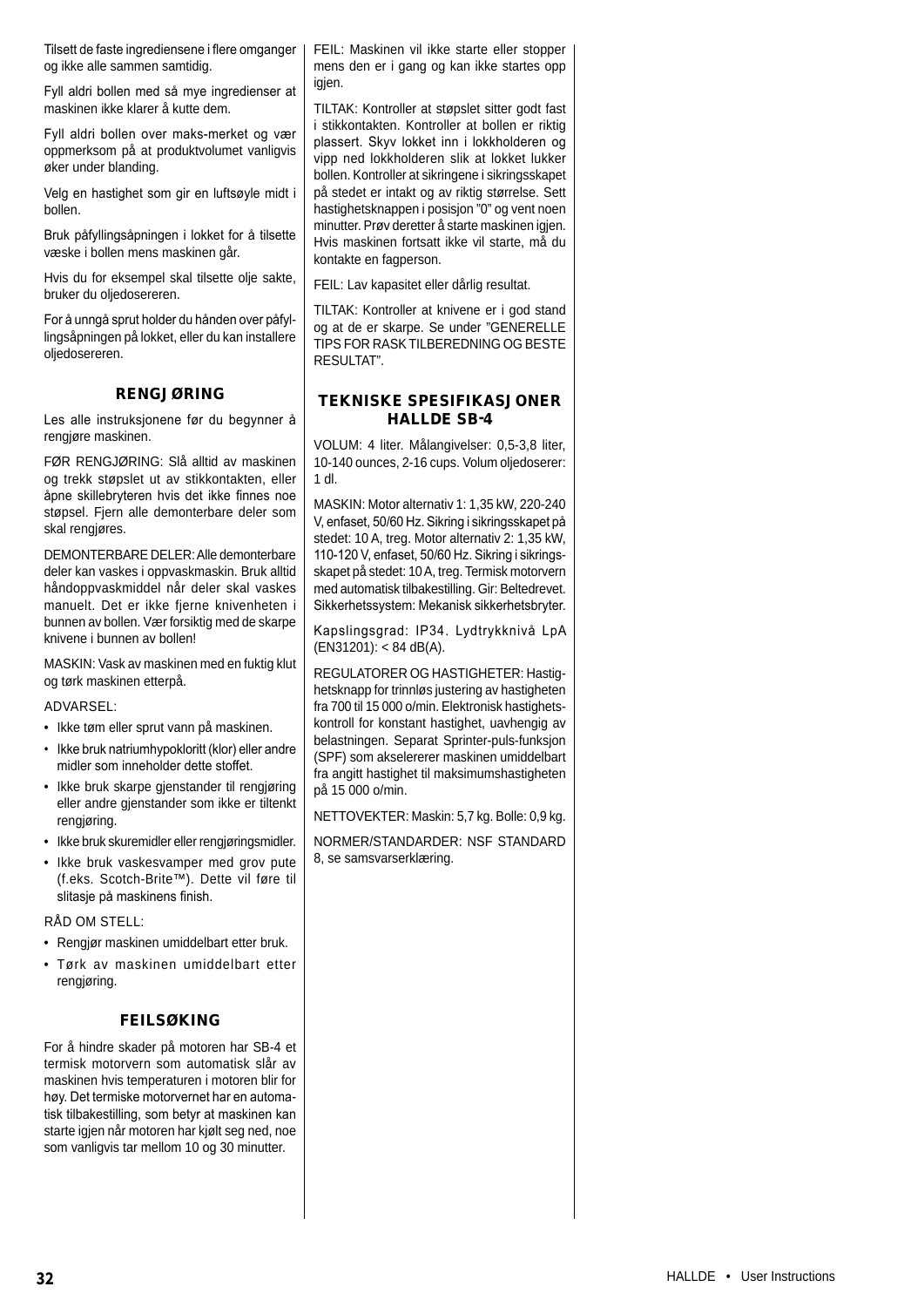## INSTRUKCJA OBSŁUGI

# **HALLDE** SB-4

## (PL)

## OSTRZEŻENIE!



**Nie dotykać sprzęgła. Zwróć uwagę na znak zakazu na maszynie.**

**Podczas transportu urządzenia należy zamknąć pokrywę i opuścić element przytrzymujący pokrywę, aby dzbanek był zamknięty. Urządzenie należy przenosić trzymając za uchwyt.**

**Należy uważać, aby nie skaleczyć się ostrzami znajdującymi się na dnie dzbanka.**

**Nie wolno wkładać rąk ani żadnych przedmiotów do dzbanka, gdy urządzenie jest uruchomione.**

**Należy zawsze pamiętać, że zawartość dzbanka może wyprysnąć, co może być szczególnie niebezpieczne podczas obróbki np. gorących płynów.**

**Przed rozpoczęciem czyszczenia obudowy urządzenia należy wyłączyć urządzenie i odłączyć wtyczkę przewodu zasilającego z gniazda sieciowego.**

**Obudowa urządzenia zawiera podzespoły elektryczne, dlatego nie można jej myć w zmywarce ani zanurzając w wodzie.**

**Podczas mycia dowolnych elementów urządzenia nie należy korzystać z rozpylaczy wysokociśnieniowych.**

**Naprawę urządzenia i inne czynności wymagające otwarcia obudowy może wykonywać wyłącznie autoryzowany serwis.**

**Urządzenie to nie jest przeznaczone do użytkowania przez dzieci lub osoby z ograniczonymi zdolnościami fizycznymi, sensorycznymi lub umysłowymi albo osoby z brakiem doświadczenia, chyba że są one pod nadzorem lub są odpowiednio instruowane w zakresie użytkowania.**

#### ROZPAKOWYWANIE

Sprawdź, czy wszystkie części zostały dostarczone, czy urządzenie pracuje prawidłowo i czy podczas transportu żaden element nie został uszkodzony. Dowolne braki lub wady należy zgłosić dostawcy urządzenia w terminie ośmiu dni.

#### INSTALACJA

Podłącz urządzenie do odpowiedniego źródła zasilania. Patrz "DANE TECHNICZNE URZĄDZENIA SB-4".

Sprawdź, czy element tnący przestaje się obracać po 4 sekundach od podniesienia pokrywy/elementu przytrzymującego pokrywę.

Zamontuj dzbanek oraz pokrywę (patrz "MONTAŻ"). Opuść pokrywę/element przytrzymujący pokrywę, aby pokrywa zamknęła dzbanek. Uruchom urządzenie. Powoli podnieś pokrywę/element przytrzymujący pokrywę i sprawdź, czy zasilanie silnika zostanie wyłączone, gdy odległość pomiędzy górną krawędzią dzbanka i dolną krawędzią pokrywy jest mniejsza niż 30 mm.

Zdemontuj dzbanek i pokrywę. Opuść element przytrzymujący pokrywę do jego zatrzaśnięcia się w dolnym położeniu. Ustaw pokrętło regulacii predkości w pozycji "2" i sprawdź, czy urządzenie nie uruchamia się.

Jeśli powyższe czynności sprawdzające pokazały, że urządzenie nie działa prawidłowo, przed rozpoczęciem korzystania z niego wezwij specjalistyczny serwis w celu usunięcia usterek.

## ZAWSZE SPRAWDZAJ PRZED UŻYCIEM

Sprawdź, czy element tnący przestaje się obracać po 4 sekundach od podniesienia pokrywy/elementu przytrzymującego pokrywę (przy prędkości maksymalnej).

Zamontuj dzbanek oraz pokrywę (patrz "MONTAŻ"). Zamknij pokrywę/element przytrzymujący pokrywę. Uruchom urządzenie. Powoli podnieś pokrywę/element przytrzymujący pokrywę i sprawdź, czy silnik urządzenia zostanie wyłączony, gdy odległość pomiędzy górną krawędzią dzbanka i dolną krawędzią pokrywy jest większa niż 30 mm.

Zdemontuj dzbanek i pokrywę. Opuść element przytrzymujący pokrywę do jego zatrzaśnięcia się w dolnym położeniu. Ustaw pokrętło regulacji prędkości w pozycji "2" i sprawdź, czy urządzenie nie uruchomiło się.

Wyciągnij wtyczkę z gniazda sieciowego, a następnie sprawdź, czy przewód jest w dobrym stanie, a izolacja nie jest uszkodzona.

Jeśli przewód jest zniszczony lub izolacja jest uszkodzona, a także jeśli nie działają dowolne powyższe funkcje bezpieczeństwa, przed ponownym rozpoczęciem użytkowania urządzenia, wezwij specjalistyczny serwis w celu usunięcia usterek.

Sprawdź, czy śruby z tyłu i od spodu urządzenia oraz zasklepiona śruba na dnie dzbanka są wystarczająco mocno dokręcone.

Sprawdź, czy ostrze jest w dobrym stanie i czy jest wystarczająco ostre.

## MOŻLIWOŚCI

Służy do rozdrabniania, miksowania, ubijania, mieszania, szatkowania i rozgniatania płynnych mieszanin, takich jak oleje roślinne, sosy, zupy, zagęszczacze, mieszanki piekarskie, majonez, desery, napoje owocowe, koktajle mleczne itp.

#### PRZEZNACZENIE

Restauracje, kawiarnie, bary, kuchnie dietetyczne, sanatoria, szpitale, szkoły, bary szybkiej obsługi, firmy cateringowe, bary sałatkowe itp.

## DOZOWNIK OLEJU

Dozownik oleju służy do dozowania i powolnego nalewania np. oleju itp. podczas pracy urządzenia.

### MONTAŻ

W razie potrzeby zainstaluj dozownik oleju, wciskając go mocno do otworu w pokrywie i obracając go w prawo do oporu.

Unieś element przytrzymujący pokrywę aż do jego zatrzaśnięcia w górnym położeniu i wpasuj pokrywę w element tak, aby całkowicie spoczywała na nim.

Zamontuj dzbanek, aby był pewnie osadzony na czterech wspornikach.

Opuść maksymalnie pokrywę/element podtrzymujący pokrywę.

## DEMONTAŻ

Unieś pokrywę/element przytrzymujący pokrywę, aż do ich zatrzaśnięcia w górnym położeniu.

Wyjmij pokrywę z elementu przytrzymującego pokrywę.

Zdemontuj dozownik oleju z pokrywy, obracając go maksymalnie w lewo, a następnie wyciągając w górę.

Wyjmij dzbanek z urządzenia.

#### POKRĘTŁO REGULACJI PRĘDKOŚCI

W pozycji "0" urządzenie jest wyłączone.

W pozycji "1" urządzenie pracuje z najniższą prędkością (700 rpm). Wraz ze zwiększaniem ustawienia urządzenie pracuje z coraz większą prędkością; maksymalną prędkość (15 000 rpm) osiąga przy ustawieniu pokrętła w pozycji "6".

Aby ponownie uruchomić urządzenie po odchyleniu pokrywy/elementu przytrzymującego pokrywę i uruchomieniu wyłącznika bezpieczeństwa, przekręć pokrętło regulacji prędkości do pozycji "0", a następnie pozycji "1" lub wyższej.

## CHWILOWY WŁĄCZNIK MAKSYMALNYCH OBROTÓW – **FUNKCJA** "SPF"

Funkcja SPF służy do chwilowego uruchomienia maksymalnej prędkości urządzenia.

Wciśnięcie przycisku SPF powoduje natychmiastowe zwiększenie prędkości obrotowej z wartości aktualnie ustawionej za pomocą pokrętła regulacji do najwyższej możliwej prędkości urządzenia.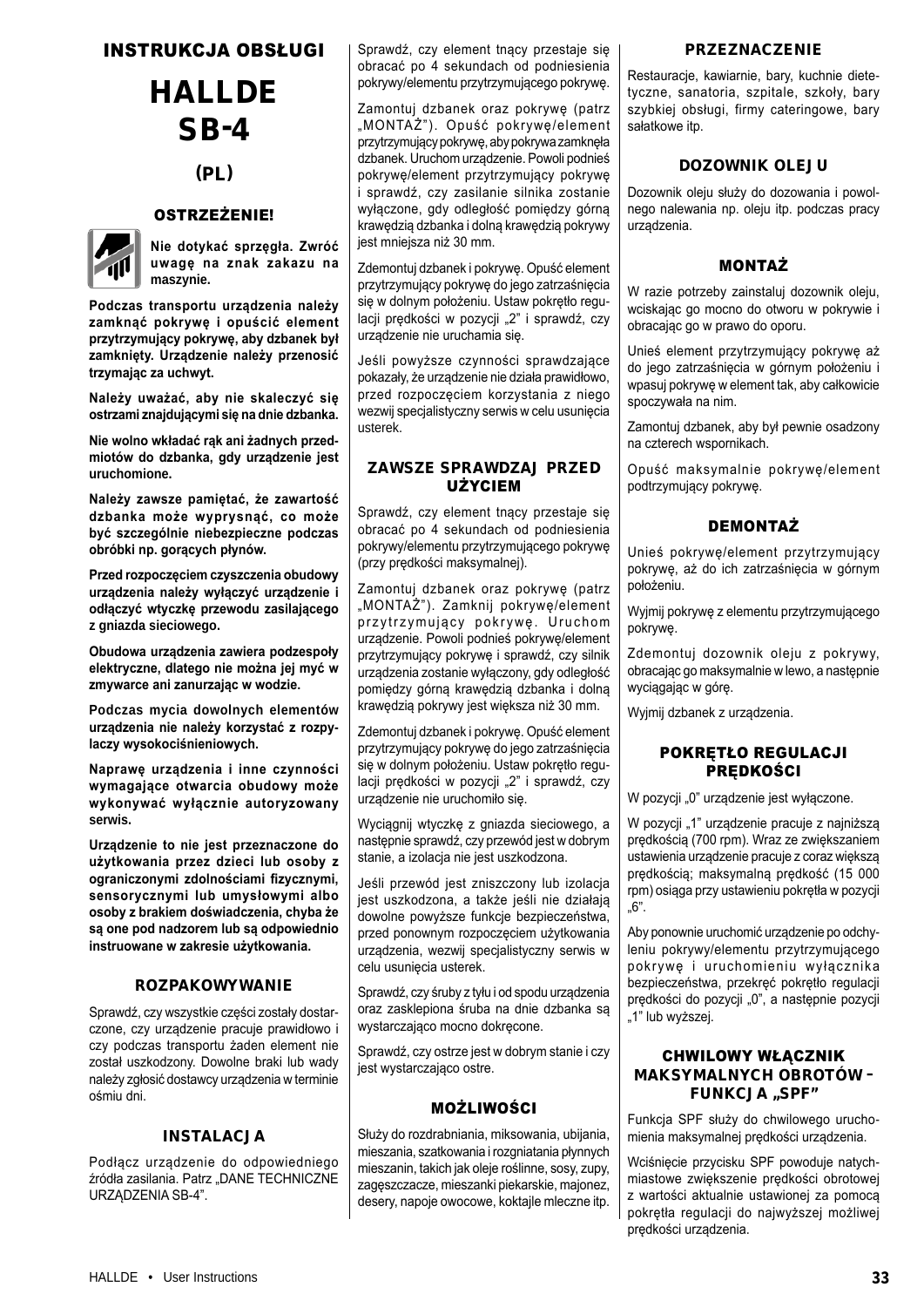Funkcji SPF nie można aktywować, jeśli pokrętło regulacji prędkości znajduje się położeniu "0".

## OGÓLNE WSKAZÓWKI DOTYCZACE SZYBKIEJ OBRÓBKI I UZYSKIWANIA NAJLEPSZYCH WYNIKÓW

Aby uniknąć kapania z pokrywy na tylną część urządzenia, pokrywę/element przytrzymujący pokrywę otwieraj wyłącznie do górnej pozycji zatrzaśnięcia, a nie do końcowej pozycji zatrzymania.

Urządzenia SB-4 używaj wyłącznie do miksowania, ubijania, mieszania, szatkowania i sporządzania płynnych mieszanin, takich jak sosy, zupy, zagęszczacze, ciasta, dressingi, majonezy, desery, napoje owocowe, koktajle mleczne itp.

Stosuj wystarczające ilości płynów, aby podczas całego procesu zawartość nie była zbyt gęsta.

Pracę rozpoczynaj od nalania do dzbanka płynu, a następnie dodawaj składniki stałe (w tym kostki lodu).

Nigdy nie używaj kostek lodu większych niż normalnie wytwarzane przez kostkarki do lodu.

Obróbkę rozpoczynaj od pokrojenia stałych składników na w miarę równe kawałki, ale nie większe od takich, które mogą być łatwo przetworzone przez urządzenie.

Stałe składniki dodawaj stopniowo; nie dodawaj wszystkich jednocześnie.

Nigdy nie napełniaj dzbanka zbyt dużą ilością produktów, której urządzenie nie będzie mogło łatwo przetworzyć.

Nigdy nie napełniaj dzbanka ponad wskaźniki maksymalnego napełnienia i pamiętaj, że objętość produktu zwykle zwiększa się podczas obróbki.

Dobierz taką prędkość, która powoduje powstanie wiru w środku dzbanka.

Do dodawania płynów itp. do dzbanka podczas pracy urządzenia zawsze korzystaj z otworu w pokrywie.

Jeżeli np. oliwa powinna być dodana powoli, należy użyć dozownika oleju.

Aby uniknąć wypryśnięcia, zasłoń ręką otwór w pokrywie lub załóż dozownik oleju.

## **CZYSZCZENIE**

Przed przystąpieniem do czyszczenia urządzenia zapoznaj się ze wszystkimi instrukciami.

PRZED ROZPOCZĘCIEM CZYSZCZENIA: Przed rozpoczęciem czyszczenia urządzenia należy zawsze je wyłączyć, wyjąć wtyczkę z gniazda sieciowego lub jeżeli nie ma wtyczki, wyłączyć wyłącznik izolacyjny. Zdemontuj wszystkie zdejmowane części, które należy wyczyścić.

ZDEJMOWANE CZĘŚCI: Wszystkie zdejmowane części można myć w zmywarce. Zawsze używaj płynu do mycia naczyń do ręcznego mycia części. Demontaż elementu tnącego z dna dzbanka nie jest konieczny. Zachowaj należytą ostrożność przy ostrych nożach na dnie dzbanka!

URZĄDZENIE: Wytrzyj urządzenie wilgotną szmatką, a następnie wytrzyj do sucha.

#### OSTRZEŻENIE:

- Urządzenia nie należy polewać ani spryskiwać wodą.
- Nie należy używać podchlorynu sodowego (chloru) ani żadnego innego środka zawierającego tę substancję.
- Do czyszczenia nie używaj ostrych przedmiotów ani żadnych innych przedmiotów nie przeznaczonych do czyszczenia.
- Nie używaj żrących detergentów ani środków czystości.
- Nie używaj gąbek ściernych (np. Scotch-Brite™). Spowoduje to szybsze zużycie wykończenia urządzenia.

PORADY:

- Wyczyść urządzenie natychmiast po użyciu.
- Osusz urządzenie natychmiast po czyszczeniu.

## ROZWIĄZYWANIE PROBLEMÓW

W celu uniknięcia ryzyka uszkodzenia silnika, SB-4 jest wyposażone w zabezpieczenie termiczne silnika automatycznie wyłączające urządzenie, jeżeli temperatura silnika staje się zbyt wysoka. Zabezpieczenie termiczne silnika posiada automatyczne nastawienie, co oznacza, że urządzenie może być ponownie uruchomione po ochłodzeniu się silnika, co trwa od 10 do 30 minut.

PROBLEM: Urządzenie nie uruchamia się lub zatrzymuje się podczas pracy i nie daje się ponownie uruchomić.

ROZWIĄZANIE: Sprawdź, czy wtyczka została prawidłowo podłączona do gniazda. Upewnij się, że dzbanek jest prawidłowo zainstalowany. Dociśnij pokrywę do elementu ją przytrzymującego i opuść element przytrzymujący pokrywę, aby pokrywa zamknęła dzbanek. Sprawdź, czy bezpieczniki w szafce bezpiecznikowej pomieszczeń są sprawne i o odpowiedniej wartości znamionowej. Ustaw pokrętło regulacji prędkości w pozycji "0" na kilka minut, a następnie spróbuj uruchomić urządzenie. Jeżeli urządzenia w dalszym ciągu nie można uruchomić, wezwij specjalistyczny serwis.

PROBLEM: Mała wydajność lub złe wyniki obróbki.

ROZWIĄZANIE: Upewnij się, że ostrza są w dobrym stanie i są wystarczająco ostre. Patrz "OGÓLNE WSKAZÓWKI DOTYCZĄCE SZYB-KIEJ OBRÓBKI I UZYSKIWANIA NAJLEPS-ZYCH WYNIKÓW".

## DANE TECHNICZNE URZĄDZENIA SB-4

POJEMNOŚĆ: 4 litry. Podziałki: 0,5 - 3,8 litra, 10 - 140 uncji, 2 - 16 filiżanek. Pojemność dozownika oleju: 1 dl.

URZĄDZENIE: Silnik (wersja 1): 1,35 kW, 220-240 V, jednofazowy, 50/60 Hz. Bezpiecznik w szafce bezpiecznikowej pomieszczenia: 10 A, zwłoczny. Silnik (wersja 2): 1,35 kW, 110-120 V, jednofazowy, 50/60 Hz. Bezpiecznik w szafce bezpiecznikowej pomieszczenia: 10 A, zwłoczny. Zabezpieczenie termiczne silnika z automatycznym ponownym włączeniem. Transmisja za pośrednictwem paska zębatego. System bezpieczeństwa: Mechaniczny wyłącznik bezpieczeństwa.

Klasa zabezpieczenia: IP34. Poziom hałasu LpA (EN31201): < 84 dB(A).

REGULACJA PRĘDKOŚCI: Pokrętło regulacji prędkości pozwalające na stopniową regulację obrotów w zakresie od 700 do 15 000 obr./min. Elektroniczny regulator prędkości pozwalający utrzymywać stałą prędkość obrotową niezależnie od obciążenia. Odrębna funkcja SPF – chwilowy włącznik maksymalnych obrotów pozwalający na natychmiastowe uzyskanie maksymalnej prędkości urządzenia równej 15 000 obr./min.

WAGA NETTO: Urządzenie: 5,7 kg. Dzbanek: 0,9 kg.

NORMY/STANDARDY: NSF standard 8, patrz deklaracje zgodności.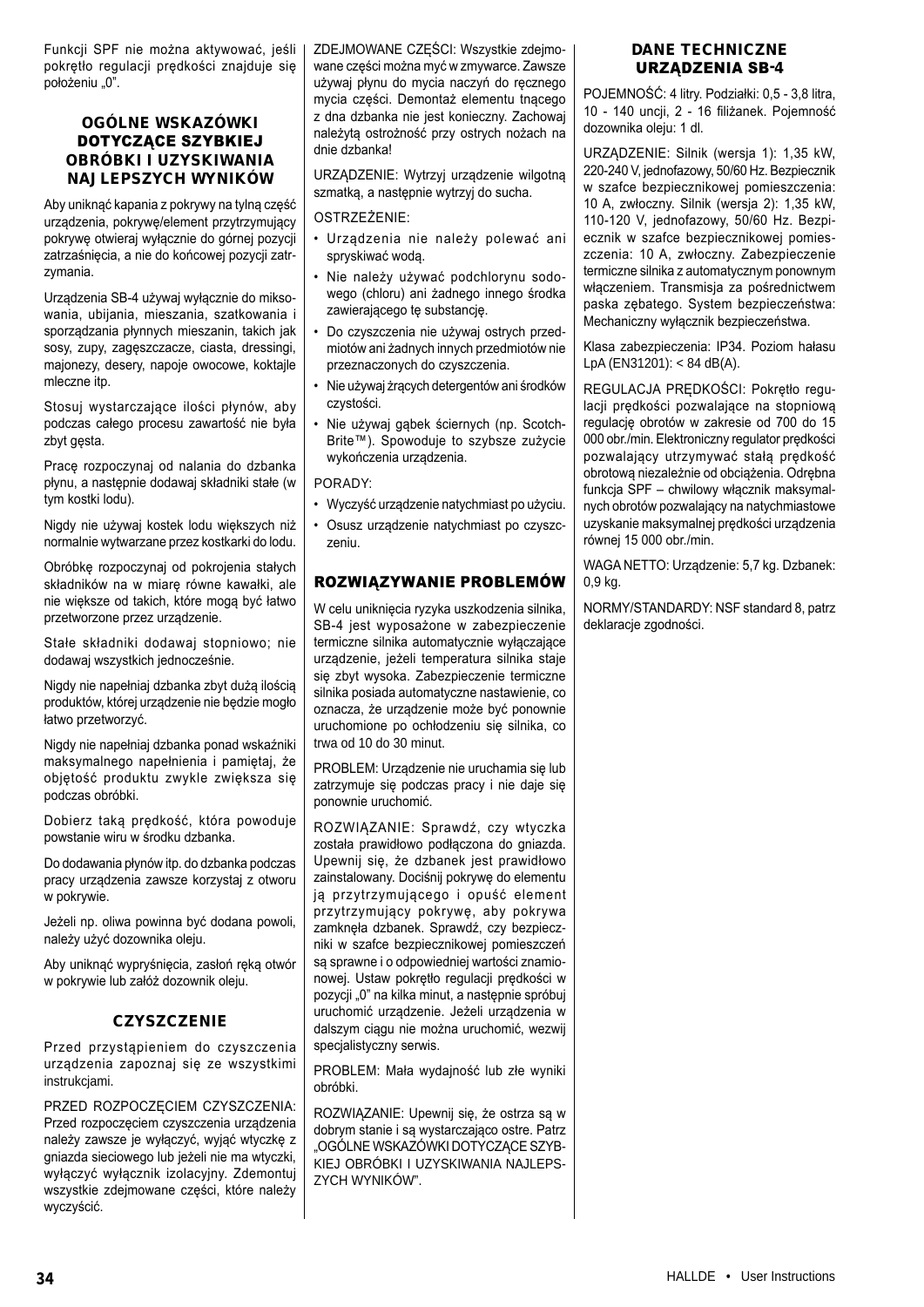## INSTRUÇÕES DE USO

# **HALLDE** SB-4

## (PT)

## ATENÇÃO!



**Mantenha as mãos afastadas do acoplamento. Ver o sinal de proibido na máquina.**

**Ao transportar a máquina baixe a tampa/ suporte da tampa, de maneira que a taça fique bem fechada, e segure a máquina pela pega.**

**Tenha cuidado para não ferir as mãos nas lâminas afiadas que se encontram no fundo da taça.**

**Nunca introduza as mãos ou quaisquer outros objetos na taça durante o funcionamento da máquina.**

**Conte sempre com a eventualidade de o conteúdo da taça salpicar para o exterior e tenha em atenção que poderá ser perigoso processar líquidos, etc., que estejam demasiado quentes.**

**Desligue a máquina e retire a ficha da tomada elétrica antes de limpar a base da máquina.**

**A base da máquina contém componentes elétricos e, consequentemente, não deve ser lavada na máquina da loiça, nem submersa em água.**

**Não utilize uma mangueira de alta-pressão para limpar qualquer parte da máquina.**

**Apenas um técnico qualificado poderá abrir a base da máquina e proceder à sua reparação.**

**O eletrodoméstico não pode ser utilizado por crianças ou pessoas com capacidades físicas, sensoriais ou mentais reduzidas ou com falta de experiência e conhecimento, exceto sob supervisão ou instrução adequadas.**

## AO DESEMBALAR

Verifique se não faltam peças, se a máquina funciona corretamente e se não ocorreram danos durante o transporte. As reclamações devem ser apresentadas ao fornecedor no prazo de oito dias.

## INSTALAÇÃO

Ligue a máquina a uma tomada elétrica que seja adequada às especificações da máquina. Ver "ESPECIFICAÇÕES TÉCNICAS DA SB-4".

Verifique se a unidade cortante deixa de rodar nos 4 segundos seguintes ao levantamento da tampa/suporte da tampa.

Encaixe a taça e a tampa (ver "MONTAGEM"). Baixe a tampa/suporte da tampa, de modo a fechar a taça. Ligue a máquina. Levante lentamente a tampa/suporte da tampa e verifique se a energia para o motor é cortada antes que a abertura entre a extremidade superior do recipiente e a extremidade inferior da tampa seja superior a 30 mm.

Remova a taça e a tampa. Baixe o suporte da tampa até à posição mais baixa permitida pela mola. Rode o botão de ajustamento de velocidade até à posição "2" e certifique-se de que a máquina não entra em funcionamento.

Se as verificações acima indicarem que a máquina não está a funcionar corretamente, requisite a intervenção de um técnico qualificado para reparar a avaria antes de colocar a máquina em funcionamento.

## VERIFICAR SEMPRE ANTES DE UTILIZAR

Verifique se a unidade cortante deixa de rodar nos 4 segundos seguintes ao levantamento da tampa/suporte da tampa (velocidade máxima).

Encaixe a taça e a tampa (ver "MONTAGEM"). Feche a tampa/suporte da tampa. Ligue a máquina. Levante lentamente a tampa/suporte da tampa e verifique se a máquina para antes que abertura entre a extremidade superior da taça e a extremidade inferior da tampa seja superior a 30 mm.

Remova a taça e a tampa. Baixe o suporte da tampa até à posição mais baixa permitida pela mola. Rode o botão de ajustamento de velocidade até à posição "2" e certifique-se de que a máquina não entra em funcionamento.

Retire a ficha da tomada elétrica e, de seguida, verifique se o cabo elétrico está em boas condições e se o isolamento apresenta fissuras.

Se o fio elétrico estiver danificado, o isolamento apresentar fissuras e se alguma das funções de segurança mencionadas acima estiver inoperacional, requisite a intervenção de um técnico qualificado para reparar a avaria antes de colocar a máquina em funcionamento.

Verifique se os parafusos da parte de trás e debaixo da máquina, assim como a porca abobadada no fundo da taça estão convenientemente apertados.

Verifique se a unidade cortante está em boas condições e se as lâminas estão afiadas.

## TIPO DE PROCESSAMENTO

Mistura, bate, mexe, corta e amassa misturas ricas em líquidos, tais como óleos de ervas, molhos, sopas, cremes, misturas para bolos ou massas, molhos para salada, sobremesas, sumos de fruta, cocktails, batidos, etc.

## UTILIZADORES

Restaurantes, estabelecimentos de comida para fora, cafés, bares, cozinhas de produtos dietéticos, lares de idosos, escolas, cadeias

de fast food, empresas de catering, centros de dia, bares de saladas, navios, etc.

## DOSEADOR DE ÓLEO

O doseador de óleo foi concebido para dosear e para permitir que, por exemplo, o óleo, etc., seja lentamente acrescentado enquanto a máquina se encontra em funcionamento.

## MONTAGEM

Se for necessário, encaixe o doseador de óleo no recipiente, pressionando-o para o introduzir na abertura de alimentação da tampa e rode-o até ao máximo no sentido dos ponteiros do relógio.

Levante o suporte da tampa até à posição mais alta permitida pela mola e encaixe a tampa no suporte.

Coloque o recipiente na máquina, de maneira a assentar firmemente nos quatro suportes.

Baixe a tampa/suporte da tampa até ao máximo.

## DESMONTAGEM

Levante a tampa/suporte da tampa até à posição mais alta permitida pela mola.

Retire a tampa do respetivo suporte.

Retire o doseador de óleo da tampa. Para tal, rode-o até ao máximo no sentido contrário ao dos ponteiros do relógio e, a seguir, puxe-o para cima.

Retire a taça da máquina.

## BOTÃO DE AJUSTAMENTO DE VELOCIDADE

Quando o botão está na posição "0", a máquina está desligada.

Quando está na posição "1", a máquina funciona à velocidade mais baixa (700 rpm). A velocidade aumenta à medida que se roda o botão, funcionando à velocidade máxima (15 000 rpm) na posição "6".

Para voltar a ligar a máquina, depois de a tampa/suporte da tampa terem sido levantados e de o interruptor de segurança ter sido acionado, coloque o botão de ajustamento de velocidade na posição "0", ajustando-o, de seguida, para a posição "1" ou mais alta.

## A FUNÇÃO DE VIBRAÇÕES RÁPIDAS "SPF"

A SPF (Sprinter Pulse Function) é usada para vibrações de curta duração à velocidade máxima.

Logo que o botão SPF seja premido, a velocidade irá passar automaticamente da velocidade definida pelo botão de ajustamento de velocidade para a velocidade máxima possível.

A SPF não pode ser ativada quando o botão de ajustamento de velocidade se encontra na posição "0".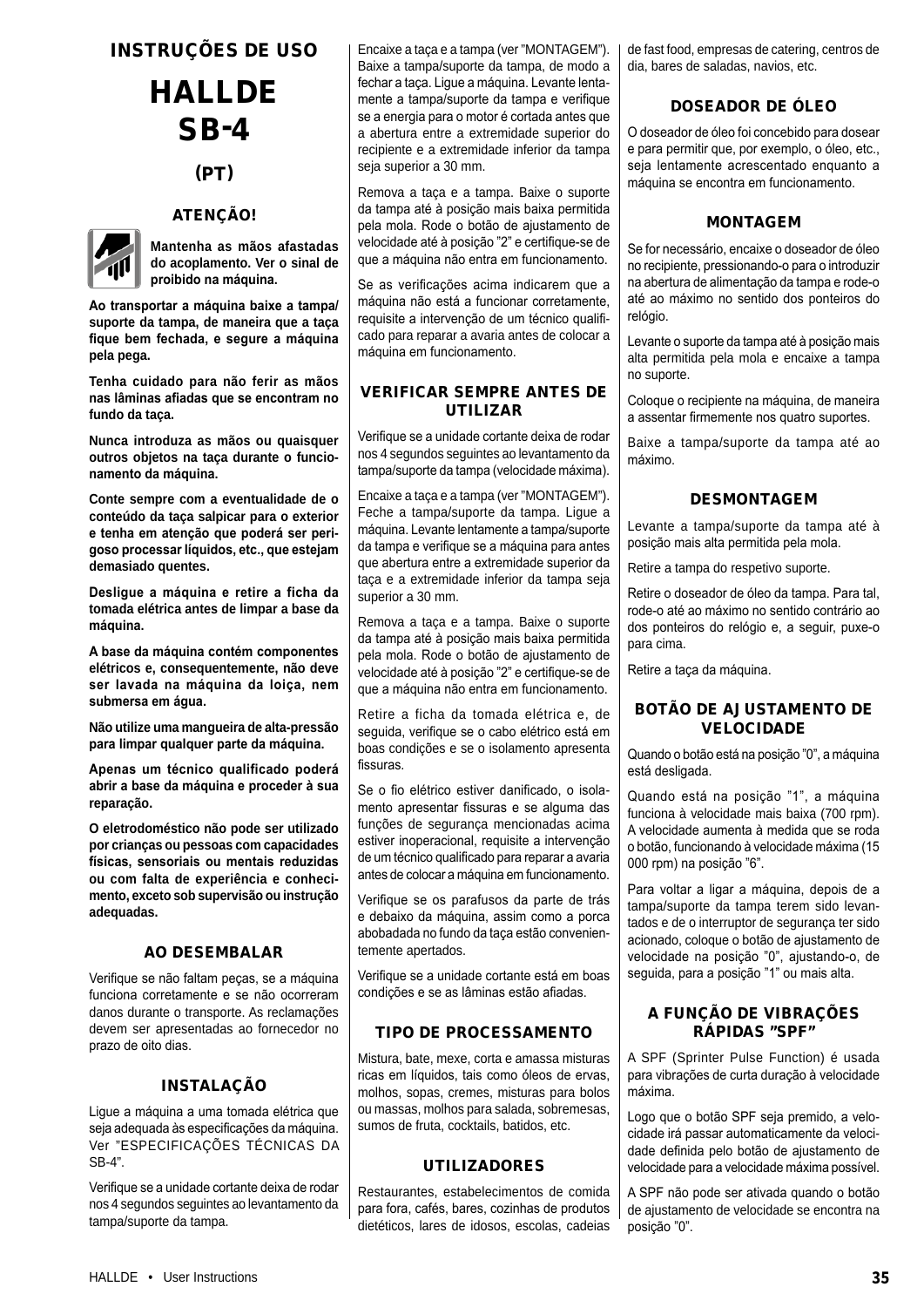## SUGESTÕES GERAIS PARA PROCESSAMENTOS RÁPIDOS E MELHORES RESULTADOS

De modo a evitar que os líquidos escorram para a parte de trás da máquina, abra a tampa/suporte da tampa até à posição mais alta permitida pela mola, e não até à posição de paragem.

Utilize a SB-4 apenas para misturar, mexer, bater, cortar e triturar misturas ricas em líquidos, tais como, óleos de ervas, molhos, sopas, cremes, misturas para bolos ou massas, molhos, sobremesas, sumos de fruta, cocktails, batidos, etc.

Utilize uma quantidade de líquido suficiente para garantir que a mistura é sempre fluida e fácil de mexer.

Comece por deitar o líquido na taça e só depois adicione os ingredientes sólidos (incluindo cubos de gelo).

Nunca use cubos de gelo maiores do que os que são normalmente produzidos pelas máquinas de gelo.

Comece por cortar os ingredientes sólidos em pedaços com sensivelmente o mesmo tamanho, não excedendo o tamanho que a máquina é capaz de processar facilmente.

Adicione os ingredientes sólidos em pequenas quantidades em vez de os adicionar todos de uma vez.

Nunca encha a taça de tal modo que a máquina tenha dificuldade em processar o conteúdo.

Ao encher a taça, não ultrapasse a marcação máxima e recorde que o volume do produto normalmente aumenta durante o processamento.

Escolha uma velocidade que crie uma coluna de ar no centro da taça.

Utilize a abertura de alimentação existente na tampa para adicionar ingredientes líquidos enquanto a máquina está em funcionamento.

Caso seja necessário adicionar, por exemplo, óleo lentamente, utilize o doseador de óleo.

Para evitar salpicos, coloque a mão sobre a abertura de alimentação ou encaixe o doseador de óleo.

## LIMPEZA

Leia todas as instruções antes de iniciar a limpeza da máquina.

ANTES DA LIMPEZA: Desligue sempre a máquina e retire a ficha da tomada elétrica ou, no caso de não ter ficha, acione o interruptor isolador. Retire todas as peças amovíveis que necessitam de limpeza.

PEÇAS AMOVÍVEIS: Todas as peças amovíveis podem ser lavadas na máquina. Ao lavar as peças manualmente, utilize sempre líquido da loiça. Não é necessário remover a unidade cortante do fundo da taça. Tenha cuidado com as lâminas afiadas no fundo da taça!

MÁQUINA: Limpe a máquina com um pano húmido e seque-a de seguida.

### AVISO:

- Não entorne ou pulverize água para o interior da máquina.
- Não utilize hipoclorito de sódio (cloro) ou qualquer outro agente que contenha essa substância.
- Não utilize objetos afiados ou outros objetos que não sejam apropriados para a limpeza da máquina.
- Não utilize detergentes ou produtos de limpeza abrasivos.
- Não utilize esponjas com esfregão (p. ex., Scotch-Brite™). Estes irão causar desgaste no acabamento da máquina.

CONSELHOS SOBRE OS CUIDADOS A TER:

- Limpe a máquina imediatamente a seguir à sua utilização.
- Seque a máquina imediatamente a seguir à limpeza.

## RESOLUÇÃO DE PROBLEMAS

Para eliminar o risco de danos no motor, a SB-4 vem equipada com uma proteção térmica do motor que desliga a máquina automaticamente, se a temperatura do motor for demasiado elevada. A proteção térmica do motor é automaticamente reposta, o que significa que a máquina pode ser novamente ligada depois de o motor arrefecer, o que demora entre 10 a 30 minutos.

AVARIA: A máquina não liga ou para durante o funcionamento e não é possível voltar a ligá-la.

SOLUÇÃO: Verifique se a ficha está bem encaixada na tomada elétrica. Certifique-se de que a taça está corretamente encaixada. Introduza a tampa no suporte e baixe a tampa até esta fechar a taça. Verifique se os fusíveis do quadro elétrico local estão intactos e têm a amperagem correta. Rode o botão de ajustamento de velocidade para a posição "0", espere alguns minutos e tente pôr de novo a máquina a funcionar. Se mesmo assim a máquina não funcionar, requisite a intervenção de um técnico qualificado.

AVARIA: Baixa capacidade ou resultados insatisfatórios.

SOLUÇÃO: Verifique se as lâminas estão em boas condições e afiadas. Ver também "SUGESTÕES GERAIS PARA PROCES-SAMENTOS RÁPIDOS E OBTENÇÃO DOS MELHORES RESULTADOS".

## ESPECIFICAÇÕES TÉCNICAS DO HÄLLDE SB-4

VOLUME: 4 litros. Graduações: 0,5-3,8 litros, 10-140 onças, 2-16 chávenas. Volume do doseador de óleo: 1 dl.

MÁQUINA: Alternativa de motor 1: 1,35 kW, 220-240 V, monofásico, 50/60 Hz. Fusível no quadro elétrico local: 10 A, com atraso. Alternativa de motor 2: 1,35 kW, 110-120 V, monofásico, 50/60 Hz. Fusível no quadro elétrico local: 10 A, com atraso. Motor com proteção térmica e reposição automática. Transmissão: acionada por correia. Sistema de segurança: interruptor mecânico de segurança.

Classe de proteção: IP34. Nível de ruído LpA (EN31201): <84 dB(A).

CONTROLOS E VELOCIDADES: Botão de ajustamento de velocidade para um ajuste variável contínuo da velocidade de 700 para 15 000 rpm. Controlo eletrónico de velocidade constante, independentemente da carga. A função SPM (Sprinter Pulse Function) separada acelera imediatamente a máquina da velocidade definida até à velocidade máxima de 15 000 rpm.

PESOS LÍQUIDOS: Máquina: 5,7 kg. Recipiente: 0,9 kg.

NORMAS: NORMA 8 da NSF (National Sanitation Foundation, Fundação Nacional das Condições Sanitárias), ver declaração de conformidade.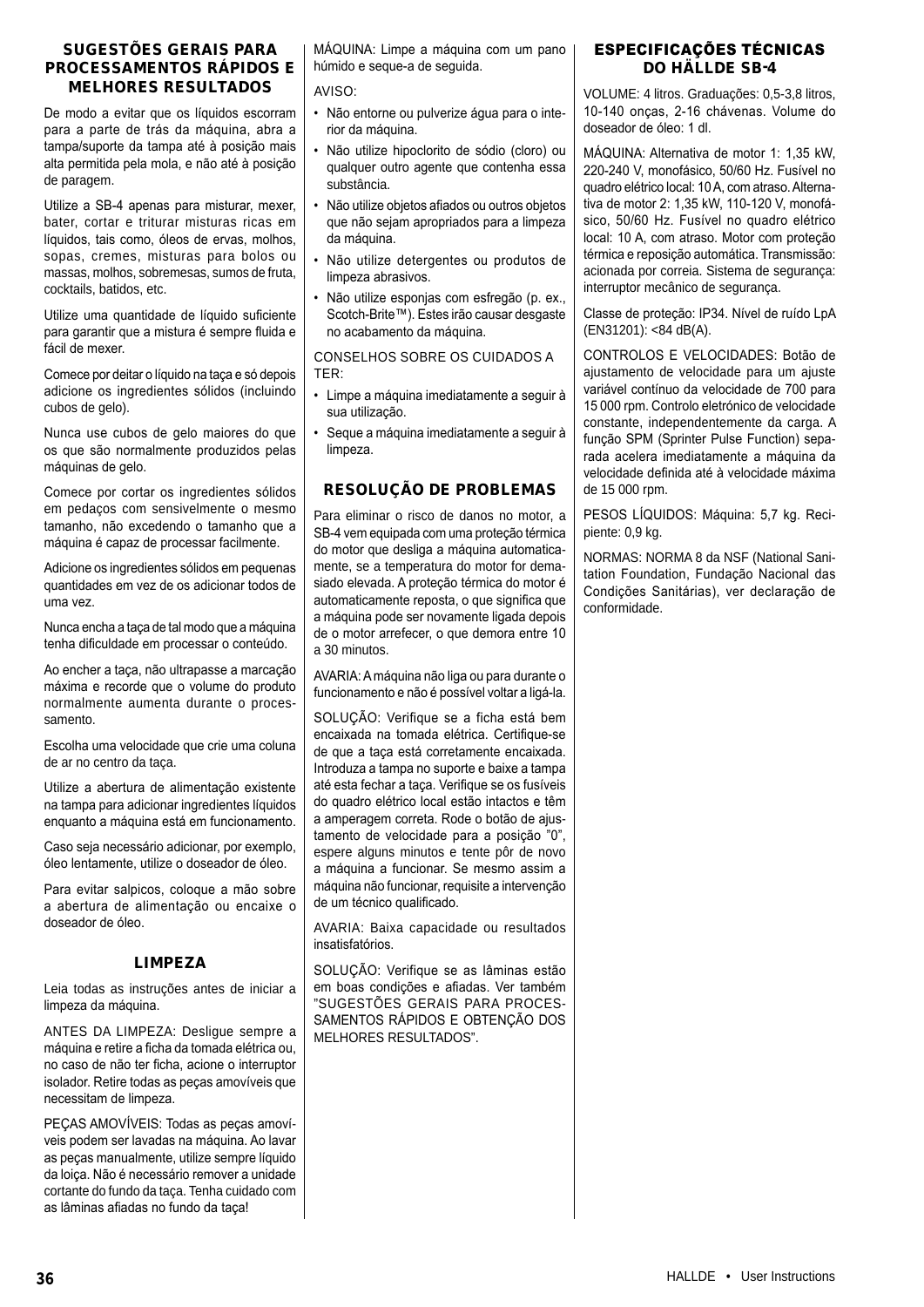## ИНСТРУКЦИЯ ПО ИСПОЛЬЗОВАНИЮ

## HALLDE SB-4

(RU)

## ВНИМАНИЕ!



**Держите руки в стороне от движущихся частей. Обратите внимание на запрещающий знак на машине.**

**При транспортировке устройства опустите крышку/держатель крышки так, чтобы кувшин был надежно закрыт. Переносите устройство за ручку.**

**Будьте осторожны, чтобы не повредить руки об острые ножи, расположенные в нижней части кувшина.**

**Не помещайте руки или какие-либо предметы в кувшин во время работы устройства.**

**Помните, что содержимое кувшина может выплеснуться. Не забывайте, что очень горячие жидкости могут быть опасны.**

**Выключайте устройство и отключайте вилку питания из розетки перед очисткой внутренней части устройства.**

**Во внутренней части устройства имеются электрические детали, поэтому его нельзя мыть в посудомоечной машине или погружать в воду.**

**Не пользуйтесь распылителями под высоким давлением для очистки устройства.** 

**Производить ремонт и открывать корпус устройства разрешается только квалифицированному специалисту по техническому обслуживанию.**

Данное устройство не должно **использоваться детьми или лицами с ограниченными физическими, с е н с о р н ы м и и л и умс т ве н н ы м и с п о с о б н о с т я м и и л и л и ц а м и с недостаточным опытом обращения с подобными устройствами, если им не обеспечены соответствующие инструкции или присмотр.**

## РАСПАКОВКА

Убедитесь, что все детали были доставлены, устройство работает нормально, и при перевозке не возникло никаких повреждений. О любых недостатках необходимо в течение восьми дней уведомить поставщика устройства.

## УСТАНОВКА

Подключите устройство к источнику питания, который соответствует устройству. См. раздел "ТЕХНИЧЕСКИЕ ХАРАКТЕРИСТИКИ УСТРОЙСТВА SB-4".

Убедитесь, что режущий блок перестает вращаться в течение 4 секунд после поднятия крышки/держателя крышки.

Надежно установите кувшин и крышку (см. раздел "СБОРКА"). Опустите крышку/ держатель крышки так, чтобы крышка закрыла кувшин. Включите устройство. Медленно поднимите крышку/держатель крышки и убедитесь, что подача питания мотору прекращается, когда расстояние между верхним краем кувшина и нижним краем крышки составляет менее 30 мм.

Снимите кувшин и крышку. Опустите держатель крышки так, чтобы он защелкнулся в крайнем нижнем положении. Поверните регулятор скорости в положение "2" и убедитесь, что устройство не включилось.

Если указанные выше способы проверки покажут, что устройство работает неправильно, обратитесь к квалифицированному специалисту по техническому обслуживанию для устранения неисправности, прежде чем пользоваться устройством.

## ВСЕГДА ПРОВЕРЯЙТЕ ПЕРЕД ИСПОЛЬЗОВАНИЕМ

Убедитесь, что режущий блок перестает вращаться в течение 4 секунд после поднятия крышки/держателя крышки (максимальная скорость).

Надежно установите кувшин и крышку (см. раздел "СБОРКА"). Закройте крышку/ держатель крышки. Включите устройство. Медленно поднимите крышку/держатель крышки и убедитесь, что устройство отключается, когда расстояние между верхним краем кувшина и нижним краем крышки составляет менее 30 мм.

Снимите кувшин и крышку. Опустите держатель крышки так, чтобы он защелкнулся в крайнем нижнем положении. Поверните регулятор скорости в положение "2" и убедитесь, что устройство не включается.

Выньте вилку из розетки сети питания, проверьте состояние кабеля и целостность изоляции.

Если кабель питания поврежден, или нарушена изоляция, а также если любая из вышеуказанных функций безопасности неактивна, обратитесь к квалифицированному специалисту по техническому обслуживанию для устранения неисправности, прежде чем пользоваться устройством.

Убедитесь, что винты на задней и нижней стороне устройства и колпачковая гайка на дне кувшина надежно затянуты.

Убедитесь, что режущий блок в хорошем состоянии, а ножи острые.

## ТИП ОБРАБОТКИ

Смешивает, взбивает, взбалтывает, рубит и разминает смеси, богатые жидкостью, например, масла из растительного сырья, соусы, супы, загустители, кондитерские смеси, заправки для салатов, десерты, фруктовые напитки, коктейли, молочные коктейли и т. д.

## ПОЛЬЗОВАТЕЛИ

Рестораны, кухни, кафе, бары, диетические кухни, пансионаты для пожилых людей, школы, пункты быстрого питания, предприятия общественного питания, детские сады, закусочные, суда и т. д.

## ЧАША-ДОЗАТОР ДЛЯ МАСЛА

Чаша-дозатор для масла предназначена для дозировки и медленной подачи масла и т. п. во время работы устройства.

## СБОРКА

При необходимости установите чашудозатор для масла, плотно прижав ее к наливному отверстию крышки и повернув по часовой стрелке до упора.

Поднимите держатель крышки до верхнего положения фиксации и установите крышку в держатель крышки, так, чтобы крышка лежала на держателе крышки.

Поместите кувшин на устройство так, чтобы он плотно стоял на четырех подставках.

Опустите крышку/держатель крышки до упора.

## РАЗБОРКА

Поднимите крышку/держатель крышки так, чтобы она защелкнулась в верхнем положении.

Снимите крышку с держателя крышки.

Снимите с крышки чашу-дозатор для масла, повернув ее до упора против часовой стрелки и потянув вверх.

Снимите кувшин с устройства.

## ПЕРЕКЛЮЧАТЕЛЬ СКОРОСТИ

В положении "0" устройство отключено.

В положении "1" устройство работает на самой низкой скорости. Скорость, с которой работает устройство, увеличивается с увеличением значения настройки и достигает максимума (15 000 об/мин) при значении настройки "6".

Для повторного включения устройства после того, как была откинута крышка (был откинут держатель крышки), и был приведен в действие предохранительный выключатель, сначала поверните переключатель скорости в положение "0", а затем до значения настройки "1" или больше.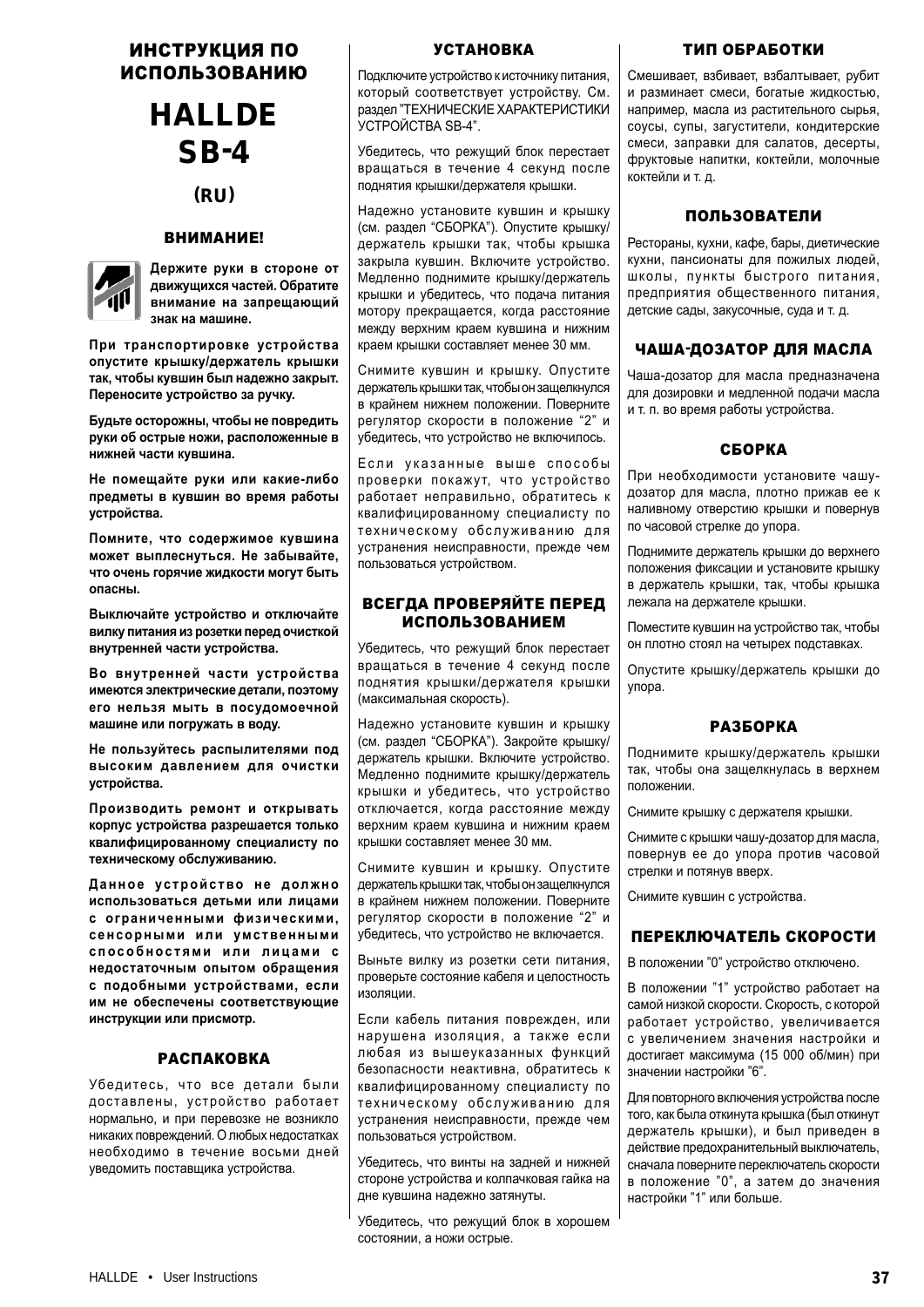#### ФУНКЦИЯ SPRINTER PULSE,  $^{\prime\prime}$ SDE $^{\prime\prime}$

Ф и н к шия SPF и с пользуется для кратковременного ускорения до самой высокой скорости.

Сразу же после нажатия кнопки SPF скорость мгновенно увеличивается от значения скорости, на которое установлен переключатель скорости, до максимально возможной скорости.

Функцию SPF невозможно активировать, если переключатель скорости находится в положении "0".

## ОБЩИЕ РЕКОМЕНДАЦИИ ПО УСКОРЕНИЮ ОБРАБОТКИ И ДОСТИЖЕНИЮ НАИЛУЧШИХ РЕЗУЛЬТАТОВ

Чтобы избежать капания с крышки на заднюю часть устройства, открывая крышку/ держатель крышки, доводите ее только до фиксации в верхнем положении, а не до конечного положения остановки.

Устройство SB-4 предназначено только для смешивания, взбивания, размешивания, рубки и разминания смесей с большим содержанием жидкостей, например, соусов, супов, загустителей, теста, заправок, майонеза, десертов, фруктовых напитков, коктейлей, молочных коктейлей и т. д.

Рекомендуется использовать достаточное количество жидкости для получения жидкой смеси, свободно текущей в любой момент.

Рекомендуется сначала налить в кувшин жидкость, затем добавлять твердые компоненты (включая кубики льда).

Не допускается использование кубиков льда, размер которых превышает размер кубиков, обычно производимых устройствами для получения льда.

Начните с нарезания на кусочки твердых компонентов приблизительно одинакового размера, но не превышающих размера, который легко обрабатывается устройством.

Твердые компоненты следует добавлять порциями, а не все вместе.

Никогда не наполняйте кувшин таким большим объемом продукта, который устройство не в состоянии легко обработать.

Никогда не наполняйте кувшин выше верхних делений шкалы и помните, что обычно объем продукта увеличивается во время обработки.

Выберите скорость, при которой в центре кувшина образуется столбик воздуха.

Наливное отверстие в крышке используется для подачи в кувшин жидкостей и т. п. во время работы устройства.

Например, если масло необходимо добавлять медленно, используйте чашудозатор для масла.

Чтобы избежать выплескивания, держите руку над наливным отверстием в крышке или установите чашу-дозатор для масла.

## ОЧИСТКА

Внимательно прочитайте все инструкции перед очисткой устройства.

ПЕРЕД ОЧИСТКОЙ: Всегда отключайте устройство и вынимайте вилку из розетки или, если вилки нет, переключайте рубильник в положение "выключено". Снимите все съемные детали, которые необходимо очистить.

СЪЕМНЫЕ ДЕТАЛИ: Все съемные детали пригодны для мойки в посудомоечной машине. Для мойки деталей вручную используйте жидкость для ручного мытья посуды. Нет необходимости снимать нож, находящийся в нижней части кувшина. Будьте осторожны при обращении с острыми ножами, расположенными в нижней части кувшина!

УСТРОЙСТВО: Протрите устройство сначала влажной, а затем сухой тканью.

ВНИМАНИЕ:

- Не проливайте и не распыляйте воду на устройство.
- Не используйте гипохлорит натрия (хлор) или составы, содержащие данное вещество.
- При очистке не используйте острые предметы или предметы, не предназначенные для чистки.
- Не используйте абразивные моющие средства или очистители.
- Не используйте губки с абразивным покрытием (например, Scotch-Brite™). Их использование приводит к износу покрытия устройства.

РЕКОМЕНДАЦИИ ПО УХОДУ:

- Очищайте устройство сразу после использования.
- Вытирайте устройство насухо сразу после очистки.

#### УСТРАНЕНИЕ НЕИСПРАВНОСТЕЙ

Чтобы устранить опасность повреждения мотора, устройство SB-4 оснащено тепловой защитой, которая автоматически отключает устройство, если температура мотора становится слишком высокой. Тепловая защита мотора имеет функцию автоматического сброса. Это означает, что устройство можно включить снова после охлаждения мотора. Для этого, как правило, требуется от 10 до 30 минут.

НЕИСПРАВНОСТЬ: Устройство не начинает работу или останавливается во время обработки и не включается.

СПОСОБ УСТРАНЕНИЯ: Убедитесь, что вилка питания плотно вставлена в розетку сети питания. Убедитесь, что

кувшин правильно установлен. Опустите крышку на держатель крышки так, чтобы крышка закрывала кувшин. Убедитесь, что предохранители в коробке для предохранителей, предназначенной для помещений, не повреждены и имеют соответствующий номинал. Поверните переключатель скорости на "0" и подождите несколько минут, а затем попытайтесь включить устройство. Если устройство не начинает работу, вызовите квалифицированного специалиста по техническому обслуживанию.

НЕИСПРАВНОСТЬ: Низкая производительность или неудовлетворительные результаты.

СПОСОБ УСТРАНЕНИЯ: Убедитесь, что ножи находятся в хорошем состоянии и заточены. См. раздел "ОБЩИЕ РЕКОМЕНДАЦИИ ПО УСКОРЕНИЮ ОБРАБОТКИ И ДОСТИЖЕНИЮ НАИЛУЧШИХ РЕЗУЛЬТАТОВ".

## ТЕХНИЧЕСКИЕ ХАРАКТЕРИСТИКИ УСТРОЙСТВА HALLDE SB 4

ОБЪЕМ: 4 литра. Градуировка: 0,5-3,8 литра, 10-140 унций, 2-16 чашек. Объем чаши-дозатора для масла: 1 дл.

УСТРОЙСТВО: Вариант мотора 1: 1,135 кВт, 220-240 В, однофазный, 50/60 Гц. Предохранитель в коробке для предохранителей, предназначенной для помещений: 10 A, замедленный. Вариант мотора 2: 1,35 кВт, 110-120 В, однофазный, 50/60 Гц. Предохранитель в коробке для предохранителей, предназначенной для помещений: 10 A, замедленный. Тепловая защита мотора с автоматическим сбросом. Передача с помощью зубчатоприводного ремня. Система безопасности: Механический предохранительный выключатель.

Уровень защиты: IP34. Уровень шума LpA (EN31201): < 84 дБ(A).

ПЕРЕКЛЮЧАТЕЛИ СКОРОСТИ: Переключатель скорости для непрерывного регулирования скорости от 700 до 15 000 об/ мин. Электронный переключатель скорости для обеспечения постоянной скорости вне зависимости от загрузки. Отдельная функция Sprinter Pulse (SPF) немедленно увеличивает скорость устройства до максимального значения 15 000 об/мин.

МАССА НЕТТО: Устройство: 5,7 кг. Кувшин: 0,9 кг.

СТАНДАРТЫ: СТАНДАРТ NSF 8, см. декларацию соответствия.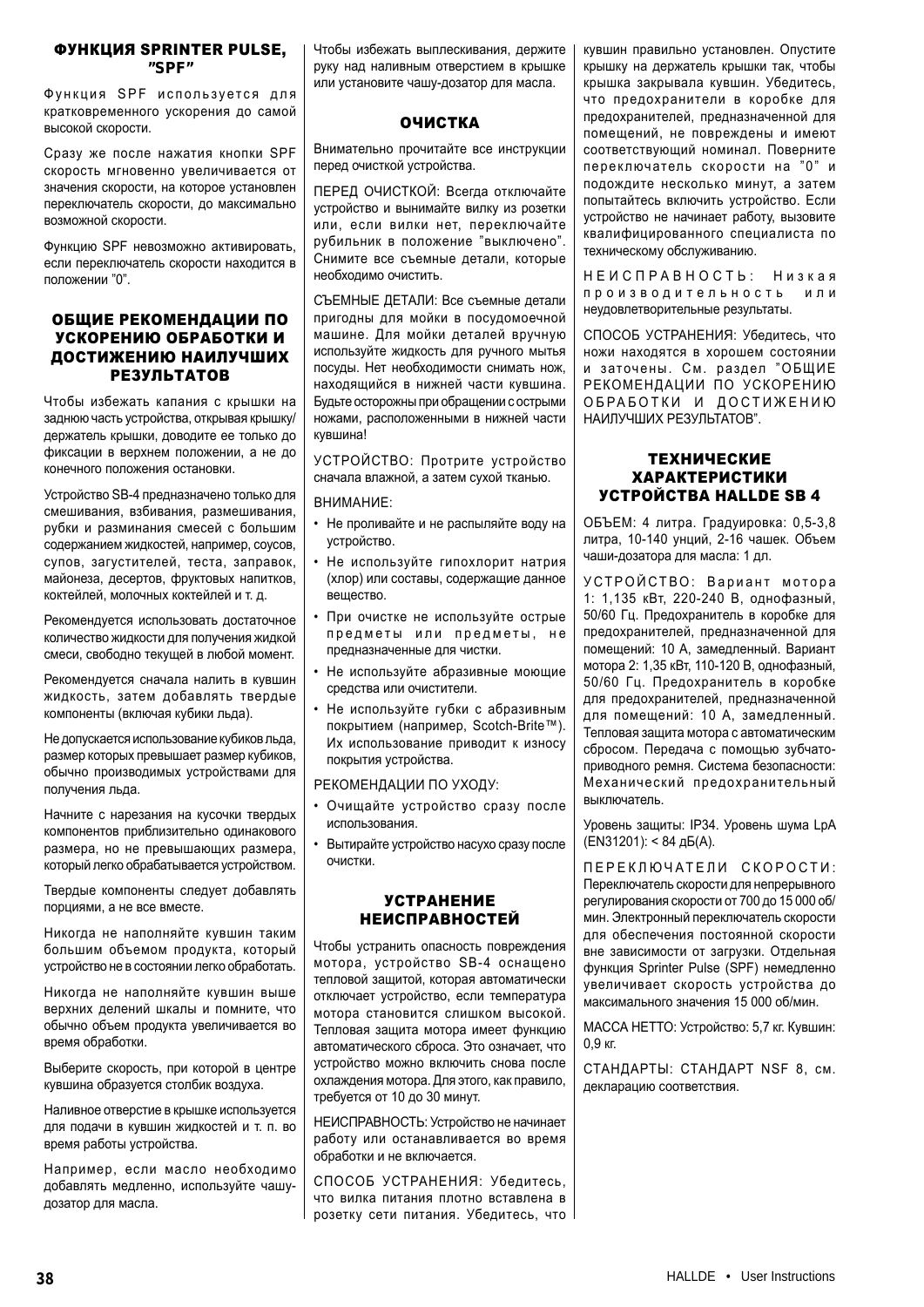## NAVODILA **HALLDE** SB-4

## (SI)

## POZOR!



**Držite roke stran od priklopne naprave. Glejte znak za prepoved na napravi.**

**Pri prevažanju aparata spustite pokrov/ držalo pokrova, tako da je mešalna posoda dobro zaprta, in napravo primite za ročaj.**

**Pazite, da si rok ne porežete z ostrimi rezili na dnu mešalne posode.**

**Rok ali kakršnih koli predmetov ne vstavite v mešalno posodo, ko aparat deluje.**

**Vedno pričakujte, da bo vsebina brizgnila iz mešalne posode. Poleg tega ne pozabite, da je lahko predelava zelo vročih tekočin in podobnih snovi nevarna.**

**Pred čiščenjem ohišja aparat izklopite in iz vtičnice odstranite vtikač.**

**Ohišje aparata vsebuje električne sestavne dele in ga zato ne smete oprati v pomivalnem stroju ali potopiti v vodo.**

**Za čiščenje katerega koli dela aparata ne uporabite visokotlačne brizgalne pištole.**

**Samo usposobljen serviser lahko poseže v aparat in odpre njegovo ohišje.**

**S to napravo ne smejo rokovati otroci ali osebe z zmanjšanimi fizičnimi, čutnimi ali duševnimi zmožnostmi ter osebe s pomanjkljivimi izkušnjami s takimi napravami, razen če jim je nuden ustrezni nadzor oz. navodila.**

## ODSTRANITEV EMBALAŽE

Prepričajte se, da so bili dobavljeni vsi deli, da aparat pravilno deluje in da med prevozom ni prišlo do poškodb. Dobavitelja aparata je treba v osmih dneh obvestiti o vseh pomanjkljivosti.

## **NAMESTITEV**

Aparat priključite na zanj primerno električno omrežje. Glejte razdelek »TEHNIČNI PODATKI ZA SB-4«.

Prepričajte se, da se blok z noži preneha vrteti v 4 sekundah po dvigu pokrova/držala pokrova.

Namestite mešalno posodo in pokrov (glejte razdelek »MONTAŽA«). Pokrov/držalo pokrova spustite, tako da pokrov zapre mešalno posodo. Zaženite aparat. Počasi dvignite pokrov/držalo pokrova in se prepričajte, da se napajanje motorja sproži, preden je odprtina med zgornjim robom mešalne posode in spodnjim robom pokrova večja od 30 mm.

Odstranite mešalno posodo in pokrov. Držalo pokrova spustite do najnižjega položaja zaskoka. Gumb za nastavitev hitrosti zasukajte v položaj »2« in se prepričajte, da se aparat ni zagnal.

Če ste po opravljenih vseh zgornjih korakih ugotovili, da aparat ne deluje pravilno, stopite v stik z usposobljenim serviserjem, ki bo okvaro odpravil pred začetkom uporabe aparata.

### PRED UPORABO APARAT VEDNO PREGLEJTE

Prepričajte se, da se blok z noži preneha vrteti v 4 sekundah po dvigu pokrova/držala pokrova (najvišja hitrost).

Namestite mešalno posodo in pokrov (glejte razdelek »MONTAŽA«). Zaprite pokrov/držalo pokrova. Zaženite aparat. Počasi dvignite pokrov/držalo pokrova in se prepričajte, da se aparat zaustavi preden je odprtina med zgornjim robom mešalne posode in spodnjim robom pokrova večja od 30 mm.

Odstranite mešalno posodo in pokrov. Držalo pokrova spustite do najnižjega položaja zaskoka. Gumb za nastavitev hitrosti zasukajte v položaj »2« in se prepričajte, da se aparat ni zagnal.

Iz vtičnice odstranite vtikač in se nato prepričajte, da je električni kabel v dobrem stanju ter da izolacija ni počena.

Če je električni kabel poškodovan ali je izolacija počena in če je katera od zgornjih funkcij nedelujoča, stopite v stik z usposobljenim serviserjem, ki bo okvaro odpravil pred začetkom uporabe aparata.

Prepričajte se, da so vijaki na zadnji in spodnji strani aparata ter kupolasta matica v dnu mešalne posode čvrsto priviti.

Prepričajte se, da je blok z noži v dobrem stanju in da so rezila ostra.

## VRSTA PREDELAVE

Mešanje, stepanje, sekljanje in mletje zmesi, ki so bogate s tekočinami, kot so zeliščna olja, omake, juhe, zmesi za zgostitev in mase za peko peciva, solatni prelivi, sladice, sadni napitki, koktajli, mlečni napitki itd.

## UPORABNIKI

Restavracije, kuhinje v trgovinah, kavarne, bari, dietne kuhinje, domovi za upokojence, šole, prodajalne hitre hrane, gostilne, vrtci, solatni bari, ladje itd.

## SKLEDA ZA ODMERJANJE OLJA

Skleda za odmerjanje olja je zasnovana za odmerjanje in počasno dodajanje npr. olja in podobnih snovi, ko aparat deluje.

## MONTAŽA

Skledo za odmerjanje olja po potrebi namestite tako, da jo močno pritisnete v odprtino za dolivanje na pokrovu in jo zasukajte do konca v desno.

Držalo pokrova dvignite do zgornjega položaja zaskoka in pokrov namestite v držalo pokrova, tako da se pokrov zatakne v držalo pokrova.

Mešalno posodo namestite na aparat, tako da se v celoti zatakne na štiri nosilce.

Pokrov/držalo pokrova spustite do konca.

## DEMONTAŽA

Držalo pokrova dvignite do najvišjega položaja zaskoka.

Pokrov odstranite z držala pokrova.

Skledo za odmerjanje olja odstranite s pokrova, tako da jo zasukate do konca v levo, nato pa jo izvlečete v smeri navzgor.

Mešalno posodo odstranite z aparata.

## GUMB ZA NASTAVITEV HITROSTI

Aparat je v položaju »0« izklopljen.

V položaju »1« bo aparat deloval pri najnižji hitrosti (700 vrt./min). S povečanjem nastavitve se bo povečala tudi hitrost, najvišjo hitrost (15.000 vrt./min) pa bo aparat dosegel pri nastavitvi »6«.

Za ponovni zagon aparata, potem ko ste odprli pokrov/držalo pokrova in aktivirali varnostno stikalo, gumb za nastavitev hitrosti najprej zasukajte v položaj »0« in nato v položaj »1« ali višje.

## FUNKCIJA »SPRINTER PULSE« (SPF)

Funkcija SPF se uporablja za kratko pospešeno delovanje pri najvišji hitrosti.

Takoj po pritisku gumba SPF se bo hitrost naglo povečala s trenutno nastavljene hitrosti na najvišjo možno hitrost.

Funkcije SPF ni mogoče aktivirati, ko je gumb za nastavitev hitrosti v položaju »0«.

SPLOŠNI NAMIGI ZA HITRO PREDELAVO IN NAJBOLJŠE REZULTATE

Kapljanju na zadnji del aparata se izognete tako, da pokrov/držalo pokrova odprete samo do zgornjega položaja zaskoka, ne pa do končnega položaja.

Mešalnik SB-4 uporabljajte za mešanje, stepanje, sekljanje in mletje zmesi, ki so bogate s tekočinami, kot so zeliščna olja, omake, juhe, zmesi za zgostitev in mase za peko peciva, prelivi, sladice, sadni napitki, koktajli, mlečni napitki itd.

Z zadostno količino tekočine zagotovite, da je zmes vedno tekoča.